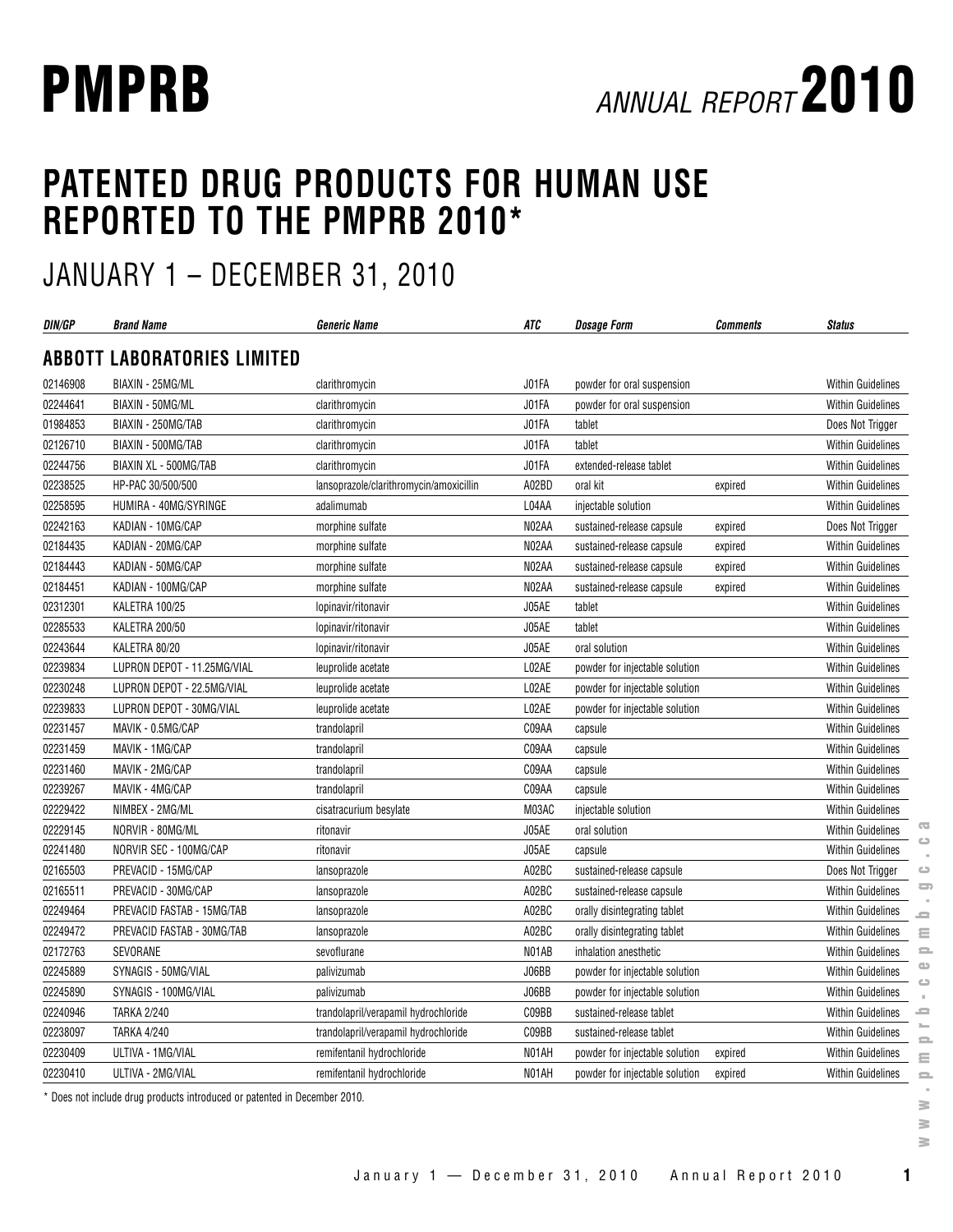| DIN/GP        | <b>Brand Name</b>                     | <i><b>Generic Name</b></i>                | ATC               | <b>Dosage Form</b>             | Comments         | <b>Status</b>            |
|---------------|---------------------------------------|-------------------------------------------|-------------------|--------------------------------|------------------|--------------------------|
|               | <b>ABBOTT PRODUCTS INC.</b>           |                                           |                   |                                |                  |                          |
| 02249499      | ANDROGEL 1% - 1.25GM/DOSE             | testosterone                              | G03BA             | topical gel                    |                  | <b>Within Guidelines</b> |
| 02245345      | ANDROGEL 1% - 2.5GM/POUCH             | testosterone                              | G03BA             | topical gel                    |                  | <b>Within Guidelines</b> |
| 02245346      | ANDROGEL 1% - 5GM/POUCH               | testosterone                              | G03BA             | topical gel                    |                  | <b>Within Guidelines</b> |
| 01950592      | DICETEL - 50MG/TAB                    | pinaverium bromide                        | A03AX             | tablet                         |                  | <b>Within Guidelines</b> |
| 02230684      | DICETEL - 100MG/TAB                   | pinaverium bromide                        | A03AX             | tablet                         |                  | <b>Within Guidelines</b> |
| 02269562      | INFLUVAC - 15MCG/SYRINGE              | influenza vaccine, inactivated            | J07BB             | injectable suspension          |                  | <b>Within Guidelines</b> |
| 02240432      | TEVETEN - 400MG/TAB                   | eprosartan mesylate                       | C09CA             | tablet                         |                  | <b>Within Guidelines</b> |
| 02243942      | TEVETEN - 600MG/TAB                   | eprosartan mesylate                       | C09CA             | tablet                         |                  | <b>Within Guidelines</b> |
| 02253631      | <b>TEVETEN PLUS</b>                   | eprosartan mesylate/hydrochlorothiazide   | C09DA             | tablet                         |                  | <b>Within Guidelines</b> |
|               | <b>ABRAXIS BIOSCIENCE CANADA INC.</b> |                                           |                   |                                |                  |                          |
| 02281066      | ABRAXANE - 100MG/VIAL                 | nab-paclitaxel                            | L01CD             | powder for injectable solution |                  | <b>Within Guidelines</b> |
|               | ACTELION PHARMACEUTICALS CANADA INC.  |                                           |                   |                                |                  |                          |
|               |                                       |                                           |                   |                                |                  |                          |
| 02337649      | TOCTINO - 30MG/CAP                    | alitretinoin                              | D <sub>14</sub> X | capsule                        | introduced (nas) | Does Not Trigger         |
| 02244981      | TRACLEER - 62.5MG/TAB                 | bosentan                                  | C02KX             | tablet                         |                  | <b>Within Guidelines</b> |
| 02244982      | TRACLEER - 125MG/TAB                  | bosentan                                  | C02KX             | tablet                         |                  | <b>Within Guidelines</b> |
| 02250519      | ZAVESCA - 100MG/CAP                   | miglustat                                 | A16AX             | capsule                        |                  | <b>Within Guidelines</b> |
|               | ALCON CANADA INC.                     |                                           |                   |                                |                  |                          |
| 02331624      | AZARGA 1/0.5                          | brinzolamide/timolol maleate              | S01ED             | ophthalmic suspension          |                  | <b>Within Guidelines</b> |
| 02238873      | AZOPT - 10MG/ML                       | brinzolamide                              | S01EC             | ophthalmic suspension          |                  | <b>Within Guidelines</b> |
| 02252716      | CIPRODEX 3/1                          | ciprofloxacin hydrochloride/dexamethasone | S02CA             | otic suspension                |                  | <b>Within Guidelines</b> |
| 02278251      | <b>DUO TRAV 0.04/5</b>                | travoprost/timolol maleate                | S01ED             | ophthalmic solution            |                  | <b>Within Guidelines</b> |
| 02237355      | EMADINE - 0.5MG/ML                    | emedastine difumarate                     | S01GX             | ophthalmic solution            |                  | <b>Within Guidelines</b> |
| 02308983      | NEVANAC - 1MG/ML                      | nepafenac                                 | S01BC             | ophthalmic suspension          |                  | <b>Within Guidelines</b> |
| 02233143      | PATANOL - 1MG/ML                      | olopatadine hydrochloride                 | S01GX             | ophthalmic solution            |                  | <b>Within Guidelines</b> |
| 00778915      | TOBRADEX 3/1                          | tobramycin/dexamethasone                  | S01CA             | ophthalmic ointment            |                  | <b>Within Guidelines</b> |
| 00778907      | TOBRADEX 3/1                          | tobramycin/dexamethasone                  | S01CA             | ophthalmic suspension          |                  | <b>Within Guidelines</b> |
| 02244896      | TRAVATAN - 0.04MG/ML                  | travoprost                                | S01EE             | ophthalmic solution            |                  | <b>Within Guidelines</b> |
| 02318008      | TRAVATAN Z - 0.04MG/ML                | travoprost                                | S01EE             | ophthalmic solution            |                  | <b>Within Guidelines</b> |
| 02163691      | VEXOL - 10MG/ML                       | rimexolone                                | S01BA             | ophthalmic suspension          |                  | <b>Within Guidelines</b> |
| 02252260      | VIGAMOX - 5MG/ML                      | moxifloxacin hydrochloride                | S01AX             | ophthalmic solution            |                  | <b>Within Guidelines</b> |
|               | ALEXION PHARMACEUTICALS INC.          |                                           |                   |                                |                  |                          |
| 02322285      | SOLIRIS - 10MG/ML                     | eculizumab                                | L04AA             | injectable solution            | introduced (nas) | Subj. Investigation      |
|               |                                       |                                           |                   |                                |                  |                          |
| ALLERGAN INC. |                                       |                                           |                   |                                |                  |                          |
| 01968300      | ACULAR - 5MG/ML                       | ketorolac tromethamine                    | S01BC             | ophthalmic solution            |                  | <b>Within Guidelines</b> |
| 02248722      | <b>ACULAR LS - 4MG/ML</b>             | ketorolac tromethamine                    | S01BC             | ophthalmic solution            |                  | <b>Within GUidelines</b> |
| 02236876      | ALPHAGAN - 2MG/ML                     | brimonidine tartrate                      | S01EA             | ophthalmic solution            |                  | <b>Within Guidelines</b> |
| 02248151      | ALPHAGAN P - 1.5MG/ML                 | brimonidine tartrate                      | S01EA             | ophthalmic solution            |                  | <b>Within Guidelines</b> |
| 01981501      | BOTOX - 100UNIT/VIAL                  | botulinum toxin type A                    | M03AX             | powder for injectable solution |                  | <b>Within Guidelines</b> |
| 02243721      | BOTOX COSMETIC - 100UNIT/VIAL         | botulinum toxin type A                    | M03AX             | powder for injectable solution |                  | <b>Within Guidelines</b> |
| 02248347      | COMBIGAN 2/5                          | brimonidine tartrate/timolol maleate      | S01ED             | ophthalmic solution            |                  | <b>Within Guidelines</b> |
| 02350939      | LATISSE - 0.3MG/ML                    | bimatoprost                               | S01EE             | topical solution               | introduced       | <b>Within Guidelines</b> |
|               | LUMIGAN - 0.1MG/ML                    | bimatoprost                               | S01EE             | ophthalmic solution            |                  | <b>Within Guidelines</b> |
| 02324997      |                                       |                                           |                   |                                |                  |                          |
| 02245860      | LUMIGAN - 0.3MG/ML                    | bimatoprost                               | S01EE             | ophthalmic solution            |                  | <b>Within Guidelines</b> |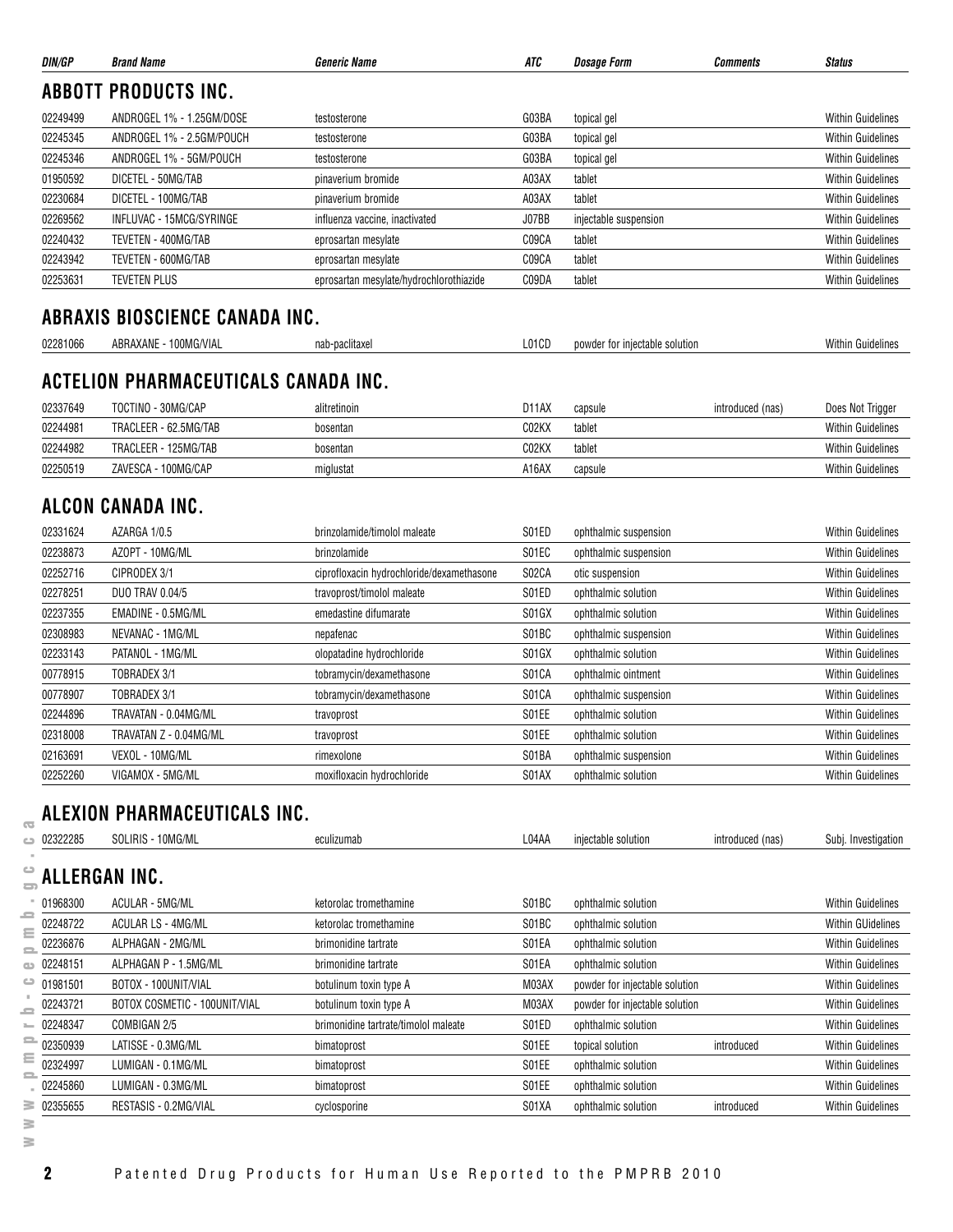| DIN/GP   | <b>Brand Name</b>                | <b>Generic Name</b>      | ATC   | <i><b>Dosage Form</b></i>      | <b>Comments</b>  | <b>Status</b>                                              |
|----------|----------------------------------|--------------------------|-------|--------------------------------|------------------|------------------------------------------------------------|
|          | <b>ALLERGAN INC. (continued)</b> |                          |       |                                |                  |                                                            |
| 02339706 | SANCTURA XR - 60MG/CAP           | trospium chloride        | G04BD | extended-release capsule       | introduced       | <b>Within Guidelines</b>                                   |
| 02230784 | TAZORAC - 0.5MG/G                | tazarotene               | D05AX | topical gel                    |                  | Does Not Trigger                                           |
| 02243894 | TAZORAC - 0.5MG/G                | tazarotene               | D05AX | topical cream                  |                  | Within Guidelines                                          |
| 02230785 | TAZORAC - 1MG/G                  | tazarotene               | D05AX | topical gel                    |                  | <b>Within Guidelines</b>                                   |
| 02243895 | TAZORAC - 1MG/G                  | tazarotene               | D05AX | topical cream                  |                  | <b>Within Guidelines</b>                                   |
| 02257270 | ZYMAR - 3MG/ML                   | gatifloxacin             | S01AX | ophthalmic solution            |                  | <b>Within Guidelines</b>                                   |
|          | AMGEN CANADA INC.                |                          |       |                                |                  |                                                            |
| 02246354 | ARANESP HSA FREE - 25MCG/ML      | darbepoetin alfa         | B03XA | injectable solution            |                  | <b>Within Guidelines</b>                                   |
| 02246355 | ARANESP HSA FREE - 40MCG/ML      | darbepoetin alfa         | B03XA | injectable solution            |                  | <b>Within Guidelines</b>                                   |
| 02246357 | ARANESP HSA FREE - 100MCG/ML     | darbepoetin alfa         | B03XA | injectable solution            |                  | <b>Within Guidelines</b>                                   |
| 02246358 | ARANESP HSA FREE - 200MCG/ML     | darbepoetin alfa         | B03XA | injectable solution            |                  | <b>Within Guidelines</b>                                   |
| 02246360 | ARANESP HSA FREE - 500MCG/ML     | darbepoetin alfa         | B03XA | injectable solution            |                  | Within Guidelines                                          |
| 02274728 | ENBREL - 50MG/SYRINGE            | etanercept               | L04AA | injectable solution            |                  | <b>Within Guidelines</b>                                   |
| 02242903 | ENBREL - 25MG/VIAL               | etanercept               | L04AA | powder for injectable solution |                  | <b>Within Guidelines</b>                                   |
| 02249790 | NEULASTA - 10MG/ML               | pegfilgrastim            | L03AA | injectable solution            |                  | <b>Within Guidelines</b>                                   |
| 01968017 | NEUPOGEN - 0.3MG/ML              | filgrastim               | L03AA | injectable solution            |                  | <b>Within Guidelines</b>                                   |
| 02343541 | PROLIA - 60MG/SYRINGE            | denosumab                | M05BX | injectable solution            | introduced (nas) | <b>Within Guidelines</b>                                   |
| 02257130 | SENSIPAR - 30MG/TAB              | cinacalcet hydrochloride | H05BX | tablet                         |                  | Within Guidelines                                          |
| 02257149 | SENSIPAR - 60MG/TAB              | cinacalcet hydrochloride | H05BX | tablet                         |                  | Within Guidelines                                          |
| 02257157 | SENSIPAR - 90MG/TAB              | cinacalcet hydrochloride | H05BX | tablet                         |                  | <b>Within Guidelines</b>                                   |
|          | ASTELLAS PHARMA CANADA INC.      |                          |       |                                |                  |                                                            |
| 02296462 | ADVAGRAF - 0.5MG/CAP             | tacrolimus               | L04AD | extended-release capsule       |                  | <b>Within Guidelines</b>                                   |
| 02296470 | ADVAGRAF - 1MG/CAP               | tacrolimus               | L04AD | extended-release capsule       |                  | <b>Within Guidelines</b>                                   |
| 02331667 | ADVAGRAF - 3MG/CAP               | tacrolimus               | L04AD | extended-release capsule       | introduced       | <b>Within Guidelines</b>                                   |
| 02296489 | ADVAGRAF - 5MG/CAP               | tacrolimus               | L04AD | extended-release capsule       |                  | <b>Within Guidelines</b>                                   |
| 02241630 | AMBISOME - 50MG/VIAL             | amphotericin B           | J02AA | powder for injectable solution |                  | <b>Within Guidelines</b>                                   |
| 02259052 | AMEVIVE - 15MG/VIAL              | alefacept                | L04AA | powder for injectable solution |                  | Subj. Investigation                                        |
| 02294222 | MYCAMINE - 50MG/VIAL             | micafungin sodium        | J02AX | powder for injectable solution |                  | <b>Within Guidelines</b>                                   |
| 02311054 | MYCAMINE - 100MG/VIAL            | micafungin sodium        | J02AX | powder for injectable solution | introduced       | <b>Within Guidelines</b>                                   |
| 02243144 | PROGRAF - 0.5MG/CAP              | tacrolimus               | L04AD | capsule                        |                  | <b>Within Guidelines</b>                                   |
| 02175991 | PROGRAF - 1MG/CAP                | tacrolimus               | L04AD | capsule                        |                  | <b>Within Guidelines</b>                                   |
| 02175983 | PROGRAF - 5MG/CAP                | tacrolimus               | L04AD | capsule                        |                  | <b>Within Guidelines</b>                                   |
| 02176009 | PROGRAF - 5MG/ML                 | tacrolimus               | L04AD | injectable solution            |                  | <b>Within Guidelines</b>                                   |
| 02244149 | PROTOPIC - 0.3MG/G               | tacrolimus               | D11AX | topical ointment               |                  | $\overline{\mathbf{c}}$<br>Within Guidelines<br>$\bigcirc$ |
| 02244148 | PROTOPIC - 1MG/G                 | tacrolimus               | D11AX | topical ointment               |                  | <b>Within Guidelines</b>                                   |
| 02277263 | VESICARE - 5MG/TAB               | solifenacin succinate    | G04BD | tablet                         |                  | $\circ$<br><b>Within Guidelines</b>                        |
| 02277271 | VESICARE - 10MG/TAB              | solifenacin succinate    | G04BD | tablet                         |                  | <b>Within Guidelines</b>                                   |
|          | <b>ASTRAZENECA CANADA INC.</b>   |                          |       |                                |                  | e<br>Ξ                                                     |
| 02236606 | ACCOLATE - 20MG/TAB              | zafirlukast              | R03DC | tablet                         |                  | $\equiv$<br><b>Within Guidelines</b>                       |
| 02224135 | ARIMIDEX - 1MG/TAB               | anastrozole              | L02BG | tablet                         |                  | ഄ<br><b>Within Guidelines</b><br>$\bigcirc$                |
| 02239090 | ATACAND - 4MG/TAB                | candesartan cilexetil    | C09CA | tablet                         |                  | <b>Within Guidelines</b>                                   |

| 02244149 | PROTOPIC - 0.3MG/G               | tacrolimus                                | D <sub>11</sub> AX | topical ointment      | $\overline{\mathbf{c}}$<br><b>Within Guidelines</b>      |
|----------|----------------------------------|-------------------------------------------|--------------------|-----------------------|----------------------------------------------------------|
| 02244148 | PROTOPIC - 1MG/G                 | tacrolimus                                | D11AX              | topical ointment      | <b>Within Guidelines</b>                                 |
| 02277263 | <b>VESICARE - 5MG/TAB</b>        | solifenacin succinate                     | G04BD              | tablet                | $\circ$<br>Within Guidelines                             |
| 02277271 | VESICARE - 10MG/TAB              | solifenacin succinate                     | G04BD              | tablet                | $\overline{\phantom{a}}$<br><b>Within Guidelines</b>     |
|          | ASTRAZENECA CANADA INC.          |                                           |                    |                       | -<br>Ξ                                                   |
| 02236606 | ACCOLATE - 20MG/TAB              | zafirlukast                               | R03DC              | tablet                | $\equiv$<br><b>Within Guidelines</b>                     |
| 02224135 | ARIMIDEX - 1MG/TAB               | anastrozole                               | L02BG              | tablet                | <b>Within Guidelines</b><br>$\circ$                      |
| 02239090 | ATACAND - 4MG/TAB                | candesartan cilexetil                     | C09CA              | tablet                | <b>Within Guidelines</b>                                 |
| 02239091 | ATACAND - 8MG/TAB                | candesartan cilexetil                     | C09CA              | tablet                | ᅩ<br><b>Within Guidelines</b>                            |
| 02239092 | ATACAND - 16MG/TAB               | candesartan cilexetil                     | C09CA              | tablet                | <b>Within Guidelines</b><br>$\qquad \qquad \blacksquare$ |
| 02311658 | ATACAND - 32MG/TAB               | candesartan cilexetil                     | C09CA              | tablet                | ε<br><b>Within Guidelines</b>                            |
| 02244021 | ATACAND PLUS 16/12.5             | candesartan cilexetil/hydrochlorothiazide | C09DA              | tablet                | 2<br><b>Within Guidelines</b>                            |
| 02332922 | ATACAND PLUS 32/12.5             | candesartan cilexetil/hydrochlorothiazide | C09DA              | tablet                | Within Guidelines<br>$\geq$                              |
| 02332957 | ATACAND PLUS 32/25               | candesartan cilexetil/hydrochlorothiazide | C09DA              | tablet                | <b>Within Guidelines</b><br>≧                            |
| 00786616 | BRICANYL TURBUHALER - 0.5MG/DOSE | terbutaline sulfate                       | R03AC              | powder for inhalation | <b>Within Guidelines</b><br>≧                            |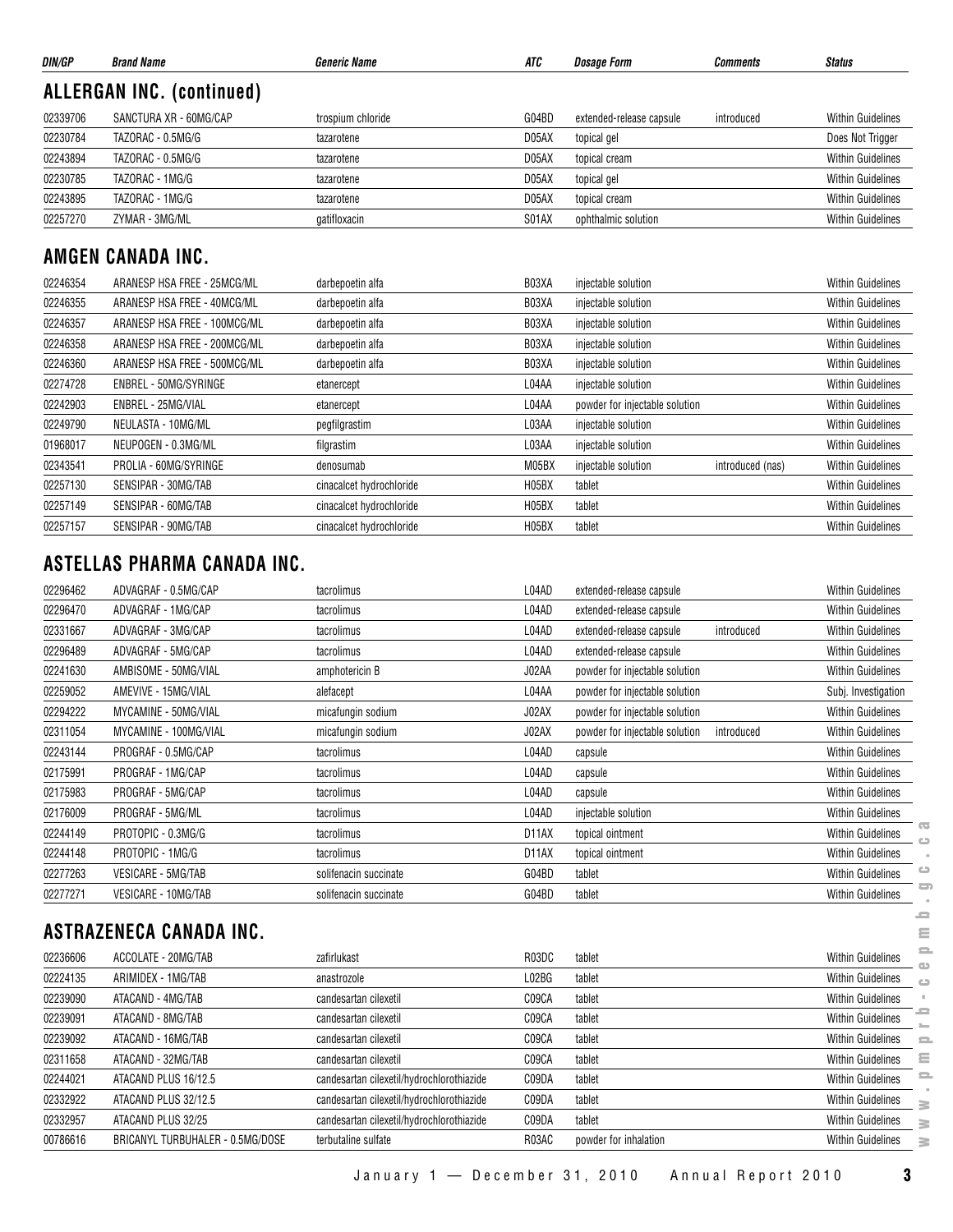| DIN/GP   | <b>Brand Name</b>                          | <b>Generic Name</b>            | ATC                | <i><b>Dosage Form</b></i>      | <b>Comments</b> | <b>Status</b>            |
|----------|--------------------------------------------|--------------------------------|--------------------|--------------------------------|-----------------|--------------------------|
|          | <b>ASTRAZENECA CANADA INC. (continued)</b> |                                |                    |                                |                 |                          |
| 02265540 | CRESTOR - 5MG/TAB                          | rosuvastatin calcium           | C10AA              | tablet                         |                 | <b>Within Guidelines</b> |
| 02247162 | CRESTOR - 10MG/TAB                         | rosuvastatin calcium           | C10AA              | tablet                         |                 | <b>Within Guidelines</b> |
| 02247163 | CRESTOR - 20MG/TAB                         | rosuvastatin calcium           | C <sub>10</sub> AA | tablet                         |                 | <b>Within Guidelines</b> |
| 02247164 | CRESTOR - 40MG/TAB                         | rosuvastatin calcium           | C10AA              | tablet                         |                 | <b>Within Guidelines</b> |
| 02018950 | DIPRIVAN - 10MG/ML                         | propofol                       | N01AX              | injectable solution            |                 | Subj. Investigation      |
| 02229293 | ENTOCORT - 3MG/CAP                         | budesonide                     | A07EA              | sustained-release capsule      |                 | <b>Within Guidelines</b> |
| 02052431 | ENTOCORT - 0.02MG/ML                       | budesonide                     | A07EA              | enema                          |                 | <b>Within Guidelines</b> |
| 02248624 | FASLODEX - 250MG/SYRINGE                   | fulvestrant                    | L02BA              | injectable solution            |                 | VCU                      |
| 02248676 | IRESSA - 250MG/TAB                         | gefitinib                      | L01XX              | tablet                         |                 | <b>Within Guidelines</b> |
| 02119579 | LOSEC - 10MG/CAP                           | omeprazole                     | A02BC              | capsule                        |                 | Does Not Trigger         |
| 00846503 | LOSEC - 20MG/CAP                           | omeprazole                     | A02BC              | capsule                        |                 | <b>Within Guidelines</b> |
| 02016788 | LOSEC - 40MG/CAP                           | omeprazole                     | A02BC              | capsule                        |                 | <b>Within Guidelines</b> |
| 02230737 | LOSEC - 10MG/TAB                           | omeprazole magnesium           | A02BC              | sustained-release tablet       |                 | <b>Within Guidelines</b> |
| 02190915 | LOSEC - 20MG/TAB                           | omeprazole magnesium           | A02BC              | sustained-release tablet       |                 | Within Guidelines        |
| 02242462 | LOSEC MUPS - 20MG/TAB                      | omeprazole magnesium           | A02BC              | sustained-release tablet       |                 | <b>Within Guidelines</b> |
| 02218488 | MERREM - 500MG/VIAL                        | meropenem                      | J01DH              | powder for injectable solution | expired         | <b>Within Guidelines</b> |
| 02218496 | MERREM - 1000MG/VIAL                       | meropenem                      | J01DH              | powder for injectable solution | expired         | <b>Within Guidelines</b> |
| 02229411 | NAROPIN - 2MG/ML                           | ropivacaine hydrochloride      | N01BB              | injectable solution            |                 | <b>Within Guidelines</b> |
| 02229415 | NAROPIN - 5MG/ML                           | ropivacaine hydrochloride      | N01BB              | injectable solution            |                 | <b>Within Guidelines</b> |
| 02229418 | NAROPIN - 10MG/ML                          | ropivacaine hydrochloride      | N01BB              | injectable solution            |                 | Within Guidelines        |
| 02300524 | NEXIUM - 10MG/POUCH                        | esomeprazole magnesium         | A02BC              | effervescent granules          |                 | <b>Within Guidelines</b> |
| 02244521 | NEXIUM - 20MG/TAB                          | esomeprazole magnesium         | A02BC              | sustained-release tablet       |                 | Within Guidelines        |
| 02244522 | NEXIUM - 40MG/TAB                          | esomeprazole magnesium         | A02BC              | sustained-release tablet       |                 | <b>Within Guidelines</b> |
| 02237225 | OXEZE TURBUHALER - 0.006MG/DOSE            | formoterol fumarate            | R03AC              | powder for inhalation          |                 | <b>Within Guidelines</b> |
| 02237224 | OXEZE TURBUHALER - 0.012MG/DOSE            | formoterol fumarate            | R03AC              | powder for inhalation          |                 | <b>Within Guidelines</b> |
| 02057778 | PLENDIL - 2.5MG/TAB                        | felodipine                     | C08CA              | sustained-release tablet       |                 | <b>Within Guidelines</b> |
| 00851779 | PLENDIL - 5MG/TAB                          | felodipine                     | C08CA              | sustained-release tablet       |                 | <b>Within Guidelines</b> |
| 00851787 | PLENDIL - 10MG/TAB                         | felodipine                     | C08CA              | sustained-release tablet       |                 | <b>Within Guidelines</b> |
| 02229099 | PULMICORT NEBUAMP - 0.125MG/ML             | budesonide                     | R03BA              | suspension for inhalation      |                 | <b>Within Guidelines</b> |
| 01978918 | PULMICORT NEBUAMP - 0.25MG/ML              | budesonide                     | R03BA              | suspension for inhalation      |                 | <b>Within Guidelines</b> |
| 01978926 | PULMICORT NEBUAMP - 0.5MG/ML               | budesonide                     | R03BA              | suspension for inhalation      |                 | <b>Within Guidelines</b> |
| 00852074 | PULMICORT TURBUHALER - 0.1MG/DOSE          | budesonide                     | R03BA              | powder for inhalation          |                 | Within Guidelines        |
| 00851752 | PULMICORT TURBUHALER - 0.2MG/DOSE          | budesonide                     | R03BA              | powder for inhalation          |                 | <b>Within Guidelines</b> |
| 00851760 | PULMICORT TURBUHALER - 0.4MG/DOSE          | budesonide                     | R03BA              | powder for inhalation          |                 | <b>Within Guidelines</b> |
| 02231923 | RHINOCORT AQUA - 0.064MG/DOSE              | budesonide                     | R01AD              | nasal aerosol                  |                 | <b>Within Guidelines</b> |
| 02035324 | RHINOCORT TURBUHALER - 0.1MG/DOSE          | budesonide                     | R01AD              | powder for nasal inhalation    |                 | <b>Within Guidelines</b> |
| 02236951 | SEROQUEL - 25MG/TAB                        | quetiapine fumarate            | N05AH              | tablet                         |                 | <b>Within Guidelines</b> |
| 02236952 | SEROQUEL - 100MG/TAB                       | quetiapine fumarate            | N05AH              | tablet                         |                 | <b>Within Guidelines</b> |
| 02236953 | SEROQUEL - 200MG/TAB                       | quetiapine fumarate            | N05AH              | tablet                         |                 | <b>Within Guidelines</b> |
| 02244107 | SEROQUEL - 300MG/TAB                       | quetiapine fumarate            | N05AH              | tablet                         |                 | <b>Within Guidelines</b> |
| 02300184 | SEROQUEL XR - 50MG/TAB                     | quetiapine fumarate            | N05AH              | sustained-release tablet       |                 | <b>Within Guidelines</b> |
| 02321513 | SEROQUEL XR - 150MG/TAB                    | quetiapine fumarate            | N05AH              | sustained-release tablet       |                 | <b>Within Guidelines</b> |
| 02300192 | SEROQUEL XR - 200MG/TAB                    | quetiapine fumarate            | N05AH              | sustained-release tablet       |                 | <b>Within Guidelines</b> |
| 02300206 | SEROQUEL XR - 300MG/TAB                    | quetiapine fumarate            | N05AH              | sustained-release tablet       |                 | <b>Within Guidelines</b> |
| 02300214 | SEROQUEL XR - 400MG/TAB                    | quetiapine fumarate            | N05AH              | sustained-release tablet       |                 | <b>Within Guidelines</b> |
| 02245385 | SYMBICORT 100/6 TURBUHALER                 | budesonide/formoterol fumarate | R03AK              | powder for inhalation          |                 | <b>Within Guidelines</b> |
| 02245386 | SYMBICORT 200/6 TURBUHALER                 | budesonide/formoterol fumarate | R03AK              | powder for inhalation          |                 | <b>Within Guidelines</b> |
| 02248992 | ZOMIG - 2.5MG/DOSE                         | zolmitriptan                   | N02CC              | nasal spray                    |                 | <b>Within Guidelines</b> |
| 02248993 | ZOMIG - 5MG/DOSE                           | zolmitriptan                   | N02CC              | nasal spray                    |                 | <b>Within Guidelines</b> |
| 02238660 | ZOMIG - 2.5MG/TAB                          | zolmitriptan                   | N02CC              | tablet                         |                 | <b>Within Guidelines</b> |
| 02243045 | ZOMIG RAPIMELT - 2.5MG/TAB                 | zolmitriptan                   | N02CC              | orally disintegrating tablet   |                 | <b>Within Guidelines</b> |
|          |                                            |                                |                    |                                |                 |                          |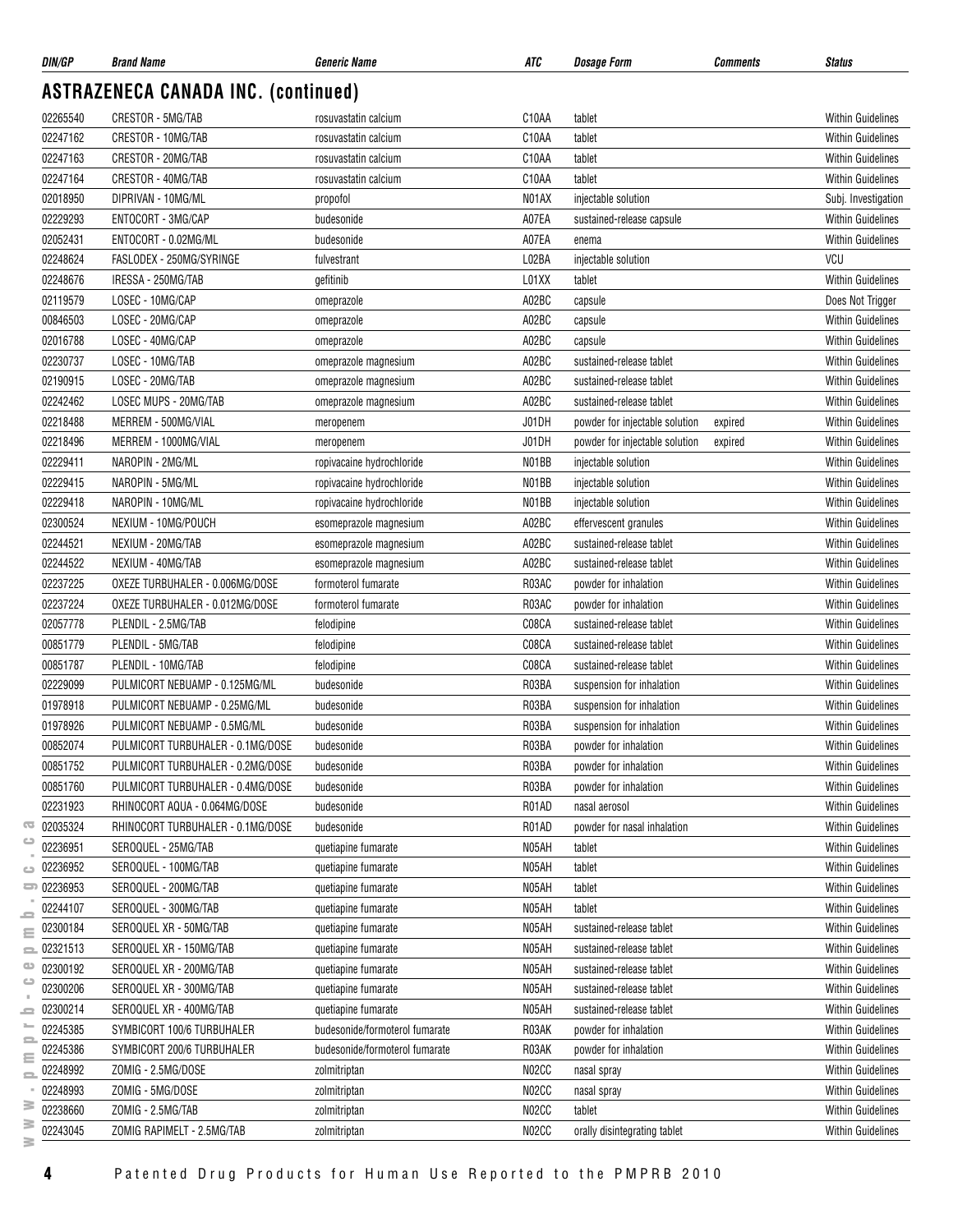| Does Not Trigger         |
|--------------------------|
| Subj. Investigation      |
| <b>Within Guidelines</b> |
| <b>Within Guidelines</b> |
|                          |

#### **BAUSCH & LOMB CANADA INC.**

| 02320924 | ALREX - 2MG/ML            | Toteprednol etabonate      | S01BA | ophthalmic suspension |                  | <b>Within Guidelines</b> |
|----------|---------------------------|----------------------------|-------|-----------------------|------------------|--------------------------|
| 02336847 | <b>BESIVANCE - 6MG/ML</b> | besifloxacin hydrochloride | S01AX | ophthalmic suspension | introduced (nas) | <b>Within Guidelines</b> |
| 02321114 | · 5MG/ML<br>LOTEMAX       | loteprednol etabonate      | S01BA | ophthalmic suspension |                  | <b>Within Guidelines</b> |

#### **BAXTER CORPORATION**

| 02284154 | ADVATE 1000               | antihemophilic factor, recombinant | B02BD | powder for injectable solution | <b>Within Guidelines</b>                                             |
|----------|---------------------------|------------------------------------|-------|--------------------------------|----------------------------------------------------------------------|
| 02284162 | ADVATE 1500               | antihemophilic factor, recombinant | B02BD | powder for injectable solution | <b>Within Guidelines</b>                                             |
| 02313111 | ADVATE 2000               | antihemophilic factor, recombinant | B02BD | powder for injectable solution | <b>Within Guidelines</b>                                             |
| 02284138 | ADVATE 250                | antihemophilic factor, recombinant | B02BD | powder for injectable solution | <b>Within Guidelines</b>                                             |
| 02337193 | ADVATE 3000               | antihemophilic factor, recombinant | B02BD | powder for injectable solution | <b>Within Guidelines</b><br>introduced                               |
| 02284146 | ADVATE 500                | antihemophilic factor, recombinant | B02BD | powder for injectable solution | <b>Within Guidelines</b>                                             |
| 02188880 | BREVIBLOC - 10MG/ML       | esmolol hydrochloride              | C07AB | injectable solution            | <b>Within Guidelines</b>                                             |
| 02309238 | BREVIBLOC - 10MG/ML       | esmolol hydrochloride              | C07AB | injectable solution            | <b>Within Guidelines</b>                                             |
| 02344327 | CLINOLEIC 20% - 200MG/ML  | olive oil/soybean oil              | B05BA | injectable emulsion<br>expired | Subj. Investigation                                                  |
| 02202581 | FEIBA NF 1000             | factor VIII anti inhibitor         | B02BD | powder for injectable solution | <b>Within Guidelines</b>                                             |
| 02241357 | IFEX - 1000MG/VIAL        | ifosfamide                         | L01AA | powder for injectable solution | Subj. Investigation                                                  |
| 02241356 | IFEX - 3000MG/VIAL        | ifosfamide                         | L01AA | powder for injectable solution | Subj. Investigation                                                  |
| 02206021 | <b>IMMUNINE VH</b>        | factor IX (human)                  | B02BD | powder for injectable solution | <b>Within Guidelines</b>                                             |
| 02230810 | <b>NUTRINEAL PD4</b>      | amino acids + electrolytes         | B05ZA | peritoneal dialysis solution   | <b>Within Guidelines</b>                                             |
| 02247721 | PHYSIONEAL 40 - 13.6MG/ML | glucose                            | B05ZA | peritoneal dialysis solution   | <b>Within Guidelines</b>                                             |
| 02247722 | PHYSIONEAL 40 - 22.7MG/ML | glucose                            | B05ZA | peritoneal dialysis solution   | <b>Within Guidelines</b>                                             |
| 02247723 | PHYSIONEAL 40 - 38.6MG/ML | glucose                            | B05ZA | peritoneal dialysis solution   | <b>Within Guidelines</b>                                             |
| 02241795 | PROCYTOX - 25MG/TAB       | cyclophosphamide                   | L01AA | tablet                         | <b>Under Review</b>                                                  |
| 02241796 | PROCYTOX - 50MG/TAB       | cyclophosphamide                   | L01AA | tablet                         | <b>Under Review</b>                                                  |
| 02241797 | PROCYTOX - 200MG/VIAL     | cyclophosphamide                   | L01AA | powder for injectable solution | Subj. Investigation                                                  |
| 02241798 | PROCYTOX - 500MG/VIAL     | cyclophosphamide                   | L01AA | powder for injectable solution | Subj. Investigation                                                  |
| 02241799 | PROCYTOX - 1000MG/VIAL    | cyclophosphamide                   | L01AA | powder for injectable solution | Subj. Investigation                                                  |
| 02241800 | PROCYTOX - 2000MG/VIAL    | cyclophosphamide                   | L01AA | powder for injectable solution | Subj. Investigation                                                  |
| 02227428 | <b>SUPRANE</b>            | desflurane                         | N01AB | inhalation anesthetic          | VCU                                                                  |
| 02233273 | TISSEEL KIT VH 1.0        | fibrin sealant                     | B02BD | powder for topical solution    | $\overline{\mathbf{c}}$<br><b>Within Guidelines</b><br>$\Rightarrow$ |
| 02233274 | TISSEEL KIT VH 2.0        | fibrin sealant                     | B02BD | powder for topical solution    | <b>Within Guidelines</b>                                             |
| 02233275 | TISSEEL KIT VH 5.0        | fibrin sealant                     | B02BD | powder for topical solution    | $\bigcirc$<br><b>Within Guidelines</b>                               |
| 02241411 | UROMITEXAN - 100MG/ML     | mesna                              | V03AF | injectable solution            | ᆖ<br>Subj. Investigation                                             |

#### **BAYER INC.**

| 02233273          | TISSEEL KIT VH 1.0        | fibrin sealant              | B02BD | powder for topical solution    | $\overline{a}$<br><b>Within Guidelines</b><br>$\bigcirc$ |
|-------------------|---------------------------|-----------------------------|-------|--------------------------------|----------------------------------------------------------|
| 02233274          | TISSEEL KIT VH 2.0        | fibrin sealant              | B02BD | powder for topical solution    | <b>Within Guidelines</b>                                 |
| 02233275          | TISSEEL KIT VH 5.0        | fibrin sealant              | B02BD | powder for topical solution    | ت<br><b>Within Guidelines</b>                            |
| 02241411          | UROMITEXAN - 100MG/ML     | mesna                       | V03AF | injectable solution            | 5<br>Subj. Investigation                                 |
| <b>BAYER INC.</b> |                           |                             |       |                                | ᅩ<br>Ξ                                                   |
| 02268825          | ANGELIQ 1/1               | drospirenone/estradiol 17B  | G03FA | tablet                         | <b>Within Guidelines</b>                                 |
| 02246414          | AVELOX - 1.6MG/ML         | moxifloxacin hydrochloride  | J01MA | injectable solution            | <b>Within Guidelines</b><br>$\circ$                      |
| 02242965          | AVELOX - 400MG/TAB        | moxifloxacin hydrochloride  | J01MA | tablet                         | <b>Within Guidelines</b>                                 |
| 02169649          | BETASERON - 0.3MG/VIAL    | interferon beta-1b          | L03AB | powder for injectable solution | <b>Within Guidelines</b>                                 |
| 02237514          | CIPRO - 100MG/ML          | ciprofloxacin               | J01MA | powder for oral suspension     | <b>Within Guidelines</b><br>$\equiv$                     |
| 02247916          | CIPRO XL - 500MG/TAB      | ciprofloxacin hydrochloride | J01MA | extended-release tablet        | Ξ<br><b>Within Guidelines</b>                            |
| 02251787          | CIPRO XL - 1000MG/TAB     | ciprofloxacin hydrochloride | J01MA | extended-release tablet        | $\equiv$<br><b>Within Guidelines</b>                     |
| 02231510          | CLIMARA 100 - 7.6MG/PATCH | estradiol 17 <sub>B</sub>   | G03CA | transdermal patch              | Does Not Trigger<br>≧                                    |
| 02247499          | CLIMARA 25 - 2MG/PATCH    | estradiol 17 <sub>B</sub>   | G03CA | transdermal patch              | <b>Within Guidelines</b><br>≧                            |
| 02231509          | CLIMARA 50 - 3.8MG/PATCH  | estradiol 17 <sub>B</sub>   | G03CA | transdermal patch              | <b>Within Guidelines</b><br>≧                            |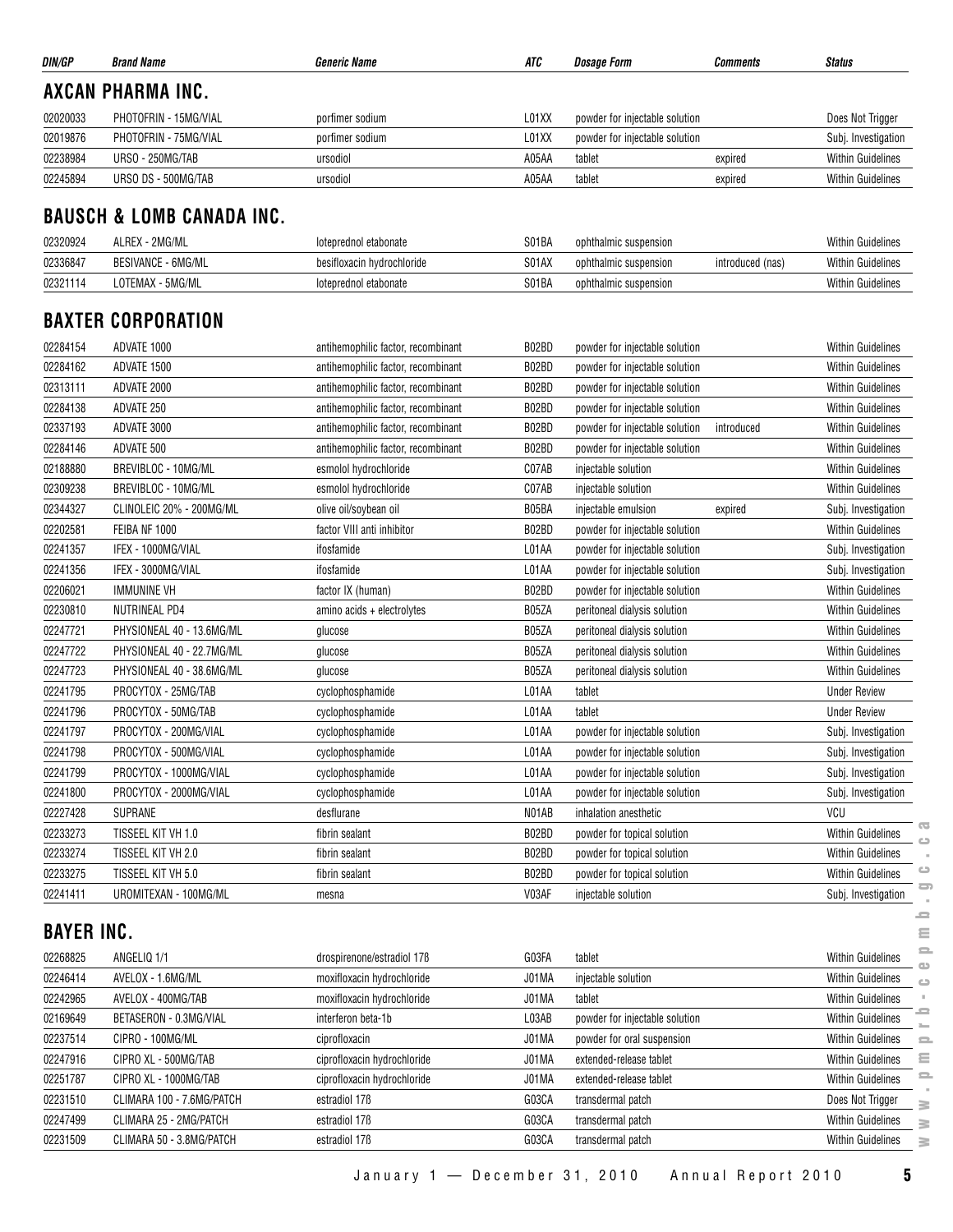| DIN/GP        | <b>Brand Name</b>                          | <b>Generic Name</b>                      | ATC                | <b>Dosage Form</b>             | <b>Comments</b>  | <b>Status</b>            |
|---------------|--------------------------------------------|------------------------------------------|--------------------|--------------------------------|------------------|--------------------------|
|               | <b>BAYER INC. (continued)</b>              |                                          |                    |                                |                  |                          |
| 02247500      | CLIMARA 75 - 5.7MG/PATCH                   | estradiol 17 <sub>B</sub>                | G03CA              | transdermal patch              |                  | Does Not Trigger         |
| 02250616      | CLIMARA PRO - 5.79MG/PATCH                 | estradiol 17B/levonorgestrel             | G03FA              | transdermal patch              |                  | Does Not Trigger         |
| 02270811      | FINACEA - 150MG/G                          | azelaic acid                             | D <sub>10</sub> AX | topical gel                    | introduced       | <b>Within Guidelines</b> |
| 02241089      | GADOVIST 1.0 - 604.72MG/ML                 | gadobutrol                               | V08CA              | injectable solution            |                  | <b>Within Guidelines</b> |
| 02190885      | GLUCOBAY - 50MG/TAB                        | acarbose                                 | A10BF              | tablet                         |                  | <b>Within Guidelines</b> |
| 02190893      | GLUCOBAY - 100MG/TAB                       | acarbose                                 | A10BF              | tablet                         |                  | <b>Within Guidelines</b> |
| 02254492      | KOGENATE FS BIOSET 1000                    | antihemophilic factor (recombinant)      | B02BD              | powder for injectable solution |                  | <b>Within Guidelines</b> |
| 02302225      | KOGENATE FS BIOSET 2000                    | antihemophilic factor (recombinant)      | B02BD              | powder for injectable solution |                  | <b>Within Guidelines</b> |
| 02254476      | KOGENATE FS BIOSET 250                     | antihemophilic factor (recombinant)      | B02BD              | powder for injectable solution |                  | <b>Within Guidelines</b> |
| 02342758      | KOGENATE FS BIOSET 3000                    | antihemophilic factor (recombinant)      | B02BD              | powder for injectable solution | introduced       | <b>Within Guidelines</b> |
| 02254484      | KOGENATE FS BIOSET 500                     | antihemophilic factor (recombinant)      | B02BD              | powder for injectable solution |                  | <b>Within Guidelines</b> |
| 02250462      | LEVITRA - 5MG/TAB                          | vardenafil hydrochloride                 | G04BE              | tablet                         |                  | Does Not Trigger         |
| 02250470      | LEVITRA - 10MG/TAB                         | vardenafil hydrochloride                 | G04BE              | tablet                         |                  | <b>Within Guidelines</b> |
| 02250489      | LEVITRA - 20MG/TAB                         | vardenafil hydrochloride                 | G04BE              | tablet                         |                  | <b>Within Guidelines</b> |
| 01989987      | MAGNEVIST - 469MG/ML                       | gadopentetate dimeglumine                | V08CA              | injectable solution            | expired          | <b>Within Guidelines</b> |
| 02243005      | MIRENA - 52MG/POUCH                        | levonorgestrel                           | G02BA              | intra-uterine device           |                  | <b>Within Guidelines</b> |
| 02284227      | NEXAVAR - 200MG/TAB                        | sorafenib tosylate                       | L01XE              | tablet                         |                  | <b>Within Guidelines</b> |
| 02340666      | PRIMOVIST - 181.43MG/ML                    | gadoxetate disodium                      | V08CA              | injectable solution            | introduced (nas) | <b>Within Guidelines</b> |
| 02339277      | RECOTHROM - 6000UNIT/VIAL                  | thrombin alfa (recombinant)              | B02BD              | topical powder                 | introduced (nas) | <b>Within Guidelines</b> |
| 02240996      | REFLUDAN - 50MG/VIAL                       | lepirudin                                | B01AE              | powder for injectable solution |                  | <b>Within Guidelines</b> |
| 02266121      | SATIVEX 27/25                              | delta-9-tetrahydrocannabinol/cannabidiol | N02BG              | buccal spray                   |                  | <b>Within Guidelines</b> |
| 02316986      | XARELTO - 10MG/TAB                         | rivaroxaban                              | B01AX              | tablet                         |                  | <b>Within Guidelines</b> |
| 02261723      | YASMIN 21 3/0.03                           | drospirenone/ethinyl estradiol           | G03AA              | tablet                         |                  | <b>Within Guidelines</b> |
| 02261731      | YASMIN 28 3/0.03                           | drospirenone/ethinyl estradiol           | G03AA              | tablet                         |                  | <b>Within Guidelines</b> |
| 02321157      | YAZ 28 3/0.02 - 72.48MG/28PCK              | drospirenone/ethinyl estradiol           | G03AA              | tablet                         |                  | <b>Within Guidelines</b> |
|               | ZEVALIN - 1.6MG/ML                         | ibritumomab tiuxetan                     | V <sub>10</sub> XX | injectable solution            |                  | <b>Within Guidelines</b> |
|               |                                            |                                          |                    |                                |                  |                          |
|               | <b>BIOGEN IDEC CANADA INC.</b>             |                                          |                    |                                |                  |                          |
| 02286386      | TYSABRI - 20MG/ML                          | natalizumab                              | L04AA              | powder for injectable solution | expired          | Subj. Investigation      |
|               |                                            |                                          |                    |                                |                  |                          |
|               | <b>BIOMARIN PHARMACEUTICAL CANADA INC.</b> |                                          |                    |                                |                  |                          |
| 02350580      | KUVAN - 100MG/TAB                          | sapropterin dihydrochloride              | A16AX              | soluble tablet                 | introduced (nas) | Within Guidelines        |
|               | <b>BIOVAIL PHARMACEUTICALS CANADA</b>      |                                          |                    |                                |                  |                          |
| 02268493      | GLUMETZA - 500MG/TAB                       | metformin hydrochloride                  | A10BA              | extended-release tablet        |                  | <b>Within Guidelines</b> |
| 02300451      | GLUMETZA - 1000MG/TAB                      | metformin hydrochloride                  | A10BA              | extended-release tablet        |                  | <b>Within Guidelines</b> |
| 02299194      | RALIVIA - 100MG/TAB                        | tramadol hydrochloride                   | N02AX              | extended-release tablet        |                  | Within Guidelines        |
| 02299208      | RALIVIA - 200MG/TAB                        | tramadol hydrochloride                   | N02AX              | extended-release tablet        |                  | Within Guidelines        |
| $\Rightarrow$ |                                            |                                          |                    |                                |                  |                          |

02299216 RALIVIA - 300MG/TAB tramadol hydrochloride N02AX extended-release tablet Research Within Guidelines

02231150 TIAZAC - 120MG/CAP diltiazem hydrochloride CO8DB extended-release capsule<br>
CO8DB extended-release capsule 02231151 TIAZAC - 180MG/CAP diltiazem hydrochloride C08DB extended-release capsule C08DB extended-release capsule 02231152 TIAZAC - 240MG/CAP diltiazem hydrochloride C08DB extended-release capsule Subj. Investigation 02231154 TIAZAC - 300MG/CAP diltiazem hydrochloride C08DB extended-release capsule Subj. Investigation 02231155 TIAZAC - 360MG/CAP diltiazem hydrochloride C08DB extended-release capsule Subj. Investigation 02256738 TIAZAC XC - 120MG/TAB diltiazem hydrochloride C08DB extended-release tablet COSDB extended-release tablet 02256746 TIAZAC XC - 180MG/TAB diltiazem hydrochloride C08DB extended-release tablet COSDE extended-release tablet 02256754 TIAZAC XC - 240MG/TAB diltiazem hydrochloride C08DB extended-release tablet COSD5 extended-release tablet 02256762 TIAZAC XC - 300MG/TAB diltiazem hydrochloride C08DB extended-release tablet COSDE extended-release tablet 02256770 TIAZAC XC - 360MG/TAB diltiazem hydrochloride C08DB extended-release tablet COSDE extended-release tablet

 $\alpha$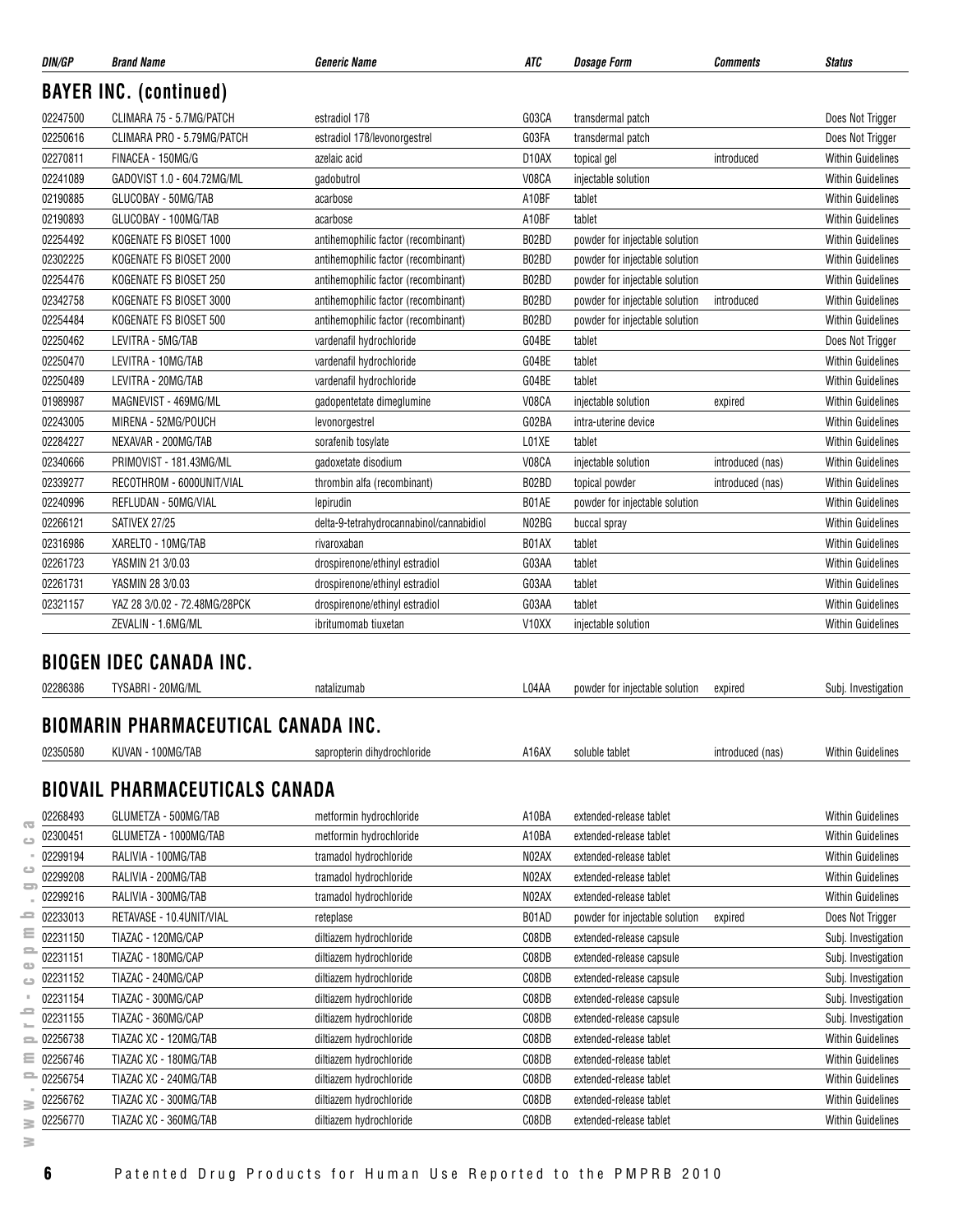| DIN/GP              | <b>Brand Name</b>                                 | <b>Generic Name</b>             | ATC   | <b>Dosage Form</b>             | <b>Comments</b> | <b>Status</b>            |
|---------------------|---------------------------------------------------|---------------------------------|-------|--------------------------------|-----------------|--------------------------|
|                     | <b>BIOVAIL PHARMACEUTICALS CANADA (continued)</b> |                                 |       |                                |                 |                          |
| 02237824            | WELLBUTRIN SR - 100MG/TAB                         | bupropion hydrochloride         | N07BA | sustained-release tablet       |                 | <b>Within Guidelines</b> |
| 02237825            | <b>WELLBUTRIN SR - 150MG/TAB</b>                  | bupropion hydrochloride         | N07BA | sustained-release tablet       |                 | Does Not Trigger         |
| 02275090            | WELLBUTRIN XL - 150MG/TAB                         | bupropion hydrochloride         | N07BA | extended-release tablet        |                 | <b>Within Guidelines</b> |
| 02275104            | WELLBUTRIN XL - 300MG/TAB                         | bupropion hydrochloride         | N07BA | extended-release tablet        |                 | <b>Within Guidelines</b> |
| 02238441            | ZYBAN - 150MG/TAB                                 | bupropion hydrochloride         | N07BA | sustained-release tablet       |                 | Does Not Trigger         |
| <b>BIOVITRUM AB</b> |                                                   |                                 |       |                                |                 |                          |
| 02245913            | KINERET - 100MG/SYRINGE                           | anakinra                        | L04AA | injectable solution            |                 | <b>Within Guidelines</b> |
| 02240229            | STEMGEN - 1.875MG/VIAL                            | ancestim                        | L03AA | powder for injectable solution |                 | <b>Within Guidelines</b> |
|                     | BOEHRINGER INGELHEIM (CANADA) LTD.                |                                 |       |                                |                 |                          |
| 02273322            | APTIVUS - 250MG/CAP                               | tipranavir                      | J05AE | capsule                        |                 | <b>Within Guidelines</b> |
| 02247686            | ATROVENT HFA - 0.02MG/DOSE                        | ipratropium bromide             | R03BB | aerosol for inhalation         |                 | <b>Within Guidelines</b> |
| 02270102            | FLOMAX CR - 0.4MG/TAB                             | tamsulosin hydrochloride        | G04CA | controlled-release tablet      |                 | <b>Within Guidelines</b> |
| 02240769            | MICARDIS - 40MG/TAB                               | telmisartan                     | C09CA | tablet                         |                 | <b>Within Guidelines</b> |
| 02240770            | MICARDIS - 80MG/TAB                               | telmisartan                     | C09CA | tablet                         |                 | <b>Within Guidelines</b> |
| 02244344            | MICARDIS PLUS 80/12.5                             | telmisartan/hydrochlorothiazide | C09DA | tablet                         |                 | <b>Within Guidelines</b> |
| 02318709            | MICARDIS PLUS 80/25                               | telmisartan/hydrochlorothiazide | C09DA | tablet                         |                 | <b>Within Guidelines</b> |
| 02297256            | MIRAPEX - 0.125MG/TAB                             | pramipexole dihydrochloride     | N04BC | tablet                         |                 | <b>Within Guidelines</b> |
| 02237145            | MIRAPEX - 0.25MG/TAB                              | pramipexole dihydrochloride     | N04BC | tablet                         |                 | <b>Within Guidelines</b> |
| 02241594            | MIRAPEX - 0.5MG/TAB                               | pramipexole dihydrochloride     | N04BC | tablet                         |                 | <b>Within Guidelines</b> |
| 02237146            | MIRAPEX - 1MG/TAB                                 | pramipexole dihydrochloride     | N04BC | tablet                         |                 | <b>Within Guidelines</b> |
| 02237147            | MIRAPEX - 1.5MG/TAB                               | pramipexole dihydrochloride     | N04BC | tablet                         |                 | <b>Within Guidelines</b> |
| 02312433            | PRADAX - 75MG/CAP                                 | dabigatran etexilate            | B01AE | capsule                        |                 | <b>Within Guidelines</b> |
| 02312441            | PRADAX - 110MG/CAP                                | dabigatran etexilate            | B01AE | capsule                        |                 | <b>Within Guidelines</b> |
| 02358808            | PRADAX - 150MG/CAP                                | dabigatran etexilate            | B01AE | capsule                        | introduced      | <b>Under Review</b>      |
| 02246793            | SPIRIVA - 18MCG/CAP                               | tiotropium bromide              | R03BB | powder for inhalation          |                 | <b>Within Guidelines</b> |

#### **BRACCO DIAGNOSTICS CANADA INC.**

| 02248302 | <b>COOMIC ALL</b><br>.<br><b>TIL.</b><br>. | umine<br>hana<br>าลด | <b>V08CA</b> | solution<br>nı  | Withir<br>-члаенны.      |
|----------|--------------------------------------------|----------------------|--------------|-----------------|--------------------------|
| 02229056 | 5.810<br>DDC<br>.3MG/ML<br>ו הי            | .,terido'<br>м       | V08C/        | solution<br>۱nı | <b>Nithin</b><br>чюение. |

02238748 VIRAMUNE - 200MG/TAB nevirapine nevirapine and the state of the capital expired within Guidelines

#### **BRISTOL-MYERS SQUIBB CANADA CO.**

| 02322374 | ABILIFY - 2MG/TAB     | aripiprazole                   | N05AX | tablet                         | <b>Within Guidelines</b>                                             |
|----------|-----------------------|--------------------------------|-------|--------------------------------|----------------------------------------------------------------------|
| 02322382 | ABILIFY - 5MG/TAB     | aripiprazole                   | N05AX | tablet                         | $\overline{\mathbf{c}}$<br><b>Within Guidelines</b><br>$\Rightarrow$ |
| 02322390 | ABILIFY - 10MG/TAB    | aripiprazole                   | N05AX | tablet                         | <b>Within Guidelines</b>                                             |
| 02322404 | ABILIFY - 15MG/TAB    | aripiprazole                   | N05AX | tablet                         | <b>VCU</b><br>5                                                      |
| 02322412 | ABILIFY - 20MG/TAB    | aripiprazole                   | N05AX | tablet                         | <b>Within Guidelines</b>                                             |
| 02322455 | ABILIFY - 30MG/TAB    | aripiprazole                   | N05AX | tablet                         | ᇰ<br><b>Within Guidelines</b>                                        |
| 02241818 | AVALIDE 150/12.5      | irbesartan/hydrochlorothiazide | C09DA | tablet                         | Ξ<br><b>Within Guidelines</b>                                        |
| 02241819 | AVALIDE 300/12.5      | irbesartan/hydrochlorothiazide | C09DA | tablet                         | $\equiv$<br><b>Within Guidelines</b><br>$\omega$                     |
| 02280213 | <b>AVALIDE 300/25</b> | irbesartan/hydrochlorothiazide | C09DA | tablet                         | <b>Within Guidelines</b><br>$\Rightarrow$                            |
| 02237923 | AVAPRO - 75MG/TAB     | irbesartan                     | C09CA | tablet                         | <b>Within Guidelines</b>                                             |
| 02237924 | AVAPRO - 150MG/TAB    | irbesartan                     | C09CA | tablet                         | <b>Within Guidelines</b><br>$\sum_{i=1}^{n}$                         |
| 02237925 | AVAPRO - 300MG/TAB    | irbesartan                     | C09CA | tablet                         | <b>Within Guidelines</b><br>2                                        |
| 01911562 | AZACTAM - 1000MG/VIAL | aztreonam                      | J01DF | powder for injectable solution | Ξ<br>Does Not Trigger                                                |
| 02282224 | BARACLUDE - 0.5MG/TAB | entecavir                      | J05AF | tablet                         | e.<br><b>Within Guidelines</b>                                       |
| 02163675 | CEFZIL - 25MG/ML      | cefprozil                      | J01DA | powder for oral suspension     | <b>Within Guidelines</b><br>$\geq$                                   |
| 02163683 | CEFZIL - 50MG/ML      | cefprozil                      | J01DA | powder for oral suspension     | <b>Within Guidelines</b><br>≧                                        |
| 02163659 | CEFZIL - 250MG/TAB    | cefprozil                      | J01DA | tablet                         | 3<br>Does Not Trigger                                                |
|          |                       |                                |       |                                |                                                                      |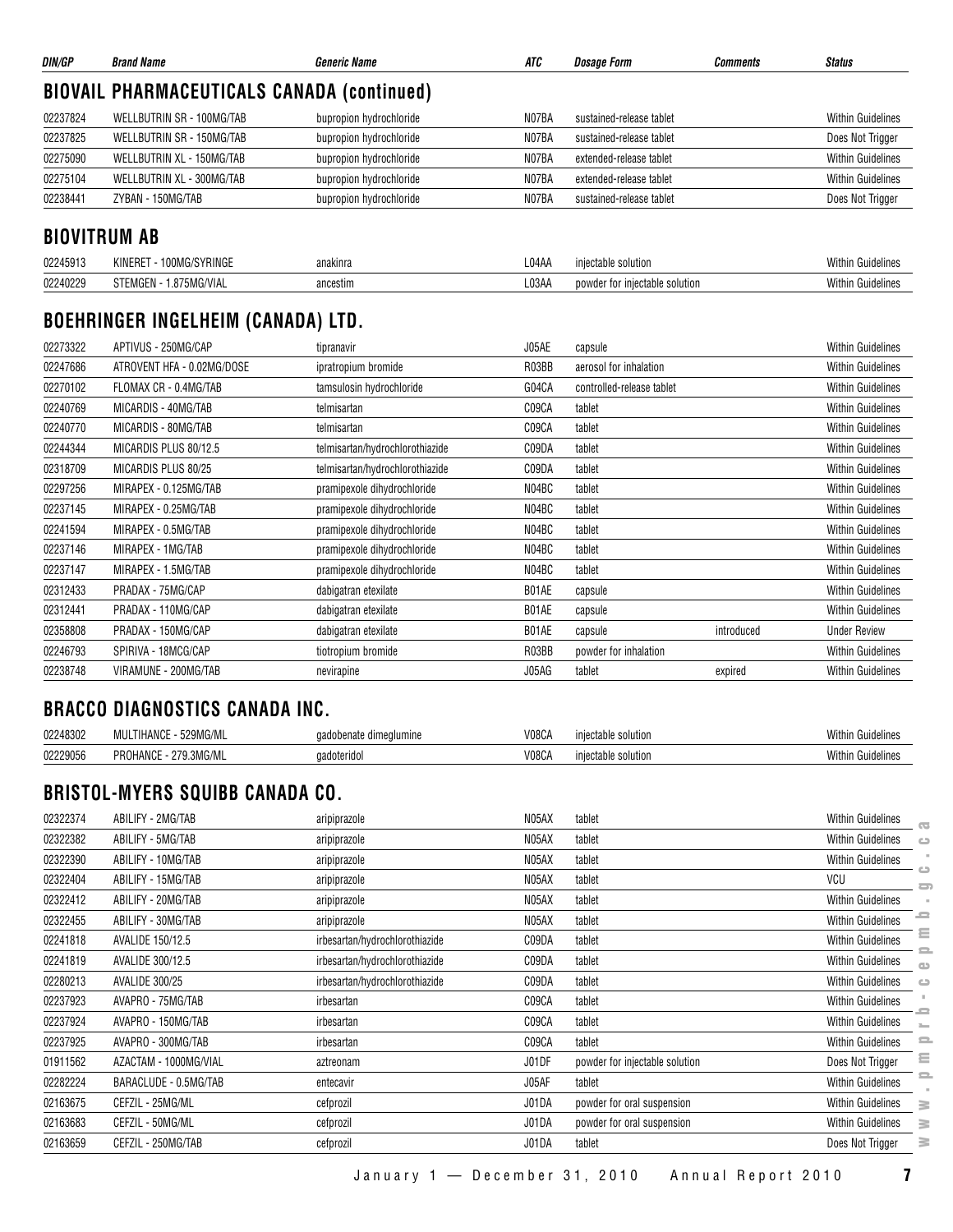| DIN/GP                   | <b>Brand Name</b>                                  | <b>Generic Name</b>                           | <b>ATC</b>         | <b>Dosage Form</b>             | <b>Comments</b> | <b>Status</b>            |
|--------------------------|----------------------------------------------------|-----------------------------------------------|--------------------|--------------------------------|-----------------|--------------------------|
|                          | <b>BRISTOL-MYERS SQUIBB CANADA CO. (continued)</b> |                                               |                    |                                |                 |                          |
| 02163667                 | CEFZIL - 500MG/TAB                                 | cefprozil                                     | J01DA              | tablet                         |                 | <b>Within Guidelines</b> |
| 02271249                 | ERBITUX - 100MG/VIAL                               | cetuximab                                     | L01XC              | injectable solution            |                 | <b>Within Guidelines</b> |
| 02163632                 | MAXIPIME - 1000MG/VIAL                             | cefepime hydrochloride                        | J01DA              | powder for injectable solution | expired         | Does Not Trigger         |
| 02163640                 | MAXIPIME - 2000MG/VIAL                             | cefepime hydrochloride                        | J01DA              | powder for injectable solution | expired         | Does Not Trigger         |
| 01907107                 | MONOPRIL - 10MG/TAB                                | fosinopril                                    | C09AA              | tablet                         |                 | <b>Within Guidelines</b> |
| 01907115                 | MONOPRIL - 20MG/TAB                                | fosinopril                                    | C09AA              | tablet                         |                 | <b>Within Guidelines</b> |
| 02282097                 | ORENCIA - 250MG/VIAL                               | abatacept                                     | L04AA              | powder for injectable solution |                 | <b>Within Guidelines</b> |
| 02238682                 | PLAVIX - 75MG/TAB                                  | clopidogrel bisulfate                         | B01AC              | tablet                         |                 | <b>Within Guidelines</b> |
| 02330555                 | PLAVIX - 300MG/TAB                                 | clopidogrel bisulfate                         | B01AC              | tablet                         |                 | <b>Within Guidelines</b> |
| 00893749                 | PRAVACHOL - 10MG/TAB                               | pravastatin sodium                            | C10AA              | tablet                         | expired         | <b>Within Guidelines</b> |
| 00893757                 | PRAVACHOL - 20MG/TAB                               | pravastatin sodium                            | C <sub>10</sub> AA | tablet                         | expired         | <b>Within Guidelines</b> |
| 02222051                 | PRAVACHOL - 40MG/TAB                               | pravastatin sodium                            | C10AA              | tablet                         | expired         | Within Guidelines        |
| 02248610                 | REYATAZ - 150MG/CAP                                | atazanavir sulfate                            | J05AE              | capsule                        |                 | Within Guidelines        |
| 02248611                 | REYATAZ - 200MG/CAP                                | atazanavir sulfate                            | J05AE              | capsule                        |                 | <b>Within Guidelines</b> |
| 02294176                 | REYATAZ - 300MG/CAP                                | atazanavir sulfate                            | J05AE              | capsule                        |                 | <b>Within Guidelines</b> |
| 02028786                 | SINEMET CR 100/25                                  | levodopa/carbidopa                            | N04BA              | controlled-release tablet      | expired         | Does Not Trigger         |
| 00870935                 | SINEMET CR 200/50                                  | levodopa/carbidopa                            | N04BA              | controlled-release tablet      | expired         | Subj. Investigation      |
| 02293129                 | SPRYCEL - 20MG/TAB                                 | dasatinib                                     | L01XE              | tablet                         |                 | <b>Within Guidelines</b> |
| 02293137                 | SPRYCEL - 50MG/TAB                                 | dasatinib                                     | L01XE              | tablet                         |                 | <b>Within Guidelines</b> |
| 02293145                 | SPRYCEL - 70MG/TAB                                 | dasatinib                                     | L01XE              | tablet                         |                 | <b>Within Guidelines</b> |
| 02320193                 | SPRYCEL - 100MG/TAB                                | dasatinib                                     | L01XE              | tablet                         |                 | Does Not Trigger         |
| 02239886                 | SUSTIVA - 50MG/CAP                                 | efavirenz                                     | J05AG              | capsule                        |                 | <b>Within Guidelines</b> |
| 02239888                 | SUSTIVA - 200MG/CAP                                | efavirenz                                     | J05AG              | capsule                        |                 | <b>Within Guidelines</b> |
| 02246045                 | SUSTIVA - 600MG/TAB                                | efavirenz                                     | J05AG              | tablet                         |                 | <b>Within Guidelines</b> |
| 02016796                 | TAXOL - 6MG/ML                                     | paclitaxel                                    | L01CD              | injectable solution            |                 | Does Not Trigger         |
| 02244596                 | VIDEX EC - 125MG/CAP                               | didanosine                                    | J05AF              | sustained-release capsule      |                 | Does Not Trigger         |
| 02244597                 | VIDEX EC - 200MG/CAP                               | didanosine                                    | J05AF              | sustained-release capsule      |                 | Within Guidelines        |
| 02244598                 | VIDEX EC - 250MG/CAP                               | didanosine                                    | J05AF              | sustained-release capsule      |                 | Does Not Trigger         |
| 02244599                 | VIDEX EC - 400MG/CAP                               | didanosine                                    | J05AF              | sustained-release capsule      |                 | <b>Within Guidelines</b> |
| <b>CELGENE</b>           |                                                    |                                               |                    |                                |                 |                          |
| 02304899                 | REVLIMID - 5MG/CAP                                 | lenalidomide                                  | L04AX              | capsule                        |                 | <b>Within Guidelines</b> |
| 02304902                 | REVLIMID - 10MG/CAP                                | lenalidomide                                  | L04AX              | capsule                        |                 | <b>Within Guidelines</b> |
| 02317699                 | REVLIMID - 15MG/CAP                                | lenalidomide                                  | L04AX              | capsule                        |                 | Within Guidelines        |
| 02317710                 | REVLIMID - 25MG/CAP                                | lenalidomide                                  | L04AX              | capsule                        |                 | Within Guidelines        |
|                          |                                                    |                                               |                    |                                |                 |                          |
| 02355191                 | <b>CELGENE CORPORATION</b><br>THALOMID - 50MG/CAP  | thalidomide                                   | L04AX              | capsule                        |                 | Subj. Investigation      |
| ده                       |                                                    |                                               |                    |                                |                 |                          |
| ᆖ                        | <b>CSL BEHRING CANADA INC.</b>                     |                                               |                    |                                |                 |                          |
| 02243186<br>ε            | HELIXATE FS 250                                    | antihemophilic factor (recombinant)           | B02BD              | powder for injectable solution |                 | <b>Under Review</b>      |
| 02243187<br>2            | HELIXATE FS 500                                    | antihemophilic factor (recombinant)           | B02BD              | powder for injectable solution |                 | <b>Under Review</b>      |
| 02243188<br>$\mathbf{C}$ | HELIXATE FS 1000                                   | antihemophilic factor (recombinant)           | B02BD              | powder for injectable solution |                 | <b>Under Review</b>      |
| 02308592<br>ت            | HELIXATE FS 2000                                   | antihemophilic factor (recombinant)           | B02BD              | powder for injectable solution |                 | <b>Under Review</b>      |
| 02342723<br>-            | HELIXATE FS 3000                                   | antihemophilic factor (recombinant)           | B02BD              | powder for injectable solution |                 | <b>Under Review</b>      |
| 02261219                 | HUMATE-P 200/300                                   | AHF factor/von Willebrand factor (human)      | B02BD              | powder for injectable solution |                 | <b>Under Review</b>      |
| 02282518<br>든            | VIVAGLOBIN - 160MG/ML                              | immune globulin subcutaneous (human)          | J06BA              | injectable solution            |                 | <b>Under Review</b>      |
|                          | DUCHESNAY INC.                                     |                                               |                    |                                |                 |                          |
| 00609129                 | DICLECTIN 10/10                                    | doxylamine succinate/pyridoxine hydrochloride | R06AA              | delayed-release tablet         |                 | <b>Within Guidelines</b> |
| 02246067                 | PREGVIT                                            | multivitamins-minerals                        | B03AE              | tablet                         |                 | Subj. Investigation      |
| $\equiv 02276194$        | PREGVIT FOLIC 5                                    | multivitamins-minerals                        | B03AE              | tablet                         |                 | Subj. Investigation      |

**8** Patented Drug Products for Human Use Reported to the PMPRB 2010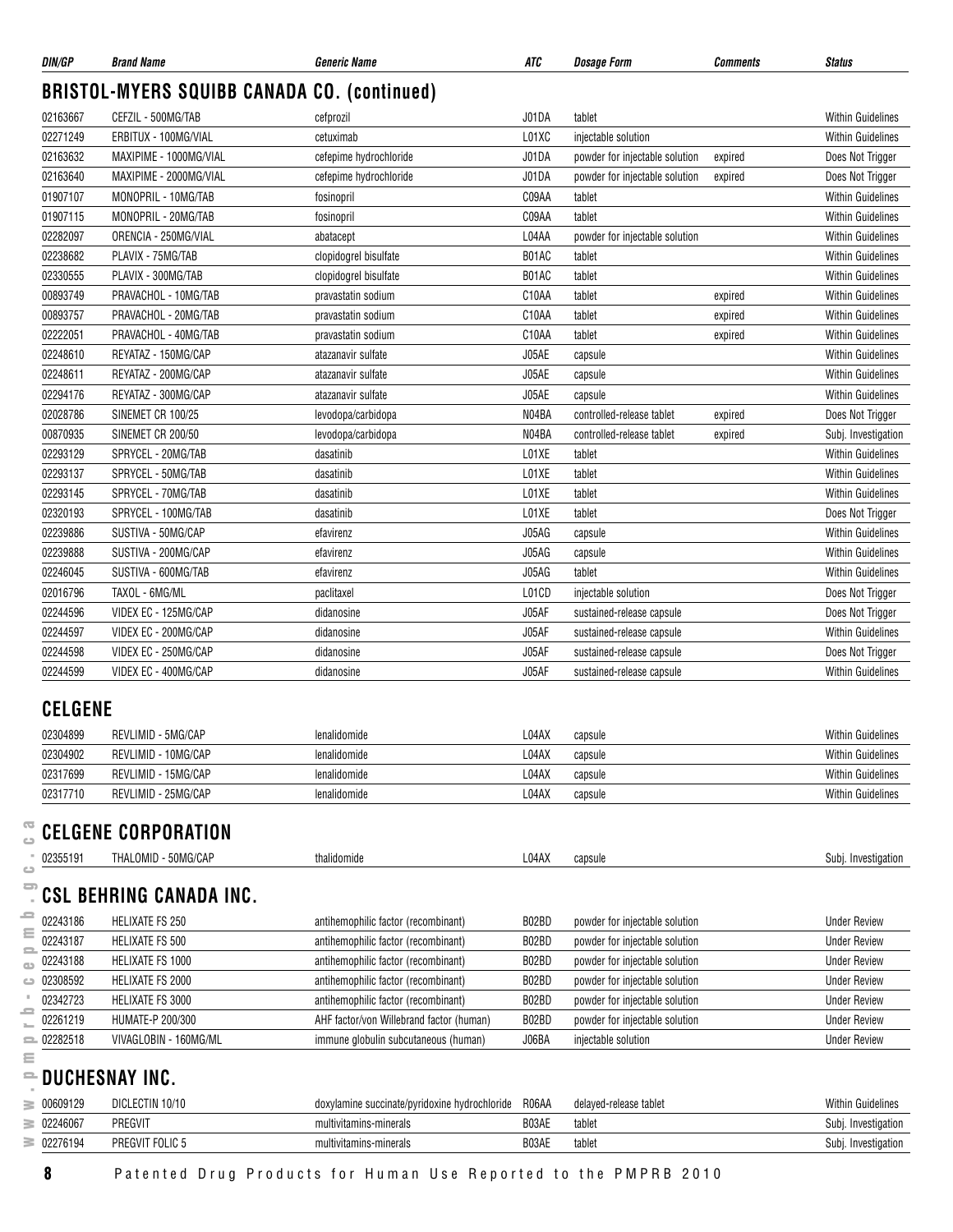| DIN/GP   | <b>Brand Name</b>                  | <b>Generic Name</b>               | ATC   | <b>Dosage Form</b>             | Comments         | <b>Status</b>            |                         |
|----------|------------------------------------|-----------------------------------|-------|--------------------------------|------------------|--------------------------|-------------------------|
|          | ELI LILLY CANADA INC.              |                                   |       |                                |                  |                          |                         |
| 02338327 | ADCIRCA - 20MG/TAB                 | tadalafil                         | C02KX | tablet                         | introduced       | <b>Within Guidelines</b> |                         |
| 02306433 | ALIMTA - 100MG/VIAL                | pemetrexed disodium               | L01BA | powder for injectable solution |                  | Does Not Trigger         |                         |
| 02253437 | ALIMTA - 500MG/VIAL                | pemetrexed disodium               | L01BA | powder for injectable solution |                  | Within Guidelines        |                         |
| 02296888 | CIALIS - 2.5MG/TAB                 | tadalafil                         | G04BE | tablet                         |                  | Does Not Trigger         |                         |
| 02296896 | CIALIS - 5MG/TAB                   | tadalafil                         | G04BE | tablet                         |                  | Within Guidelines        |                         |
| 02248088 | CIALIS - 10MG/TAB                  | tadalafil                         | G04BE | tablet                         |                  | Within Guidelines        |                         |
| 02248089 | CIALIS - 20MG/TAB                  | tadalafil                         | G04BE | tablet                         |                  | <b>Within Guidelines</b> |                         |
| 02301482 | CYMBALTA - 30MG/CAP                | duloxetine hydrochloride          | N06AX | delayed-release capsule        |                  | <b>Within Guidelines</b> |                         |
| 02301490 | CYMBALTA - 60MG/CAP                | duloxetine hydrochloride          | N06AX | delayed-release capsule        |                  | <b>Within Guidelines</b> |                         |
| 02349124 | EFFIENT - 10MG/TAB                 | prasugrel hydrochloride           | B01AC | tablet                         | introduced (nas) | Subj. Investigation      |                         |
| 02239028 | EVISTA - 60MG/TAB                  | raloxifene hydrochloride          | G03XC | tablet                         |                  | Within Guidelines        |                         |
| 02254689 | FORTEO - 600MCG/CARTRIDGE          | teriparatide                      | H05AA | injectable solution            |                  | <b>Within Guidelines</b> |                         |
| 02230308 | GEMZAR - 200MG/VIAL                | gemcitabine hydrochloride         | L01BC | powder for injectable solution |                  | Within Guidelines        |                         |
| 02230309 | GEMZAR - 1000MG/VIAL               | gemcitabine hydrochloride         | L01BC | powder for injectable solution |                  | Within Guidelines        |                         |
| 02229704 | HUMALOG - 100UNIT/ML               | insulin lispro                    | A10AB | injectable solution            |                  | <b>Within Guidelines</b> |                         |
| 02229705 | HUMALOG - 100UNIT/ML               | insulin lispro                    | A10AB | injectable solution            |                  | <b>Within Guidelines</b> |                         |
| 02240294 | HUMALOG MIX 25/75 - 100UNIT/ML     | insulin (lispro/lispro protamine) | A10AB | injectable solution            |                  | <b>Within Guidelines</b> |                         |
| 02240295 | HUMALOG MIX 25/75 PEN - 100UNIT/ML | insulin (lispro/lispro protamine) | A10AB | injectable solution            |                  | <b>Within Guidelines</b> |                         |
| 02240297 | HUMALOG MIX 50/50 - 100UNIT/ML     | insulin (lispro/lispro protamine) | A10AB | injectable solution            |                  | Within Guidelines        |                         |
| 02241283 | HUMALOG PEN - 100UNIT/ML           | insulin lispro                    | A10AB | injectable solution            |                  | <b>Within Guidelines</b> |                         |
| 02243077 | HUMATROPE - 6MG/CARTRIDGE          | somatropin                        | H01AC | powder for injectable solution |                  | <b>Within Guidelines</b> |                         |
| 02243078 | HUMATROPE - 12MG/CARTRIDGE         | somatropin                        | H01AC | powder for injectable solution |                  | <b>Within Guidelines</b> |                         |
| 02243079 | HUMATROPE - 24MG/CARTRIDGE         | somatropin                        | H01AC | powder for injectable solution |                  | <b>Within Guidelines</b> |                         |
| 00745626 | HUMATROPE - 5MG/VIAL               | somatropin                        | H01AC | powder for injectable solution |                  | <b>Within Guidelines</b> |                         |
| 02018985 | PROZAC - 10MG/CAP                  | fluoxetine hydrochloride          | N06AB | capsule                        |                  | Within Guidelines        |                         |
| 00636622 | PROZAC - 20MG/CAP                  | fluoxetine hydrochloride          | N06AB | capsule                        |                  | Within Guidelines        |                         |
| 02216973 | REOPRO - 2MG/ML                    | abciximab                         | B01AC | injectable solution            |                  | Does Not Trigger         |                         |
| 02262800 | STRATTERA - 10MG/CAP               | atomoxetine hydrochloride         | N06BA | capsule                        |                  | <b>Within Guidelines</b> |                         |
| 02262819 | STRATTERA - 18MG/CAP               | atomoxetine hydrochloride         | N06BA | capsule                        |                  | <b>Within Guidelines</b> |                         |
| 02262827 | STRATTERA - 25MG/CAP               | atomoxetine hydrochloride         | N06BA | capsule                        |                  | <b>Within Guidelines</b> |                         |
| 02262835 | STRATTERA - 40MG/CAP               | atomoxetine hydrochloride         | N06BA | capsule                        |                  | <b>Within Guidelines</b> |                         |
| 02262843 | STRATTERA - 60MG/CAP               | atomoxetine hydrochloride         | N06BA | capsule                        |                  | <b>Within Guidelines</b> |                         |
| 02279347 | STRATTERA - 80MG/CAP               | atomoxetine hydrochloride         | N06BA | capsule                        | introduced       | Within Guidelines        |                         |
| 02279355 | STRATTERA - 100MG/CAP              | atomoxetine hydrochloride         | N06BA | capsule                        | introduced       | Within Guidelines        |                         |
| 02247129 | XIGRIS - 5MG/VIAL                  | drotrecogin alfa (activated)      | B01AD | powder for injectable solution |                  | Within Guidelines        |                         |
| 02247130 | XIGRIS - 20MG/VIAL                 | drotrecogin alfa (activated)      | B01AD | powder for injectable solution |                  | Within Guidelines        |                         |
| 02229250 | ZYPREXA - 2.5MG/TAB                | olanzapine                        | N05AH | tablet                         |                  | Does Not Trigger         | $\overline{\mathbf{C}}$ |
| 02229269 | ZYPREXA - 5MG/TAB                  | olanzapine                        | N05AH | tablet                         |                  | <b>Within Guidelines</b> | $\circ$                 |
| 02229277 | ZYPREXA - 7.5MG/TAB                | olanzapine                        | N05AH | tablet                         |                  | Within Guidelines        | $\circ$                 |
| 02229285 | ZYPREXA - 10MG/TAB                 | olanzapine                        | N05AH | tablet                         |                  | Subj. Investigation      | ᇰ                       |
| 02238850 | ZYPREXA - 15MG/TAB                 | olanzapine                        | N05AH | tablet                         |                  | Within Guidelines        | ᆖ                       |
| 02238851 | ZYPREXA - 20MG/TAB                 | olanzapine                        | N05AH | tablet                         |                  | Within Guidelines        | Ξ                       |
| 02247099 | ZYPREXA INTRAMUSCULAR - 10MG/VIAL  | olanzapine                        | N05AH | powder for injectable solution |                  | Does Not Trigger         | 으                       |
| 02243086 | ZYPREXA ZYDIS - 5MG/TAB            | olanzapine                        | N05AH | orally disintegrating tablet   |                  | Within Guidelines        | $\bigcirc$              |
| 02243087 | ZYPREXA ZYDIS - 10MG/TAB           | olanzapine                        | N05AH | orally disintegrating tablet   |                  | Within Guidelines        | $\circ$                 |
| 02243088 | ZYPREXA ZYDIS - 15MG/TAB           | olanzapine                        | N05AH | orally disintegrating tablet   |                  | Within Guidelines        | ᇰ                       |
| 02243089 | ZYPREXA ZYDIS - 20MG/TAB           | olanzapine                        | N05AH | orally disintegrating tablet   |                  | Within Guidelines        |                         |
|          |                                    |                                   |       |                                |                  |                          | $\equiv$                |
|          | <b>EMD SERONO CANADA INC.</b>      |                                   |       |                                |                  |                          | ≘<br>$\equiv$           |
| 02247766 | CETROTIDE - 0.25MG/VIAL            | cetrorelix acetate                | H01CC | powder for injectable solution |                  | Does Not Trigger         |                         |
| 02247767 | CETROTIDE - 3MG/VIAL               | cetrorelix acetate                | H01CC | powder for injectable solution |                  | <b>Within Guidelines</b> | ≋                       |
|          |                                    |                                   |       |                                |                  |                          | š<br>3                  |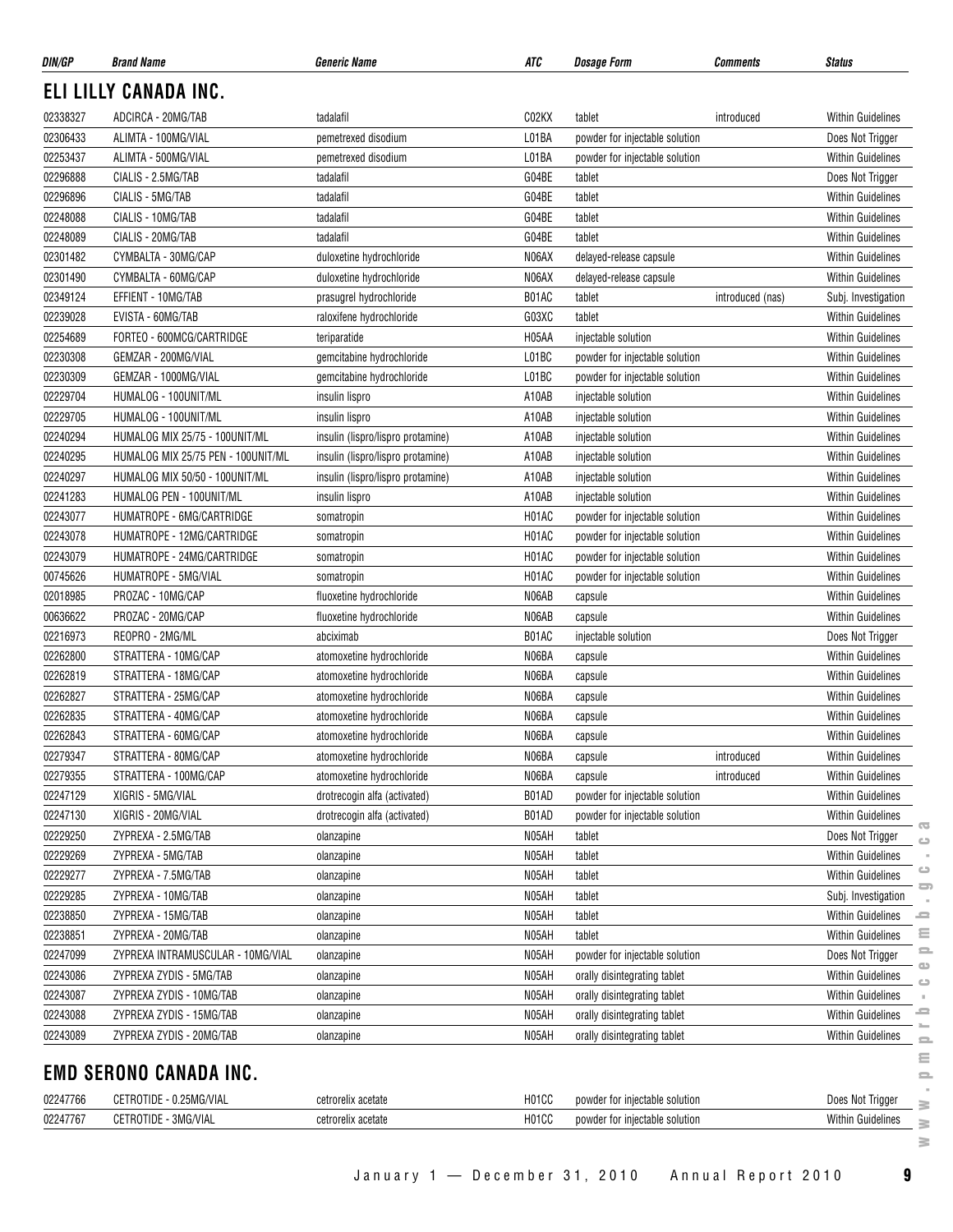| DIN/GP              | <b>Brand Name</b>                                                                         | <b>Generic Name</b>                         | ATC                | <b>Dosage Form</b>             | <i><b>Comments</b></i> | <b>Status</b>            |
|---------------------|-------------------------------------------------------------------------------------------|---------------------------------------------|--------------------|--------------------------------|------------------------|--------------------------|
| <b>FERRING INC.</b> |                                                                                           |                                             |                    |                                |                        |                          |
| 00836362            | DDAVP - 0.01MG/DOSE                                                                       | desmopressin acetate                        | H01BA              | nasal aerosol                  |                        | <b>Within Guidelines</b> |
| 00873993            | DDAVP - 0.004MG/ML                                                                        | desmopressin acetate                        | H01BA              | injectable solution            |                        | <b>Within Guidelines</b> |
| 00402516            | DDAVP - 0.1MG/ML                                                                          | desmopressin acetate                        | H <sub>01</sub> BA | nasal solution                 |                        | <b>Within Guidelines</b> |
| 00824305            | DDAVP - 0.1MG/TAB                                                                         | desmopressin acetate                        | H01BA              | tablet                         |                        | <b>Within Guidelines</b> |
| 00824143            | DDAVP - 0.2MG/TAB                                                                         | desmopressin acetate                        | H01BA              | tablet                         |                        | <b>Within Guidelines</b> |
| 02284995            | DDAVP MELT - 60MCG/TAB                                                                    | desmopressin acetate                        | H <sub>01</sub> BA | rapidly dissolving tablet      |                        | Does Not Trigger         |
| 02285002            | DDAVP MELT - 120MCG/TAB                                                                   | desmopressin acetate                        | H01BA              | rapidly dissolving tablet      |                        | Subj. Investigation      |
| 02285010            | DDAVP MELT - 240MCG/TAB                                                                   | desmopressin acetate                        | H01BA              | rapidly dissolving tablet      |                        | <b>Within Guidelines</b> |
| 02337029            | FIRMAGON - 80MG/VIAL                                                                      | degarelix acetate                           | L02BX              | powder for injectable solution |                        | <b>Within Guidelines</b> |
| 02337037            | FIRMAGON - 120MG/VIAL                                                                     | degarelix acetate                           | L02BX              | powder for injectable solution |                        | <b>Within Guidelines</b> |
| 02248417            | GYNAZOLE.1 - 20MG/G                                                                       | butoconazole nitrate                        | G01AF              | vaginal cream                  |                        | <b>Within Guidelines</b> |
| 02246500            | MINIRIN - 0.1MG/TAB                                                                       | desmopressin acetate                        | H01BA              | tablet                         |                        | <b>Within Guidelines</b> |
|                     | <b>FOURNIER PHARMA INC.</b>                                                               |                                             |                    |                                |                        |                          |
| 02269074            | LIPIDIL EZ - 48MG/TAB                                                                     | fenofibrate                                 | C10AB              | tablet                         |                        | <b>Within Guidelines</b> |
| 02269082            | LIPIDIL EZ - 145MG/TAB                                                                    | fenofibrate                                 | C10AB              | tablet                         |                        | <b>Within Guidelines</b> |
| 02146959            | LIPIDIL MICRO - 200MG/CAP                                                                 | fenofibrate                                 | C10AB              | capsule                        | expired                | <b>Within Guidelines</b> |
| 02241601            | LIPIDIL SUPRA - 100MG/TAB                                                                 | fenofibrate                                 | C <sub>10</sub> AB | tablet                         |                        | <b>Within Guidelines</b> |
| 02241602            | LIPIDIL SUPRA - 160MG/TAB                                                                 | fenofibrate                                 | C10AB              | tablet                         |                        | <b>Within Guidelines</b> |
|                     | <b>FRESENIUS KABI</b>                                                                     |                                             |                    |                                |                        |                          |
|                     | DIPEPTIVEN - 200MG/ML                                                                     | n(2)-l-alanyl-l-glutamine                   | B05XB              | injectable solution            | introduced (nas)       | Within Guidelines        |
| 02229437            | <b>FRESENIUS MEDICAL CARE CANADA</b><br>PHOSLO - 667MG/TAB<br><b>GALDERMA CANADA INC.</b> | calcium acetate                             | V03AE              | tablet                         |                        | <b>Within Guidelines</b> |
| 02256398            | CLOBEX LOTION - 0.5MG/ML                                                                  | clobetasol propionate                       | D07AD              | topical solution               |                        | Does Not Trigger         |
| 02256371            | CLOBEX SHAMPOO - 0.5MG/ML                                                                 | clobetasol propionate                       | D07AD              | shampoo                        |                        | Does Not Trigger         |
| 02274000            | DIFFERIN XP - 3MG/G                                                                       | adapalene                                   | D <sub>10</sub> AD | topical gel                    |                        | Does Not Trigger         |
| 02297809            | METROGEL - 10MG/G                                                                         | metronidazole                               | D06BX              | topical gel                    | introduced             | <b>Within Guidelines</b> |
| 02323273            | METVIX - 168MG/G                                                                          | methyl aminolevulinate hydrochloride        | L01XD              | topical cream                  |                        | Within Guidelines        |
|                     | <b>GE HEALTHCARE INC.</b>                                                                 |                                             |                    |                                |                        |                          |
|                     | <b>MYOVIEW</b>                                                                            | technetium Tc-99m tetrofosmin               | V09GA              | powder for injectable solution |                        | <b>Within Guidelines</b> |
| 02172771            | OMNISCAN - 287MG/ML                                                                       | gadodiamide                                 | V08CA              | injectable solution            | expired                | Does Not Trigger         |
|                     |                                                                                           |                                             |                    |                                |                        |                          |
| 5<br>02254506       | <b>GENZYME CANADA INC.</b><br>ALDURAZYME - 0.58MG/ML                                      | laronidase                                  | A16AB              | injectable solution            |                        | <b>Within Guidelines</b> |
| 02330407            | CLOLAR - 20MG/VIAL                                                                        | clofarabine                                 | L01BB              | injectable solution            |                        | Does Not Trigger         |
| 02290960            | MABCAMPATH - 30MG/VIAL                                                                    | alemtuzumab                                 | L01XC              | injectable solution            |                        | <b>Within Guidelines</b> |
| 02284863            | MYOZYME - 50MG/VIAL                                                                       | alglucosidase alfa                          | A16AB              | powder for injectable solution |                        | <b>Within Guidelines</b> |
| 02244310            | RENAGEL - 800MG/TAB                                                                       | sevelamer hydrochloride                     | V03AE              | tablet                         |                        | <b>Within Guidelines</b> |
|                     |                                                                                           |                                             |                    |                                |                        |                          |
| $= 02300699$        | <b>GILEAD SCIENCES INC.</b><br>ATRIPLA 600/200/300                                        | efavirenz/emtricitabine/tenofovir           | J05AR              | tablet                         |                        | <b>Within Guidelines</b> |
| $= 02329840$        | CAYSTON - 75MG/VIAL                                                                       | disoproxil fumarate<br>aztreonam            | J01DF              | powder for inhalation          |                        | Subj. Investigation      |
| 02247823            | HEPSERA - 10MG/TAB                                                                        | adefovir dipivoxil                          | J05AF              | tablet                         |                        | <b>Within Guidelines</b> |
| 02274906            | <b>TRUVADA 200/300</b>                                                                    | emtricitabine/tenofovir disoproxil fumarate | J05AR              | tablet                         |                        | <b>Within Guidelines</b> |
| 02247128            | VIREAD - 300MG/TAB                                                                        | tenofovir disoproxil fumarate               | J05AF              | tablet                         |                        | <b>Within Guidelines</b> |
|                     |                                                                                           |                                             |                    |                                |                        |                          |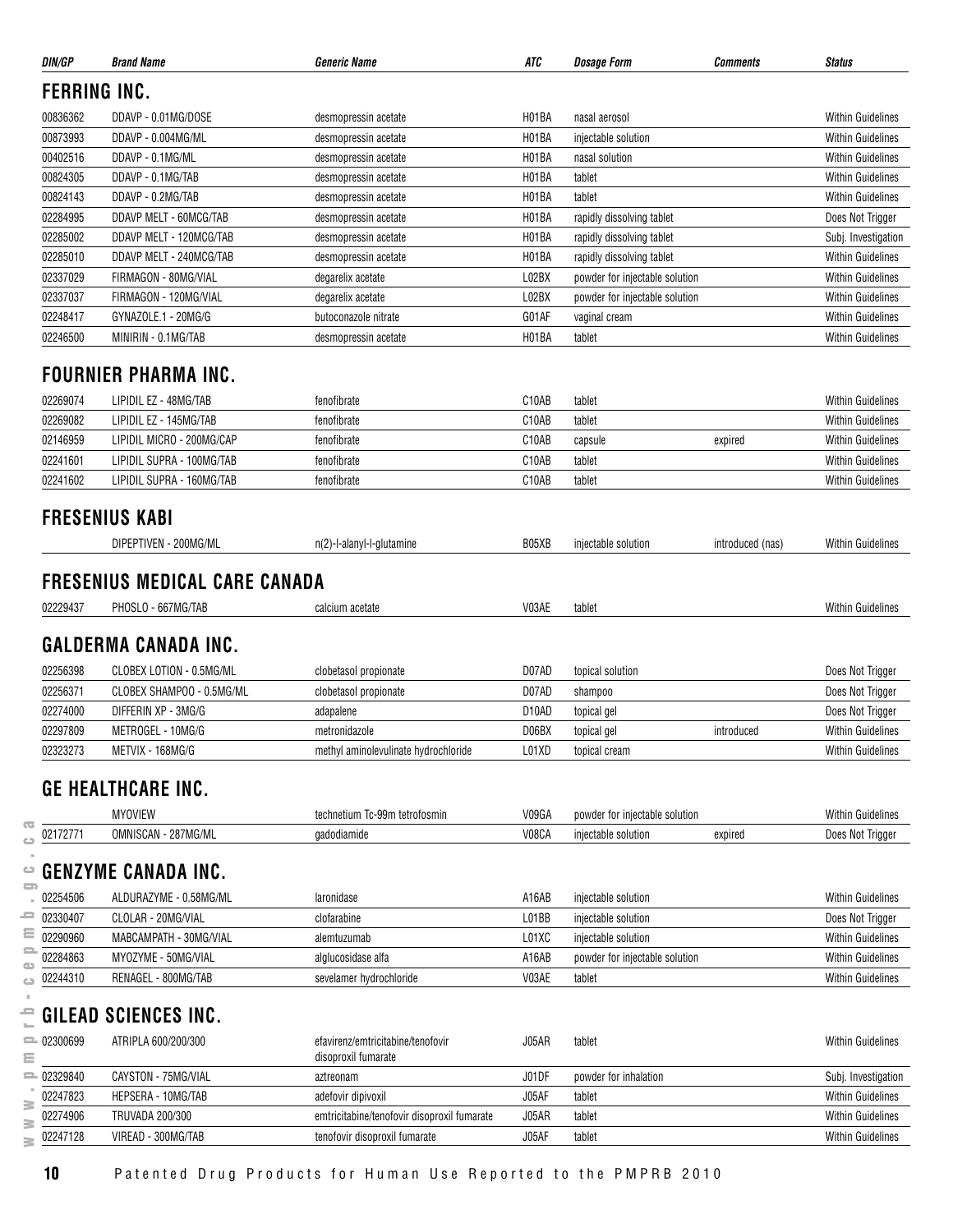| DIN/GP   | <b>Brand Name</b>               | <b>Generic Name</b>                           | ATC          | <b>Dosage Form</b>             | Comments         | <b>Status</b>                              |
|----------|---------------------------------|-----------------------------------------------|--------------|--------------------------------|------------------|--------------------------------------------|
|          | <b>GLAXOSMITHKLINE INC.</b>     |                                               |              |                                |                  |                                            |
| 02245126 | <b>ADVAIR 25/125</b>            | salmeterol xinafoate/fluticasone propionate   | R03AK        | aerosol for inhalation         |                  | <b>Within Guidelines</b>                   |
| 02245127 | <b>ADVAIR 25/250</b>            | salmeterol xinafoate/fluticasone propionate   | R03AK        | aerosol for inhalation         |                  | Subj. Investigation                        |
| 02240835 | ADVAIR 50/100 DISKUS            | salmeterol xinafoate/fluticasone propionate   | R03AK        | powder for inhalation          |                  | Within Guidelines                          |
| 02240836 | ADVAIR 50/250 DISKUS            | salmeterol xinafoate/fluticasone propionate   | R03AK        | powder for inhalation          |                  | <b>Within Guidelines</b>                   |
| 02240837 | ADVAIR 50/500 DISKUS            | salmeterol xinafoate/fluticasone propionate   | R03AK        | powder for inhalation          |                  | Subj. Investigation                        |
| 02087286 | ALKERAN - 50MG/VIAL             | melphalan hydrochloride                       | L01AA        | powder for injectable solution |                  | Subj. Investigation                        |
| 02298589 | AVAMYS - 27.5MCG/DOSE           | fluticasone furoate                           | R01AD        | nasal spray                    |                  | <b>Within Guidelines</b>                   |
| 02247085 | AVANDAMET 1/500                 | rosiglitazone maleate/metformin hydrochloride | A10BD        | tablet                         |                  | Subj. Investigation                        |
| 02248440 | AVANDAMET 2/1000                | rosiglitazone maleate/metformin hydrochloride | A10BD        | tablet                         |                  | <b>Within Guidelines</b>                   |
| 02247086 | AVANDAMET 2/500                 | rosiglitazone maleate/metformin hydrochloride | A10BD        | tablet                         |                  | Subj. Investigation                        |
| 02248441 | AVANDAMET 4/1000                | rosiglitazone maleate/metformin hydrochloride | A10BD        | tablet                         |                  | <b>Within Guidelines</b>                   |
| 02247087 | AVANDAMET 4/500                 | rosiglitazone maleate/metformin hydrochloride | A10BD        | tablet                         |                  | <b>Within Guidelines</b>                   |
| 02258781 | <b>AVANDARYL 4/1</b>            | rosiglitazone maleate/glimepiride             | A10BD        | tablet                         |                  | <b>Within Guidelines</b>                   |
| 02258803 | <b>AVANDARYL 4/2</b>            | rosiglitazone maleate/glimepiride             | A10BD        | tablet                         |                  | <b>Within Guidelines</b>                   |
| 02258811 | <b>AVANDARYL 4/4</b>            | rosiglitazone maleate/glimepiride             | A10BD        | tablet                         |                  | Does Not Trigger                           |
| 02241112 | AVANDIA - 2MG/TAB               | rosiglitazone maleate                         | A10BG        | tablet                         |                  | Subj. Investigation                        |
| 02241113 | AVANDIA - 4MG/TAB               | rosiglitazone maleate                         | A10BG        | tablet                         |                  | <b>Within Guidelines</b>                   |
| 02241114 | AVANDIA - 8MG/TAB               | rosiglitazone maleate                         | A10BG        | tablet                         |                  | <b>Within Guidelines</b>                   |
| 02247813 | AVODART - 0.5MG/CAP             | dutasteride                                   | G04CB        | capsule                        |                  | <b>Within Guidelines</b>                   |
| 02247600 | <b>BOOSTRIX</b>                 | DaPT vaccine                                  | J07AX        | injectable suspension          |                  | <b>Within Guidelines</b>                   |
| 01943049 | CEFTIN - 25MG/ML                | cefuroxime axetil                             | J01DA        | powder for oral suspension     |                  | <b>Within Guidelines</b>                   |
| 02342227 | CERVARIX                        | papillomavirus recombinant vaccine            | J07BM        | injectable suspension          | introduced (nas) | Subj. Investigation                        |
| 01916882 | CLAVULIN 25/6.25                | amoxicillin trihydrate/clavulanate potassium  | J01CR        | oral suspension                |                  | Does Not Trigger                           |
| 02238831 | CLAVULIN 40/5.7                 | amoxicillin trihydrate/clavulanate potassium  | <b>J01CR</b> | oral suspension                |                  | Does Not Trigger                           |
| 01916874 | CLAVULIN 50/12.5                | amoxicillin trihydrate/clavulanate potassium  | J01CR        | oral suspension                |                  | Subj. Investigation                        |
| 01916858 | CLAVULIN 500/125                | amoxicillin trihydrate/clavulanate potassium  | J01CR        | tablet                         |                  | <b>Within Guidelines</b>                   |
| 02238830 | CLAVULIN 80/11.4                | amoxicillin trihydrate/clavulanate potassium  | J01CR        | oral suspension                |                  | Subj. Investigation                        |
| 02238829 | CLAVULIN 875/125                | amoxicillin trihydrate/clavulanate potassium  | J01CR        | tablet                         |                  | Subj. Investigation                        |
| 02243158 | CLINDOXYL 1/5                   | clindamycin phosphate/benzoyl peroxide        | D10AF        | topical gel                    |                  | Within Guidelines                          |
| 01919431 | ENGERIX-B                       |                                               | J07BC        |                                |                  | <b>Within Guidelines</b>                   |
| 02296454 | ENGERIX-B PEDIATRIC             | hepatitis B vaccine                           | J07BC        | injectable suspension          |                  |                                            |
|          |                                 | hepatitis B vaccine                           |              | injectable suspension          |                  | Does Not Trigger                           |
| 02237244 | FLOVENT DISKUS - 0.05MG/DOSE    | fluticasone propionate                        | R03BA        | powder for inhalation          |                  | Does Not Trigger                           |
| 02237245 | FLOVENT DISKUS - 0.1MG/DOSE     | fluticasone propionate                        | R03BA        | powder for inhalation          |                  | Within Guidelines                          |
| 02237246 | FLOVENT DISKUS - 0.25MG/DOSE    | fluticasone propionate                        | R03BA        | powder for inhalation          |                  | <b>Within Guidelines</b>                   |
| 02237247 | FLOVENT DISKUS - 0.5MG/DOSE     | fluticasone propionate                        | R03BA        | powder for inhalation          |                  | Does Not Trigger                           |
| 02244291 | FLOVENT HFA - 0.05MG/DOSE       | fluticasone propionate                        | R03BA        | aerosol for inhalation         |                  | Within Guidelines<br>œ<br>ت                |
| 02244292 | FLOVENT HFA - 0.125MG/DOSE      | fluticasone propionate                        | R03BA        | aerosol for inhalation         |                  | Subj. Investigation                        |
| 02244293 | FLOVENT HFA - 0.25MG/DOSE       | fluticasone propionate                        | R03BA        | aerosol for inhalation         |                  | Subj. Investigation<br>$\circlearrowright$ |
| 02187078 | HAVRIX 1440 - 1440UNIT/ML       | hepatitis A vaccine (inactivated)             | J07BC        | injectable suspension          |                  | Within Guidelines<br>5                     |
| 02231056 | HAVRIX 720 JUNIOR - 1440UNIT/ML | hepatitis A vaccine (inactivated)             | J07BC        | injectable suspension          |                  | Within Guidelines<br>2                     |
| 02239194 | HEPTOVIR - 5MG/ML               | lamivudine                                    | J05AF        | oral solution                  |                  | Does Not Trigger<br>Ξ                      |
| 02239193 | HEPTOVIR - 100MG/TAB            | lamivudine                                    | J05AF        | tablet                         |                  | <b>Within Guidelines</b><br>$\equiv$       |
| 02231116 | HYCAMTIN - 4MG/VIAL             | topotecan hydrochloride                       | L01XX        | powder for injectable solution |                  | $\circ$<br>Within Guidelines<br>$\circ$    |
| 02230418 | IMITREX - 5MG/DOSE              | sumatriptan hemisulphate                      | N02CC        | nasal spray                    |                  | Within Guidelines                          |
| 02230420 | IMITREX - 20MG/DOSE             | sumatriptan hemisulphate                      | N02CC        | nasal spray                    |                  | Does Not Trigger<br>-                      |
| 02212188 | IMITREX - 12MG/ML               | sumatriptan succinate                         | N02CC        | injectable solution            |                  | Does Not Trigger<br>2                      |
| 02212153 | IMITREX DF - 50MG/TAB           | sumatriptan succinate                         | N02CC        | tablet                         |                  | Subj. Investigation<br>Ξ                   |
| 02212161 | IMITREX DF - 100MG/TAB          | sumatriptan succinate                         | N02CC        | tablet                         |                  | Within Guidelines<br>$\equiv$              |
| 02253852 | INFANRIX-HEXA                   | DaPT-IPV-hib-HEP.B vaccine                    | J07CA        | injectable suspension          |                  | Does Not Trigger<br>3.                     |

**www.pmprb-cepmb.gc.ca** $\geq$  $\geq$  $\geq$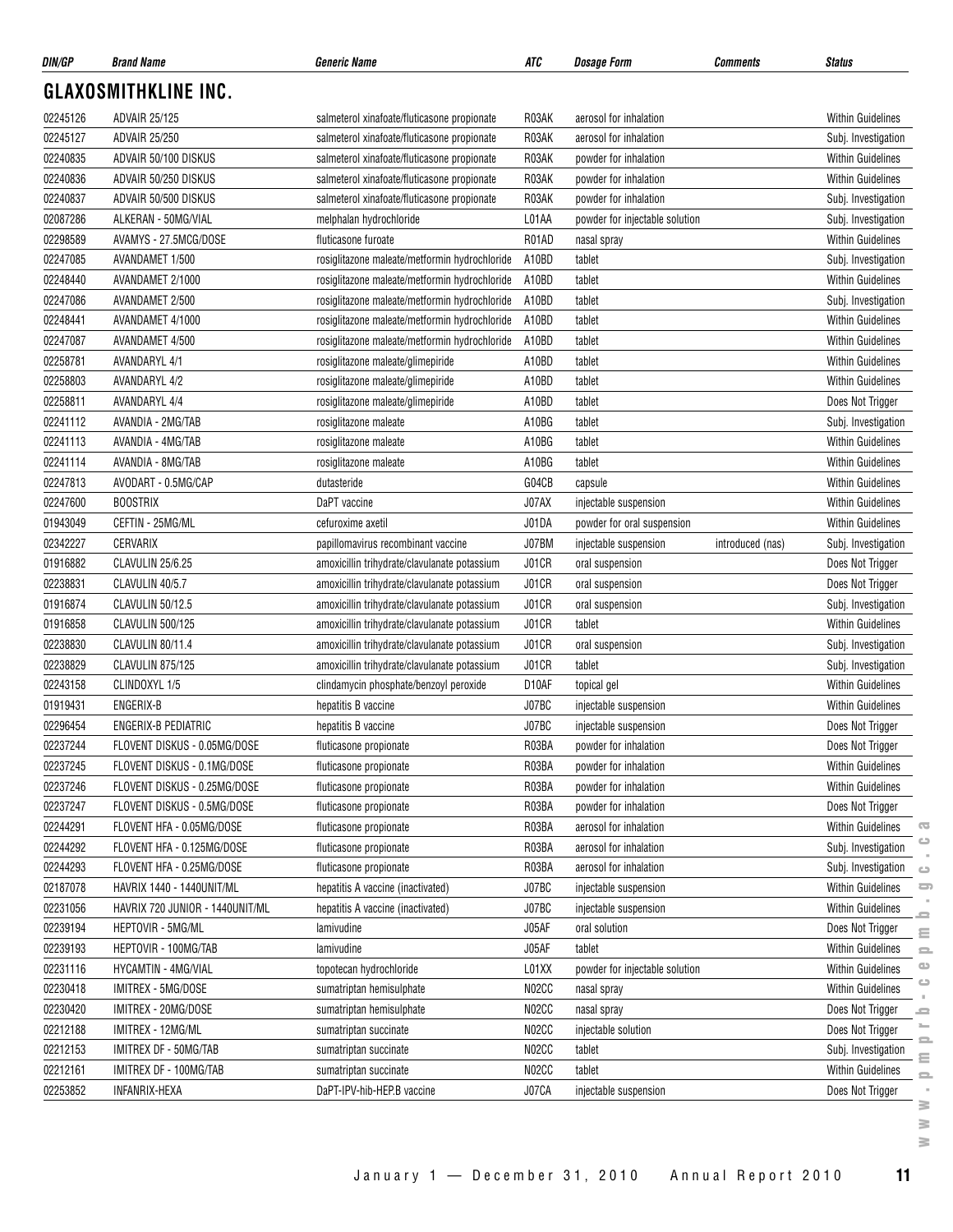| DIN/GP       | <b>Brand Name</b>                       | <b>Generic Name</b>                                          | ATC   | <b>Comments</b><br>Dosage Form   | Status                   |
|--------------|-----------------------------------------|--------------------------------------------------------------|-------|----------------------------------|--------------------------|
|              | <b>GLAXOSMITHKLINE INC. (continued)</b> |                                                              |       |                                  |                          |
| 02243803     | LAMICTAL - 2MG/TAB                      | lamotrigine                                                  | N03AX | chewable tablet                  | Does Not Trigger         |
| 02240115     | LAMICTAL - 5MG/TAB                      | lamotrigine                                                  | N03AX | chewable tablet                  | <b>Within Guidelines</b> |
| 02142082     | LAMICTAL - 25MG/TAB                     | lamotrigine                                                  | N03AX | tablet                           | Does Not Trigger         |
| 02142104     | LAMICTAL - 100MG/TAB                    | lamotrigine                                                  | N03AX | tablet                           | <b>Within Guidelines</b> |
| 02142112     | LAMICTAL - 150MG/TAB                    | lamotrigine                                                  | N03AX | tablet                           | <b>Within Guidelines</b> |
| 02238151     | <b>MALARONE 250/100</b>                 | atovaquone/proguanil hydrochloride                           | P01BB | tablet                           | <b>Within Guidelines</b> |
| 02264935     | MALARONE 62.5/25                        | atovaquone/proquanil hydrochloride                           | P01BB | tablet                           | <b>Within Guidelines</b> |
| 02217422     | MEPRON - 150MG/ML                       | atovaguone                                                   | P01AX | oral suspension                  | <b>Within Guidelines</b> |
| 02245057     | NEISVAC-C                               | meningoccocal group c-tt conjugate<br>vaccine, adsorbed      | J07AH | powder for injectable suspension | <b>Within Guidelines</b> |
| 02027887     | PAXIL - 10MG/TAB                        | paroxetine hydrochloride                                     | N06AB | tablet                           | Subj. Investigation      |
| 01940481     | PAXIL - 20MG/TAB                        | paroxetine hydrochloride                                     | N06AB | tablet                           | Subj. Investigation      |
| 01940473     | PAXIL - 30MG/TAB                        | paroxetine hydrochloride                                     | N06AB | tablet                           | Subj. Investigation      |
| 02248503     | PAXIL CR - 12.5MG/TAB                   | paroxetine hydrochloride                                     | N06AB | controlled-release tablet        | <b>Within Guidelines</b> |
| 02248504     | PAXIL CR - 25MG/TAB                     | paroxetine hydrochloride                                     | N06AB | controlled-release tablet        | <b>Within Guidelines</b> |
| 02239208     | PRIORIX                                 | live, attenuated vaccine - measles/mumps/rubella             |       |                                  |                          |
|              |                                         |                                                              | J07BD | powder for injectable solution   | Subj. Investigation      |
| 02297884     | PRIORIX TETRA                           | live, attenuated vaccine - measles/mumps/<br>rubella/varicel | J07BD | powder for injectable solution   | <b>Within Guidelines</b> |
| 02240863     | RELENZA - 5MG/DOSE                      | zanamivir                                                    | J05AH | powder for inhalation            | <b>Within Guidelines</b> |
| 02232565     | REQUIP - 0.25MG/TAB                     | ropinirole hydrochloride                                     | N04BC | tablet                           | <b>Within Guidelines</b> |
| 02232567     | REQUIP - 1MG/TAB                        | ropinirole hydrochloride                                     | N04BC | tablet                           | <b>Within Guidelines</b> |
| 02232568     | REQUIP - 2MG/TAB                        | ropinirole hydrochloride                                     | N04BC | tablet                           | <b>Within Guidelines</b> |
| 02232569     | REQUIP - 5MG/TAB                        | ropinirole hydrochloride                                     | N04BC | tablet                           | <b>Within Guidelines</b> |
| 02242919     | ROSASOL - 10MG/G                        | metronidazole                                                | D06BX | topical cream                    | <b>Within Guidelines</b> |
| 02214261     | SEREVENT DISKHALER - 0.05MG/DOSE        | salmeterol xinafoate                                         | R03AC | powder for inhalation            | <b>Within Guidelines</b> |
| 02231129     | SEREVENT DISKUS - 0.05MG/DOSE           | salmeterol xinafoate                                         | R03AC | powder for inhalation            | <b>Within Guidelines</b> |
| 02320541     | SYNFLORIX                               | pneumococcal conjugate vaccine                               | J07AL | injectable suspension            | <b>Within Guidelines</b> |
| 01916939     | <b>TIMENTIN 3000/100</b>                | ticarcillin disodium/clavulanate potassium                   | J01CR | powder for injectable solution   | <b>Within Guidelines</b> |
| 02247880     | TIMENTIN 30000/1000                     | ticarcillin disodium/clavulanate potassium                   | J01CR | powder for injectable solution   | <b>Within Guidelines</b> |
| 02230578     | <b>TWINRIX 720/20</b>                   | combined hepatitis A & B vaccine                             | J07BC | injectable suspension            | <b>Within Guidelines</b> |
| 02237548     | TWINRIX JUNIOR 360/10                   | combined hepatitis A & B vaccine                             | J07BC | injectable suspension            | Subj. Investigation      |
| 02326442     | TYKERB - 250MG/TAB                      | lapatinib ditosylate monohydrate                             | L01XE | tablet                           | Within Guidelines        |
| 02219492     | VALTREX - 500MG/TAB                     | valacyclovir hydrochloride                                   | J05AB | tablet                           | <b>Within Guidelines</b> |
| 02246559     | VALTREX - 1000MG/TAB                    | valacyclovir hydrochloride                                   | J05AB | tablet                           | <b>Within Guidelines</b> |
| 02243115     | VENTOLIN DISKUS - 0.2MG/DOSE            | salbutamol sulfate                                           | R03AC | powder for inhalation            | <b>Within Guidelines</b> |
| 02241497     | VENTOLIN HFA - 0.1MG/DOSE               | salbutamol sulfate                                           | R03AC | aerosol for inhalation           | Subj. Investigation      |
| 02307065     | VOLIBRIS - 5MG/TAB                      | ambrisentan                                                  | C02KX | tablet                           | <b>Within Guidelines</b> |
| 02307073     | VOLIBRIS - 10MG/TAB                     | ambrisentan                                                  | C02KX | tablet                           | <b>Within Guidelines</b> |
| 02212331     | ZANTAC - 150MG/TAB                      | ranitidine hydrochloride                                     | A02BA | tablet                           | Subj. Investigation      |
| 02212358     | ZANTAC - 300MG/TAB                      | ranitidine hydrochloride                                     | A02BA | tablet                           | Does Not Trigger         |
| 02229639     | ZOFRAN - 0.8MG/ML                       | ondansetron hydrochloride                                    | A04AA | oral solution                    |                          |
|              | ZOFRAN - 2MG/ML                         |                                                              |       |                                  | Does Not Trigger         |
| 01911821     |                                         | ondansetron hydrochloride                                    | A04AA | injectable solution<br>expired   | <b>Within Guidelines</b> |
| 02213567     | ZOFRAN - 4MG/TAB                        | ondansetron hydrochloride                                    | A04AA | tablet<br>expired                | Within Guidelines        |
| 02213575     | ZOFRAN - 8MG/TAB                        | ondansetron hydrochloride                                    | A04AA | tablet<br>expired                | <b>Within Guidelines</b> |
| 02239372     | ZOFRAN ODT - 4MG/TAB                    | ondansetron hydrochloride                                    | A04AA | orally disintegrating tablet     | <b>Within Guidelines</b> |
| 02239373     | ZOFRAN ODT - 8MG/TAB                    | ondansetron hydrochloride                                    | A04AA | orally disintegrating tablet     | <b>Within Guidelines</b> |
| $= 00634506$ | ZOVIRAX - 200MG/TAB                     | acyclovir                                                    | J05AB | tablet                           | Subj. Investigation      |
| 01911627     | ZOVIRAX - 400MG/TAB                     | acyclovir                                                    | J05AB | tablet                           | Does Not Trigger         |
| 01911635     | ZOVIRAX - 800MG/TAB                     | acyclovir                                                    | J05AB | tablet                           | Does Not Trigger         |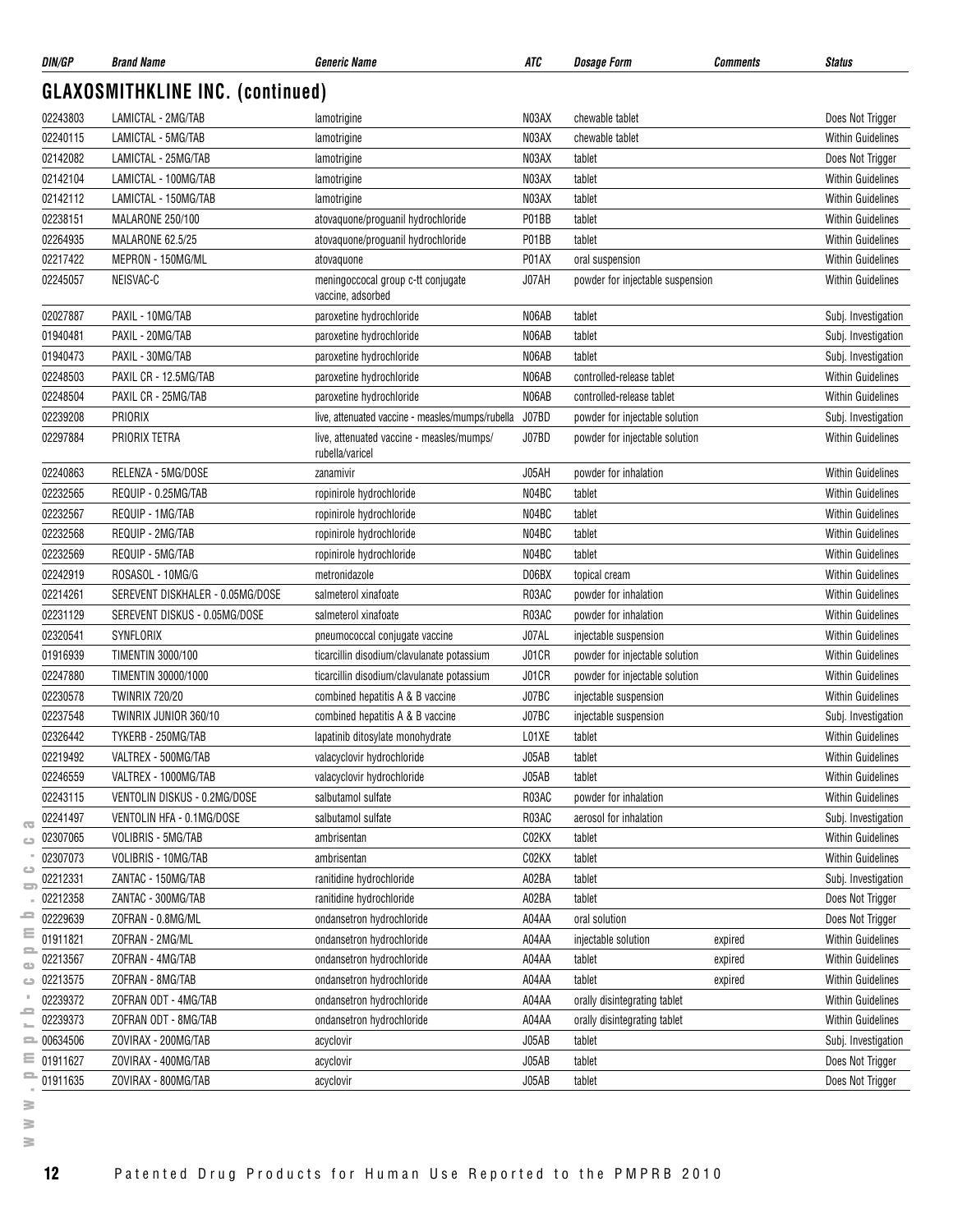| <b>GRACEWAY PHARMACEUTICALS</b><br>02125226<br>G01AF<br>NIDAGEL - 7.5MG/G<br>metronidazole<br>vaginal gel<br>02242029<br>QVAR - 0.05MG/DOSE<br>R03BA<br>beclomethasone dipropionate<br>aerosol for inhalation<br>02242030<br>QVAR - 0.1MG/DOSE<br>R03BA<br>beclomethasone dipropionate<br>aerosol for inhalation<br>02340445<br>ZYCLARA - 250MG/POUCH<br>D06BB<br>introduced<br>topical cream<br>imiquimod<br><b>HOFFMANN-LA ROCHE LIMITED</b><br>L04AC<br>02350092<br>ACTEMRA - 20MG/ML<br>tocilizumab<br>injectable solution<br>introduced (nas)<br>ACTEMRA - 20MG/ML<br>02350106<br>L04AC<br>tocilizumab<br>injectable solution<br>introduced (nas)<br>02350114<br>ACTEMRA - 20MG/ML<br>L04AC<br>tocilizumab<br>injectable solution<br>introduced (nas)<br>02225689<br>ACTIVASE - 50MG/VIAL<br>B01AD<br>alteplase<br>injectable solution<br>02147440<br>ACTIVASE - 100MG/VIAL<br>B01AD<br>injectable solution<br>alteplase<br>02270994<br>AVASTIN - 25MG/ML<br>L01XC<br>injectable solution<br>bevacizumab<br>02245859<br>CATHFLO - 2MG/VIAL<br>B01AD<br>injectable solution<br>alteplase<br>02192748<br>CELLCEPT - 250MG/CAP<br>L04AA<br>mycophenolate mofetil<br>capsule<br>02242145<br>CELLCEPT - 200MG/ML<br>L04AA<br>mycophenolate mofetil<br>powder for oral suspension<br>02237484<br>CELLCEPT - 500MG/TAB<br>L04AA<br>mycophenolate mofetil<br>tablet<br>02240347<br>CELLCEPT - 500MG/VIAL<br>L04AA<br>mycophenolate mofetil<br>powder for injectable solution<br>02162695<br>CYTOVENE - 500MG/VIAL<br>J05AB<br>ganciclovir sodium<br>powder for injectable solution<br>02247725<br>FUZEON - 108MG/VIAL<br>J05AX<br>enfuvirtide<br>powder for injectable solution<br>02240692<br>HERCEPTIN - 440MG/VIAL<br>L01XC<br>trastuzumab<br>injectable solution<br>02216965<br>INVIRASE - 200MG/CAP<br>J05AE<br>saquinavir mesylate<br>capsule<br>02279320<br>INVIRASE - 500MG/TAB<br>J05AE<br>saquinavir mesylate<br>tablet<br>02185881<br>KYTRIL - 1MG/TAB<br>A04AA<br>granisetron hydrochloride<br>tablet<br>02088371<br>KYTRIL INJECTION - 1MG/ML<br>A04AA<br>injectable solution<br>granisetron hydrochloride<br>02216183<br>NUTROPIN - 5MG/VIAL<br>H01AC<br>powder for injectable solution<br>somatropin<br>02216191<br>H01AC<br>NUTROPIN - 10MG/VIAL<br>powder for injectable solution<br>somatropin<br>02229722<br>NUTROPIN AQ - 5MG/ML<br>H01AC<br>injectable solution<br>somatropin<br>02249002<br>NUTROPIN AQ PEN - 5MG/ML<br>H01AC<br>injectable solution<br>somatropin | <b>Within Guidelines</b><br><b>Within Guidelines</b><br><b>Within Guidelines</b><br>Within Guidelines<br>Within Guidelines<br><b>Within Guidelines</b><br>Within Guidelines<br><b>Within Guidelines</b><br>Does Not Trigger<br><b>Within Guidelines</b><br><b>Within Guidelines</b><br>Within Guidelines<br>Within Guidelines<br><b>Within Guidelines</b><br><b>Within Guidelines</b><br><b>Within Guidelines</b><br><b>Within Guidelines</b> |
|---------------------------------------------------------------------------------------------------------------------------------------------------------------------------------------------------------------------------------------------------------------------------------------------------------------------------------------------------------------------------------------------------------------------------------------------------------------------------------------------------------------------------------------------------------------------------------------------------------------------------------------------------------------------------------------------------------------------------------------------------------------------------------------------------------------------------------------------------------------------------------------------------------------------------------------------------------------------------------------------------------------------------------------------------------------------------------------------------------------------------------------------------------------------------------------------------------------------------------------------------------------------------------------------------------------------------------------------------------------------------------------------------------------------------------------------------------------------------------------------------------------------------------------------------------------------------------------------------------------------------------------------------------------------------------------------------------------------------------------------------------------------------------------------------------------------------------------------------------------------------------------------------------------------------------------------------------------------------------------------------------------------------------------------------------------------------------------------------------------------------------------------------------------------------------------------------------------------------------------------------------------------------------------------------------------------------------------------------------------------------------------------------------------------------------------------------------------------------------------|-----------------------------------------------------------------------------------------------------------------------------------------------------------------------------------------------------------------------------------------------------------------------------------------------------------------------------------------------------------------------------------------------------------------------------------------------|
|                                                                                                                                                                                                                                                                                                                                                                                                                                                                                                                                                                                                                                                                                                                                                                                                                                                                                                                                                                                                                                                                                                                                                                                                                                                                                                                                                                                                                                                                                                                                                                                                                                                                                                                                                                                                                                                                                                                                                                                                                                                                                                                                                                                                                                                                                                                                                                                                                                                                                       |                                                                                                                                                                                                                                                                                                                                                                                                                                               |
|                                                                                                                                                                                                                                                                                                                                                                                                                                                                                                                                                                                                                                                                                                                                                                                                                                                                                                                                                                                                                                                                                                                                                                                                                                                                                                                                                                                                                                                                                                                                                                                                                                                                                                                                                                                                                                                                                                                                                                                                                                                                                                                                                                                                                                                                                                                                                                                                                                                                                       |                                                                                                                                                                                                                                                                                                                                                                                                                                               |
|                                                                                                                                                                                                                                                                                                                                                                                                                                                                                                                                                                                                                                                                                                                                                                                                                                                                                                                                                                                                                                                                                                                                                                                                                                                                                                                                                                                                                                                                                                                                                                                                                                                                                                                                                                                                                                                                                                                                                                                                                                                                                                                                                                                                                                                                                                                                                                                                                                                                                       |                                                                                                                                                                                                                                                                                                                                                                                                                                               |
|                                                                                                                                                                                                                                                                                                                                                                                                                                                                                                                                                                                                                                                                                                                                                                                                                                                                                                                                                                                                                                                                                                                                                                                                                                                                                                                                                                                                                                                                                                                                                                                                                                                                                                                                                                                                                                                                                                                                                                                                                                                                                                                                                                                                                                                                                                                                                                                                                                                                                       |                                                                                                                                                                                                                                                                                                                                                                                                                                               |
|                                                                                                                                                                                                                                                                                                                                                                                                                                                                                                                                                                                                                                                                                                                                                                                                                                                                                                                                                                                                                                                                                                                                                                                                                                                                                                                                                                                                                                                                                                                                                                                                                                                                                                                                                                                                                                                                                                                                                                                                                                                                                                                                                                                                                                                                                                                                                                                                                                                                                       |                                                                                                                                                                                                                                                                                                                                                                                                                                               |
|                                                                                                                                                                                                                                                                                                                                                                                                                                                                                                                                                                                                                                                                                                                                                                                                                                                                                                                                                                                                                                                                                                                                                                                                                                                                                                                                                                                                                                                                                                                                                                                                                                                                                                                                                                                                                                                                                                                                                                                                                                                                                                                                                                                                                                                                                                                                                                                                                                                                                       |                                                                                                                                                                                                                                                                                                                                                                                                                                               |
|                                                                                                                                                                                                                                                                                                                                                                                                                                                                                                                                                                                                                                                                                                                                                                                                                                                                                                                                                                                                                                                                                                                                                                                                                                                                                                                                                                                                                                                                                                                                                                                                                                                                                                                                                                                                                                                                                                                                                                                                                                                                                                                                                                                                                                                                                                                                                                                                                                                                                       |                                                                                                                                                                                                                                                                                                                                                                                                                                               |
|                                                                                                                                                                                                                                                                                                                                                                                                                                                                                                                                                                                                                                                                                                                                                                                                                                                                                                                                                                                                                                                                                                                                                                                                                                                                                                                                                                                                                                                                                                                                                                                                                                                                                                                                                                                                                                                                                                                                                                                                                                                                                                                                                                                                                                                                                                                                                                                                                                                                                       |                                                                                                                                                                                                                                                                                                                                                                                                                                               |
|                                                                                                                                                                                                                                                                                                                                                                                                                                                                                                                                                                                                                                                                                                                                                                                                                                                                                                                                                                                                                                                                                                                                                                                                                                                                                                                                                                                                                                                                                                                                                                                                                                                                                                                                                                                                                                                                                                                                                                                                                                                                                                                                                                                                                                                                                                                                                                                                                                                                                       |                                                                                                                                                                                                                                                                                                                                                                                                                                               |
|                                                                                                                                                                                                                                                                                                                                                                                                                                                                                                                                                                                                                                                                                                                                                                                                                                                                                                                                                                                                                                                                                                                                                                                                                                                                                                                                                                                                                                                                                                                                                                                                                                                                                                                                                                                                                                                                                                                                                                                                                                                                                                                                                                                                                                                                                                                                                                                                                                                                                       |                                                                                                                                                                                                                                                                                                                                                                                                                                               |
|                                                                                                                                                                                                                                                                                                                                                                                                                                                                                                                                                                                                                                                                                                                                                                                                                                                                                                                                                                                                                                                                                                                                                                                                                                                                                                                                                                                                                                                                                                                                                                                                                                                                                                                                                                                                                                                                                                                                                                                                                                                                                                                                                                                                                                                                                                                                                                                                                                                                                       |                                                                                                                                                                                                                                                                                                                                                                                                                                               |
|                                                                                                                                                                                                                                                                                                                                                                                                                                                                                                                                                                                                                                                                                                                                                                                                                                                                                                                                                                                                                                                                                                                                                                                                                                                                                                                                                                                                                                                                                                                                                                                                                                                                                                                                                                                                                                                                                                                                                                                                                                                                                                                                                                                                                                                                                                                                                                                                                                                                                       |                                                                                                                                                                                                                                                                                                                                                                                                                                               |
|                                                                                                                                                                                                                                                                                                                                                                                                                                                                                                                                                                                                                                                                                                                                                                                                                                                                                                                                                                                                                                                                                                                                                                                                                                                                                                                                                                                                                                                                                                                                                                                                                                                                                                                                                                                                                                                                                                                                                                                                                                                                                                                                                                                                                                                                                                                                                                                                                                                                                       |                                                                                                                                                                                                                                                                                                                                                                                                                                               |
|                                                                                                                                                                                                                                                                                                                                                                                                                                                                                                                                                                                                                                                                                                                                                                                                                                                                                                                                                                                                                                                                                                                                                                                                                                                                                                                                                                                                                                                                                                                                                                                                                                                                                                                                                                                                                                                                                                                                                                                                                                                                                                                                                                                                                                                                                                                                                                                                                                                                                       |                                                                                                                                                                                                                                                                                                                                                                                                                                               |
|                                                                                                                                                                                                                                                                                                                                                                                                                                                                                                                                                                                                                                                                                                                                                                                                                                                                                                                                                                                                                                                                                                                                                                                                                                                                                                                                                                                                                                                                                                                                                                                                                                                                                                                                                                                                                                                                                                                                                                                                                                                                                                                                                                                                                                                                                                                                                                                                                                                                                       |                                                                                                                                                                                                                                                                                                                                                                                                                                               |
|                                                                                                                                                                                                                                                                                                                                                                                                                                                                                                                                                                                                                                                                                                                                                                                                                                                                                                                                                                                                                                                                                                                                                                                                                                                                                                                                                                                                                                                                                                                                                                                                                                                                                                                                                                                                                                                                                                                                                                                                                                                                                                                                                                                                                                                                                                                                                                                                                                                                                       |                                                                                                                                                                                                                                                                                                                                                                                                                                               |
|                                                                                                                                                                                                                                                                                                                                                                                                                                                                                                                                                                                                                                                                                                                                                                                                                                                                                                                                                                                                                                                                                                                                                                                                                                                                                                                                                                                                                                                                                                                                                                                                                                                                                                                                                                                                                                                                                                                                                                                                                                                                                                                                                                                                                                                                                                                                                                                                                                                                                       |                                                                                                                                                                                                                                                                                                                                                                                                                                               |
|                                                                                                                                                                                                                                                                                                                                                                                                                                                                                                                                                                                                                                                                                                                                                                                                                                                                                                                                                                                                                                                                                                                                                                                                                                                                                                                                                                                                                                                                                                                                                                                                                                                                                                                                                                                                                                                                                                                                                                                                                                                                                                                                                                                                                                                                                                                                                                                                                                                                                       |                                                                                                                                                                                                                                                                                                                                                                                                                                               |
|                                                                                                                                                                                                                                                                                                                                                                                                                                                                                                                                                                                                                                                                                                                                                                                                                                                                                                                                                                                                                                                                                                                                                                                                                                                                                                                                                                                                                                                                                                                                                                                                                                                                                                                                                                                                                                                                                                                                                                                                                                                                                                                                                                                                                                                                                                                                                                                                                                                                                       |                                                                                                                                                                                                                                                                                                                                                                                                                                               |
|                                                                                                                                                                                                                                                                                                                                                                                                                                                                                                                                                                                                                                                                                                                                                                                                                                                                                                                                                                                                                                                                                                                                                                                                                                                                                                                                                                                                                                                                                                                                                                                                                                                                                                                                                                                                                                                                                                                                                                                                                                                                                                                                                                                                                                                                                                                                                                                                                                                                                       | <b>Within Guidelines</b>                                                                                                                                                                                                                                                                                                                                                                                                                      |
|                                                                                                                                                                                                                                                                                                                                                                                                                                                                                                                                                                                                                                                                                                                                                                                                                                                                                                                                                                                                                                                                                                                                                                                                                                                                                                                                                                                                                                                                                                                                                                                                                                                                                                                                                                                                                                                                                                                                                                                                                                                                                                                                                                                                                                                                                                                                                                                                                                                                                       | <b>Within Guidelines</b>                                                                                                                                                                                                                                                                                                                                                                                                                      |
|                                                                                                                                                                                                                                                                                                                                                                                                                                                                                                                                                                                                                                                                                                                                                                                                                                                                                                                                                                                                                                                                                                                                                                                                                                                                                                                                                                                                                                                                                                                                                                                                                                                                                                                                                                                                                                                                                                                                                                                                                                                                                                                                                                                                                                                                                                                                                                                                                                                                                       | <b>Within Guidelines</b>                                                                                                                                                                                                                                                                                                                                                                                                                      |
|                                                                                                                                                                                                                                                                                                                                                                                                                                                                                                                                                                                                                                                                                                                                                                                                                                                                                                                                                                                                                                                                                                                                                                                                                                                                                                                                                                                                                                                                                                                                                                                                                                                                                                                                                                                                                                                                                                                                                                                                                                                                                                                                                                                                                                                                                                                                                                                                                                                                                       | Subj. Investigation                                                                                                                                                                                                                                                                                                                                                                                                                           |
|                                                                                                                                                                                                                                                                                                                                                                                                                                                                                                                                                                                                                                                                                                                                                                                                                                                                                                                                                                                                                                                                                                                                                                                                                                                                                                                                                                                                                                                                                                                                                                                                                                                                                                                                                                                                                                                                                                                                                                                                                                                                                                                                                                                                                                                                                                                                                                                                                                                                                       | Subj. Investigation                                                                                                                                                                                                                                                                                                                                                                                                                           |
|                                                                                                                                                                                                                                                                                                                                                                                                                                                                                                                                                                                                                                                                                                                                                                                                                                                                                                                                                                                                                                                                                                                                                                                                                                                                                                                                                                                                                                                                                                                                                                                                                                                                                                                                                                                                                                                                                                                                                                                                                                                                                                                                                                                                                                                                                                                                                                                                                                                                                       | Within Guidelines                                                                                                                                                                                                                                                                                                                                                                                                                             |
|                                                                                                                                                                                                                                                                                                                                                                                                                                                                                                                                                                                                                                                                                                                                                                                                                                                                                                                                                                                                                                                                                                                                                                                                                                                                                                                                                                                                                                                                                                                                                                                                                                                                                                                                                                                                                                                                                                                                                                                                                                                                                                                                                                                                                                                                                                                                                                                                                                                                                       | <b>Within Guidelines</b>                                                                                                                                                                                                                                                                                                                                                                                                                      |
|                                                                                                                                                                                                                                                                                                                                                                                                                                                                                                                                                                                                                                                                                                                                                                                                                                                                                                                                                                                                                                                                                                                                                                                                                                                                                                                                                                                                                                                                                                                                                                                                                                                                                                                                                                                                                                                                                                                                                                                                                                                                                                                                                                                                                                                                                                                                                                                                                                                                                       | Does Not Trigger                                                                                                                                                                                                                                                                                                                                                                                                                              |
|                                                                                                                                                                                                                                                                                                                                                                                                                                                                                                                                                                                                                                                                                                                                                                                                                                                                                                                                                                                                                                                                                                                                                                                                                                                                                                                                                                                                                                                                                                                                                                                                                                                                                                                                                                                                                                                                                                                                                                                                                                                                                                                                                                                                                                                                                                                                                                                                                                                                                       | <b>Within Guidelines</b>                                                                                                                                                                                                                                                                                                                                                                                                                      |
| 02248077<br>PEGASYS - 180MCG/SYRINGE<br>L03AB<br>peginterferon alfa-2a<br>injectable solution                                                                                                                                                                                                                                                                                                                                                                                                                                                                                                                                                                                                                                                                                                                                                                                                                                                                                                                                                                                                                                                                                                                                                                                                                                                                                                                                                                                                                                                                                                                                                                                                                                                                                                                                                                                                                                                                                                                                                                                                                                                                                                                                                                                                                                                                                                                                                                                         | <b>Within Guidelines</b>                                                                                                                                                                                                                                                                                                                                                                                                                      |
| 02253410<br>PEGASYS RBV<br>J05AB<br>peginterferon alfa-2a + ribavirin<br>injectable solution + tablet                                                                                                                                                                                                                                                                                                                                                                                                                                                                                                                                                                                                                                                                                                                                                                                                                                                                                                                                                                                                                                                                                                                                                                                                                                                                                                                                                                                                                                                                                                                                                                                                                                                                                                                                                                                                                                                                                                                                                                                                                                                                                                                                                                                                                                                                                                                                                                                 | Within Guidelines                                                                                                                                                                                                                                                                                                                                                                                                                             |
| 02253429<br>PEGASYS RBV<br>peginterferon alfa-2a + ribavirin<br>J05AB<br>injectable solution + tablet                                                                                                                                                                                                                                                                                                                                                                                                                                                                                                                                                                                                                                                                                                                                                                                                                                                                                                                                                                                                                                                                                                                                                                                                                                                                                                                                                                                                                                                                                                                                                                                                                                                                                                                                                                                                                                                                                                                                                                                                                                                                                                                                                                                                                                                                                                                                                                                 | <b>Within Guidelines</b>                                                                                                                                                                                                                                                                                                                                                                                                                      |
| 02046733<br>PULMOZYME - 2.5MG/AMPOULE<br>dornase alfa<br>R <sub>05</sub> C <sub>B</sub><br>solution for inhalation                                                                                                                                                                                                                                                                                                                                                                                                                                                                                                                                                                                                                                                                                                                                                                                                                                                                                                                                                                                                                                                                                                                                                                                                                                                                                                                                                                                                                                                                                                                                                                                                                                                                                                                                                                                                                                                                                                                                                                                                                                                                                                                                                                                                                                                                                                                                                                    | <b>Within Guidelines</b>                                                                                                                                                                                                                                                                                                                                                                                                                      |
| 02241927<br>L01XC<br>RITUXAN - 10MG/ML<br>rituximab<br>injectable solution                                                                                                                                                                                                                                                                                                                                                                                                                                                                                                                                                                                                                                                                                                                                                                                                                                                                                                                                                                                                                                                                                                                                                                                                                                                                                                                                                                                                                                                                                                                                                                                                                                                                                                                                                                                                                                                                                                                                                                                                                                                                                                                                                                                                                                                                                                                                                                                                            | <b>Within Guidelines</b>                                                                                                                                                                                                                                                                                                                                                                                                                      |
| 02304848<br>TAMIFLU - 30MG/CAP<br>J05AH<br>introduced<br>oseltamivir phosphate<br>capsule                                                                                                                                                                                                                                                                                                                                                                                                                                                                                                                                                                                                                                                                                                                                                                                                                                                                                                                                                                                                                                                                                                                                                                                                                                                                                                                                                                                                                                                                                                                                                                                                                                                                                                                                                                                                                                                                                                                                                                                                                                                                                                                                                                                                                                                                                                                                                                                             | Within Guidelines                                                                                                                                                                                                                                                                                                                                                                                                                             |
| 02304856<br>TAMIFLU - 45MG/CAP<br>J05AH<br>introduced<br>oseltamivir phosphate<br>capsule                                                                                                                                                                                                                                                                                                                                                                                                                                                                                                                                                                                                                                                                                                                                                                                                                                                                                                                                                                                                                                                                                                                                                                                                                                                                                                                                                                                                                                                                                                                                                                                                                                                                                                                                                                                                                                                                                                                                                                                                                                                                                                                                                                                                                                                                                                                                                                                             | <b>Within Guidelines</b>                                                                                                                                                                                                                                                                                                                                                                                                                      |
| 02241472<br>TAMIFLU - 75MG/CAP<br>J05AH<br>capsule<br>oseltamivir phosphate                                                                                                                                                                                                                                                                                                                                                                                                                                                                                                                                                                                                                                                                                                                                                                                                                                                                                                                                                                                                                                                                                                                                                                                                                                                                                                                                                                                                                                                                                                                                                                                                                                                                                                                                                                                                                                                                                                                                                                                                                                                                                                                                                                                                                                                                                                                                                                                                           | $\overline{\mathbf{C}}$<br>Within Guidelines                                                                                                                                                                                                                                                                                                                                                                                                  |
| 02245549<br>TAMIFLU - 12MG/ML<br>J05AH<br>oseltamivir phosphate<br>powder for oral suspension                                                                                                                                                                                                                                                                                                                                                                                                                                                                                                                                                                                                                                                                                                                                                                                                                                                                                                                                                                                                                                                                                                                                                                                                                                                                                                                                                                                                                                                                                                                                                                                                                                                                                                                                                                                                                                                                                                                                                                                                                                                                                                                                                                                                                                                                                                                                                                                         | <b>Within Guidelines</b>                                                                                                                                                                                                                                                                                                                                                                                                                      |
| 02269007<br>TARCEVA - 25MG/TAB<br>erlotinib hydrochloride<br>L01XX<br>tablet                                                                                                                                                                                                                                                                                                                                                                                                                                                                                                                                                                                                                                                                                                                                                                                                                                                                                                                                                                                                                                                                                                                                                                                                                                                                                                                                                                                                                                                                                                                                                                                                                                                                                                                                                                                                                                                                                                                                                                                                                                                                                                                                                                                                                                                                                                                                                                                                          | Does Not Trigger<br>$\circ$                                                                                                                                                                                                                                                                                                                                                                                                                   |
| 02269015<br>TARCEVA - 100MG/TAB<br>L01XX<br>erlotinib hydrochloride<br>tablet                                                                                                                                                                                                                                                                                                                                                                                                                                                                                                                                                                                                                                                                                                                                                                                                                                                                                                                                                                                                                                                                                                                                                                                                                                                                                                                                                                                                                                                                                                                                                                                                                                                                                                                                                                                                                                                                                                                                                                                                                                                                                                                                                                                                                                                                                                                                                                                                         | $\Box$<br><b>Within Guidelines</b>                                                                                                                                                                                                                                                                                                                                                                                                            |
| 02269023<br>TARCEVA - 150MG/TAB<br>erlotinib hydrochloride<br>L01XX<br>tablet                                                                                                                                                                                                                                                                                                                                                                                                                                                                                                                                                                                                                                                                                                                                                                                                                                                                                                                                                                                                                                                                                                                                                                                                                                                                                                                                                                                                                                                                                                                                                                                                                                                                                                                                                                                                                                                                                                                                                                                                                                                                                                                                                                                                                                                                                                                                                                                                         | <b>Within Guidelines</b><br>-                                                                                                                                                                                                                                                                                                                                                                                                                 |
| 02244826<br>TNKASE - 50MG/VIAL<br>B01AD<br>powder for injectable solution<br>tenecteplase                                                                                                                                                                                                                                                                                                                                                                                                                                                                                                                                                                                                                                                                                                                                                                                                                                                                                                                                                                                                                                                                                                                                                                                                                                                                                                                                                                                                                                                                                                                                                                                                                                                                                                                                                                                                                                                                                                                                                                                                                                                                                                                                                                                                                                                                                                                                                                                             | Subj. Investigation<br>Ξ                                                                                                                                                                                                                                                                                                                                                                                                                      |
| 02162660<br>TORADOL - 10MG/TAB<br>M01AB<br>ketorolac tromethamine<br>tablet                                                                                                                                                                                                                                                                                                                                                                                                                                                                                                                                                                                                                                                                                                                                                                                                                                                                                                                                                                                                                                                                                                                                                                                                                                                                                                                                                                                                                                                                                                                                                                                                                                                                                                                                                                                                                                                                                                                                                                                                                                                                                                                                                                                                                                                                                                                                                                                                           | Does Not Trigger<br>으                                                                                                                                                                                                                                                                                                                                                                                                                         |
| 02162644<br>TORADOL IM - 10MG/ML<br>M01AB<br>ketorolac tromethamine<br>injectable solution                                                                                                                                                                                                                                                                                                                                                                                                                                                                                                                                                                                                                                                                                                                                                                                                                                                                                                                                                                                                                                                                                                                                                                                                                                                                                                                                                                                                                                                                                                                                                                                                                                                                                                                                                                                                                                                                                                                                                                                                                                                                                                                                                                                                                                                                                                                                                                                            | ⊕<br>Does Not Trigger                                                                                                                                                                                                                                                                                                                                                                                                                         |
| 02306085<br>VALCYTE - 50MG/ML<br>J05AB<br>valganciclovir hydrochloride<br>powder for oral solution                                                                                                                                                                                                                                                                                                                                                                                                                                                                                                                                                                                                                                                                                                                                                                                                                                                                                                                                                                                                                                                                                                                                                                                                                                                                                                                                                                                                                                                                                                                                                                                                                                                                                                                                                                                                                                                                                                                                                                                                                                                                                                                                                                                                                                                                                                                                                                                    | $\circ$<br>Within Guidelines                                                                                                                                                                                                                                                                                                                                                                                                                  |
| 02245777<br>VALCYTE - 450MG/TAB<br>J05AB<br>valganciclovir hydrochloride<br>tablet                                                                                                                                                                                                                                                                                                                                                                                                                                                                                                                                                                                                                                                                                                                                                                                                                                                                                                                                                                                                                                                                                                                                                                                                                                                                                                                                                                                                                                                                                                                                                                                                                                                                                                                                                                                                                                                                                                                                                                                                                                                                                                                                                                                                                                                                                                                                                                                                    | Within Guidelines<br>ᆖ                                                                                                                                                                                                                                                                                                                                                                                                                        |
| 02238453<br>XELODA - 150MG/TAB<br>L01BC<br>capecitabine<br>tablet                                                                                                                                                                                                                                                                                                                                                                                                                                                                                                                                                                                                                                                                                                                                                                                                                                                                                                                                                                                                                                                                                                                                                                                                                                                                                                                                                                                                                                                                                                                                                                                                                                                                                                                                                                                                                                                                                                                                                                                                                                                                                                                                                                                                                                                                                                                                                                                                                     |                                                                                                                                                                                                                                                                                                                                                                                                                                               |
| 02238454<br>XELODA - 500MG/TAB<br>L01BC<br>capecitabine<br>tablet                                                                                                                                                                                                                                                                                                                                                                                                                                                                                                                                                                                                                                                                                                                                                                                                                                                                                                                                                                                                                                                                                                                                                                                                                                                                                                                                                                                                                                                                                                                                                                                                                                                                                                                                                                                                                                                                                                                                                                                                                                                                                                                                                                                                                                                                                                                                                                                                                     | ∸<br><b>Within Guidelines</b>                                                                                                                                                                                                                                                                                                                                                                                                                 |
| 02240325<br>XENICAL - 120MG/CAP<br>A08AB<br>orlistat<br>capsule                                                                                                                                                                                                                                                                                                                                                                                                                                                                                                                                                                                                                                                                                                                                                                                                                                                                                                                                                                                                                                                                                                                                                                                                                                                                                                                                                                                                                                                                                                                                                                                                                                                                                                                                                                                                                                                                                                                                                                                                                                                                                                                                                                                                                                                                                                                                                                                                                       | ᆖ<br><b>Within Guidelines</b><br>Ξ                                                                                                                                                                                                                                                                                                                                                                                                            |

# **www.pmprb-cepmb.gc.ca** $\equiv$  $\sim$  $\geq$  $\geq$

 $\geq$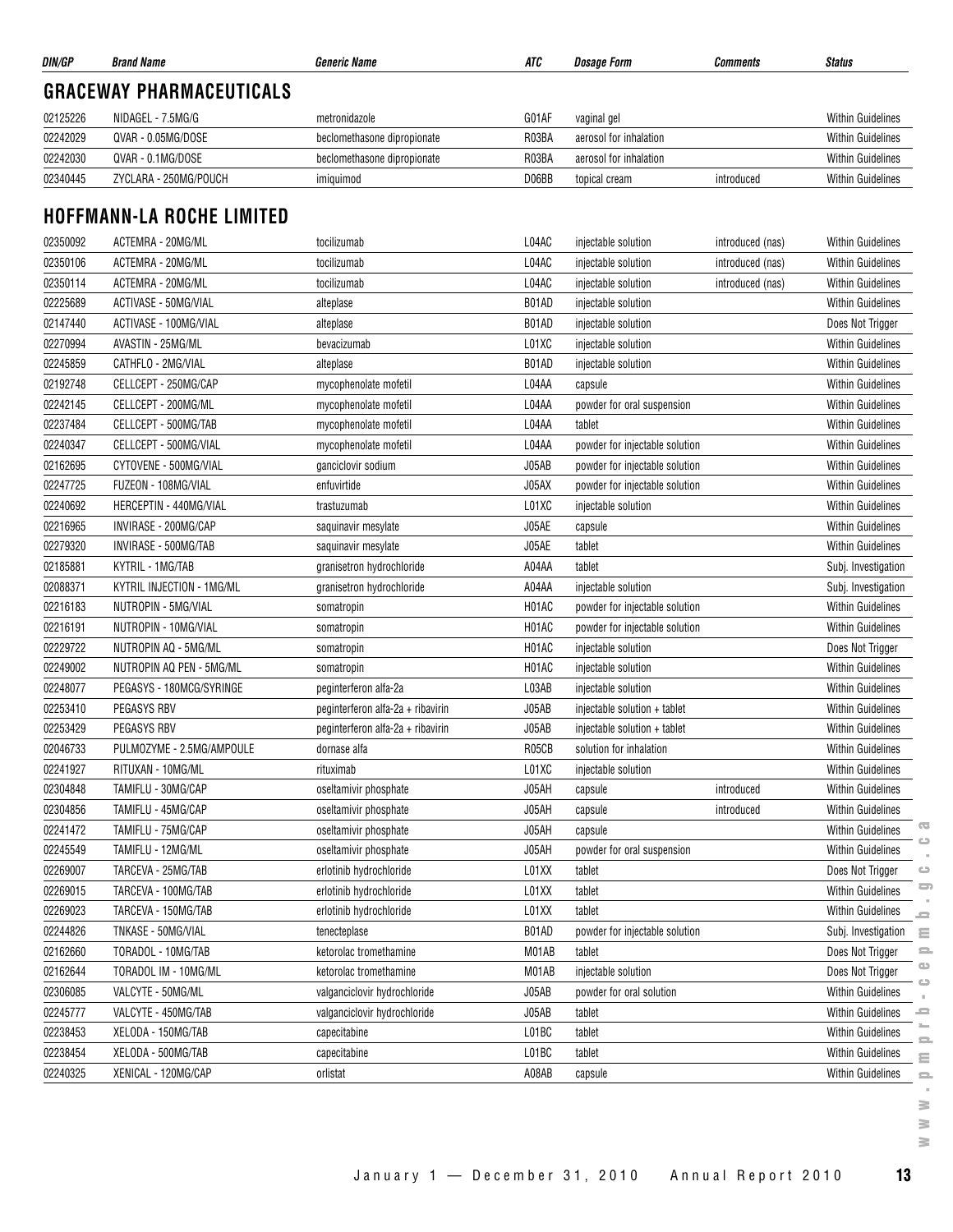| DIN/GP            | <b>Brand Name</b>                              | <b>Generic Name</b>              | ATC   | <i><b>Dosage Form</b></i>              | <b>Comments</b> | <b>Status</b>            |
|-------------------|------------------------------------------------|----------------------------------|-------|----------------------------------------|-----------------|--------------------------|
|                   | <b>HOSPIRA HEALTHCARE CORPORATION (CANADA)</b> |                                  |       |                                        |                 |                          |
| 02296624          | PACLITAXEL - 6MG/ML                            | paclitaxel                       | L01CD | injectable solution                    |                 | <b>Within Guidelines</b> |
| 02244550          | PAMIDRONATE DISODIUM - 30MG/VIAL               | pamidronate disodium             | M05BA | injectable solution                    | expired         | <b>Within Guidelines</b> |
| 02244551          | PAMIDRONATE DISODIUM - 60MG/VIAL               | pamidronate disodium             | M05BA | injectable solution                    | expired         | <b>Within Guidelines</b> |
| 02244552          | PAMIDRONATE DISODIUM - 90MG/VIAL               | pamidronate disodium             | M05BA | injectable solution                    | expired         | <b>Within Guidelines</b> |
| 02339366          | PRECEDEX - 100MCG/ML                           | dexmedetomidine hydrochloride    | N05CM | injectable solution                    |                 | Subj. Investigation      |
|                   | INO THERAPEUTICS INC.                          |                                  |       |                                        |                 |                          |
|                   |                                                |                                  |       |                                        |                 |                          |
| 02270846          | INOMAX 800 PPM                                 | nitric oxide                     | R07AX | gas for inhalation                     |                 | <b>Within Guidelines</b> |
|                   | IROKO CARDIO (UK) LTD.                         |                                  |       |                                        |                 |                          |
| 02240706          | AGGRASTAT - 0.05MG/ML                          | tirofiban hydrochloride          | B01AC | injectable solution                    |                 | <b>Within Guidelines</b> |
|                   | <b>IROKO INTERNATIONAL LP</b>                  |                                  |       |                                        |                 |                          |
| 00800430          | VANCOCIN - 125MG/CAP                           | vancomycin hydrochloride         | J01XA | capsule                                | expired         | VCU                      |
| 00788716          | VANCOCIN - 250MG/CAP                           | vancomycin hydrochloride         | J01XA | capsule                                | expired         | VCU                      |
|                   | JANSSEN INC.                                   |                                  |       |                                        |                 |                          |
| 02247732          | CONCERTA - 18MG/TAB                            | methylphenidate hydrochloride    | N06BA | extended-release tablet                |                 | <b>Within Guidelines</b> |
| 02250241          | CONCERTA - 27MG/TAB                            | methylphenidate hydrochloride    | N06BA | extended-release tablet                |                 | <b>Within Guidelines</b> |
| 02247733          | CONCERTA - 36MG/TAB                            | methylphenidate hydrochloride    | N06BA | extended-release tablet                |                 | <b>Within Guidelines</b> |
| 02247734          | CONCERTA - 54MG/TAB                            | methylphenidate hydrochloride    | N06BA | extended-release tablet                |                 | <b>Within Guidelines</b> |
| 02243960          | DITROPAN XL - 5MG/TAB                          | oxybutynin chloride              | G04BD | extended-release tablet                |                 | <b>Within Guidelines</b> |
| 02243961          | DITROPAN XL - 10MG/TAB                         | oxybutynin chloride              | G04BD | extended-release tablet                |                 | <b>Within Guidelines</b> |
| 02332906          | DORIBAX - 500MG/VIAL                           | doripenem                        | J01DH | powder for injectable solution         |                 | <b>Within Guidelines</b> |
| 02206072          | EPREX - 20000UNIT/ML                           | epoetin alfa                     | B03XA | injectable solution                    |                 | <b>Within Guidelines</b> |
| 02231583          | EPREX - 1000UNIT/SYRINGE                       | epoetin alfa                     | B03XA | injectable solution                    |                 | <b>Within Guidelines</b> |
| 02231584          | EPREX - 2000UNIT/SYRINGE                       | epoetin alfa                     | B03XA | injectable solution                    |                 | <b>Within Guidelines</b> |
| 02231585          | EPREX - 3000UNIT/SYRINGE                       | epoetin alfa                     | B03XA | injectable solution                    |                 | <b>Within Guidelines</b> |
| 02231586          | EPREX - 4000UNIT/SYRINGE                       | epoetin alfa                     | B03XA | injectable solution                    |                 | <b>Within Guidelines</b> |
| 02243400          | EPREX - 5000UNIT/SYRINGE                       | epoetin alfa                     | B03XA | injectable solution                    |                 | <b>Within Guidelines</b> |
| 02243401          | EPREX - 6000UNIT/SYRINGE                       | epoetin alfa                     | B03XA | injectable solution                    |                 | <b>Within Guidelines</b> |
| 02243403          | EPREX - 8000UNIT/SYRINGE                       |                                  | B03XA |                                        |                 | <b>Within Guidelines</b> |
|                   |                                                | epoetin alfa                     | B03XA | injectable solution                    |                 | <b>Within Guidelines</b> |
| 02231587          | EPREX - 10000UNIT/SYRINGE                      | epoetin alfa                     | B03XA | injectable solution                    |                 |                          |
| 02243239          | EPREX - 20000UNIT/SYRINGE                      | epoetin alfa                     |       | injectable solution                    |                 | <b>Within Guidelines</b> |
| 02288680          | EPREX - 30000UNIT/SYRINGE                      | epoetin alfa                     | B03XA | injectable solution                    |                 | <b>Within Guidelines</b> |
| 02240722          | EPREX - 40000UNIT/SYRINGE                      | epoetin alfa                     | B03XA | injectable solution                    |                 | <b>Within Guidelines</b> |
| 02248297          | EVRA 150/20                                    | norelgestromin/ethinyl estradiol | G03AA | transdermal patch                      |                 | Subj. Investigation      |
| 02306778          | INTELENCE - 100MG/TAB                          | etravirine                       | J05AG | tablet                                 |                 | <b>Within Guidelines</b> |
| 02300273          | INVEGA - 3MG/TAB                               | paliperidone                     | N05AX | extended-release tablet                |                 | Does Not Trigger         |
| 02300281          | INVEGA - 6MG/TAB                               | paliperidone                     | N05AX | extended-release tablet                |                 | Does Not Trigger         |
| 02300303          | INVEGA - 9MG/TAB                               | paliperidone                     | N05AX | extended-release tablet                |                 | Does Not Trigger         |
| 02354217          | INVEGA SUSTENNA - 50MG/SYRINGE                 | paliperidone palmitate           | N05AX | extended-release injectable<br>suspens | introduced      | <b>Under Review</b>      |
| 02354225          | INVEGA SUSTENNA - 75MG/SYRINGE                 | paliperidone palmitate           | N05AX | extended-release injectable<br>suspens | introduced      | <b>Under Review</b>      |
| 02354233          | INVEGA SUSTENNA - 100MG/SYRINGE                | paliperidone palmitate           | N05AX | extended-release injectable<br>suspens | introduced      | <b>Under Review</b>      |
| 02354241          | INVEGA SUSTENNA - 150MG/SYRINGE                | paliperidone palmitate           | N05AX | extended-release injectable<br>suspens | introduced      | <b>Under Review</b>      |
| 02022117          | LEUSTATIN - 1MG/ML                             | cladribine                       | L01BB | injectable solution                    |                 | <b>Within Guidelines</b> |
| $\equiv 02301393$ | NATRECOR - 1.5MG/VIAL                          | nesiritide                       | C01DX | powder for injectable solution         |                 | <b>Within Guidelines</b> |
|                   |                                                |                                  |       |                                        |                 |                          |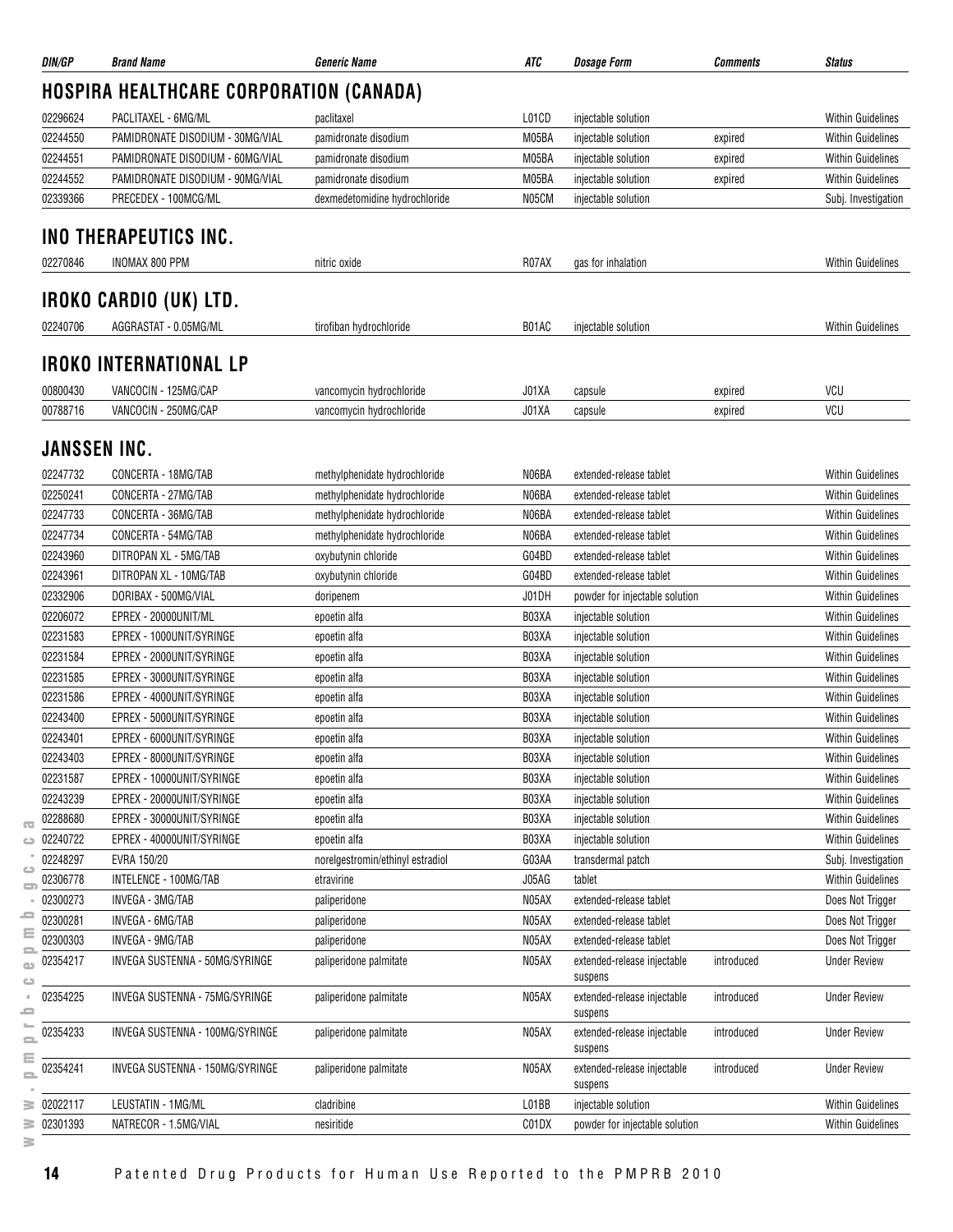| DIN/GP                          | <b>Brand Name</b>                 | <b>Generic Name</b>                  | ATC   | <b>Dosage Form</b><br><b>Comments</b>              | <b>Status</b>            |  |  |  |  |
|---------------------------------|-----------------------------------|--------------------------------------|-------|----------------------------------------------------|--------------------------|--|--|--|--|
| <b>JANSSEN INC. (continued)</b> |                                   |                                      |       |                                                    |                          |  |  |  |  |
| 02243796                        | PARIET - 10MG/TAB                 | rabeprazole sodium                   | A02BC | tablet                                             | Does Not Trigger         |  |  |  |  |
| 02243797                        | PARIET - 20MG/TAB                 | rabeprazole sodium                   | A02BC | tablet                                             | <b>Within Guidelines</b> |  |  |  |  |
| 02338432                        | PREZISTA - 75MG/TAB               | darunavir ethanolate                 | J05AE | tablet<br>introduced                               | Within Guidelines        |  |  |  |  |
| 02284057                        | PREZISTA - 300MG/TAB              | darunavir ethanolate                 | J05AE | tablet                                             | Within Guidelines        |  |  |  |  |
| 02324016                        | PREZISTA - 400MG/TAB              | darunavir ethanolate                 | J05AE | tablet                                             | Within Guidelines        |  |  |  |  |
| 02324024                        | PREZISTA - 600MG/TAB              | darunavir ethanolate                 | J05AE | tablet                                             | Does Not Trigger         |  |  |  |  |
| 02239405                        | REGRANEX - 0.1MG/G                | becaplermin                          | D03AX | topical gel                                        | <b>Within Guidelines</b> |  |  |  |  |
| 02244298                        | REMINYL - 4MG/TAB                 | galantamine hydrobromide             | N06DA | tablet                                             | <b>Within Guidelines</b> |  |  |  |  |
| 02244299                        | REMINYL - 8MG/TAB                 | galantamine hydrobromide             | N06DA | tablet                                             | <b>Within Guidelines</b> |  |  |  |  |
| 02244300                        | REMINYL - 12MG/TAB                | galantamine hydrobromide             | N06DA | tablet                                             | <b>Within Guidelines</b> |  |  |  |  |
| 02266717                        | REMINYL ER - 8MG/CAP              | galantamine hydrobromide             | N06DA | extended-release capsule                           | Within Guidelines        |  |  |  |  |
| 02266725                        | REMINYL ER - 16MG/CAP             | galantamine hydrobromide             | N06DA | extended-release capsule                           | Within Guidelines        |  |  |  |  |
| 02266733                        | REMINYL ER - 24MG/CAP             | galantamine hydrobromide             | N06DA | extended-release capsule                           | <b>Within Guidelines</b> |  |  |  |  |
| 02236950                        | RISPERDAL - 1MG/ML                | risperidone                          | N05AX | oral solution                                      | <b>Within Guidelines</b> |  |  |  |  |
| 02298465                        | RISPERDAL CONSTA - 12.5MG/VIAL    | risperidone                          | N05AX | powder for injectable suspension                   | Does Not Trigger         |  |  |  |  |
| 02255707                        | RISPERDAL CONSTA - 25MG/VIAL      | risperidone                          | N05AX | powder for injectable suspension                   | Does Not Trigger         |  |  |  |  |
| 02255723                        | RISPERDAL CONSTA - 37.5MG/VIAL    | risperidone                          | N05AX | powder for injectable suspension                   | Within Guidelines        |  |  |  |  |
| 02255758                        | RISPERDAL CONSTA - 50MG/VIAL      | risperidone                          | N05AX | powder for injectable suspension                   | <b>Within Guidelines</b> |  |  |  |  |
| 02247704                        | RISPERDAL M-TAB - 0.5MG/TAB       | risperidone                          | N05AX | orally disintegrating tablet                       | <b>Within Guidelines</b> |  |  |  |  |
| 02247705                        | RISPERDAL M-TAB - 1MG/TAB         | risperidone                          | N05AX | orally disintegrating tablet                       | <b>Within Guidelines</b> |  |  |  |  |
| 02247706                        | RISPERDAL M-TAB - 2MG/TAB         | risperidone                          | N05AX | orally disintegrating tablet                       | Within Guidelines        |  |  |  |  |
| 02268086                        | RISPERDAL M-TAB - 3MG/TAB         | risperidone                          | N05AX | orally disintegrating tablet                       | <b>Within Guidelines</b> |  |  |  |  |
| 02268094                        | RISPERDAL M-TAB - 4MG/TAB         | risperidone                          | N05AX | orally disintegrating tablet                       | Within Guidelines        |  |  |  |  |
| 02047454                        | SPORANOX - 100MG/CAP              | itraconazole                         | J02AC | capsule                                            | <b>Within Guidelines</b> |  |  |  |  |
| 02231347                        | SPORANOX - 10MG/ML                | itraconazole                         | J02AC | oral solution                                      | Does Not Trigger         |  |  |  |  |
| 02320673                        | STELARA - 45MG/VIAL               | ustekinumab                          | L04AC | injectable solution                                | Within Guidelines        |  |  |  |  |
| 02239907                        | TOPAMAX - 15MG/CAP                | topiramate                           | N03AX | capsule sprinkle                                   | Within Guidelines        |  |  |  |  |
| 02239908                        | TOPAMAX - 25MG/CAP                | topiramate                           | N03AX | capsule sprinkle                                   | Within Guidelines        |  |  |  |  |
| 02230893                        | TOPAMAX - 25MG/TAB                | topiramate                           | N03AX | tablet                                             | Within Guidelines        |  |  |  |  |
| 02230894                        | TOPAMAX - 100MG/TAB               | topiramate                           | N03AX | tablet                                             | Does Not Trigger         |  |  |  |  |
| 02230896                        | TOPAMAX - 200MG/TAB               | topiramate                           | N03AX | tablet                                             | <b>Within Guidelines</b> |  |  |  |  |
| 02264846                        | TRAMACET 37.5/325                 | tramadol hydrochloride/acetaminophen | N02AX | tablet                                             | <b>Within Guidelines</b> |  |  |  |  |
| 02258560                        | TRI-CYCLEN LO 0.18-0.215-0.25/0.0 | norgestimate/ethinyl estradiol       | G03AA | tablet                                             | Does Not Trigger         |  |  |  |  |
| 02258587                        | TRI-CYCLEN LO 0.18-0.215-0.25/0.0 | norgestimate/ethinyl estradiol       | G03AA | tablet                                             | <b>Within Guidelines</b> |  |  |  |  |
| 02349469                        | ULTRAM - 50MG/TAB                 | tramadol hydrochloride               | N02AX | tablet<br>introduced                               | <b>Within Guidelines</b> |  |  |  |  |
| 02262452                        | VELCADE - 3.5MG/VIAL              | bortezomib                           | L01XX | powder for injectable solution                     | <b>Within Guidelines</b> |  |  |  |  |
| 02351528                        | YONDELIS - 1MG/VIAL               | trabectedin                          | L01CX | powder for injectable solution<br>introduced (nas) | <b>Under Review</b>      |  |  |  |  |
| 02313103                        | ZEFTERA - 500MG/VIAL              | ceftobiprol medocaril                | J01DI | powder for injectable solution                     | <b>Within Guidelines</b> |  |  |  |  |
|                                 |                                   |                                      |       |                                                    |                          |  |  |  |  |
|                                 | JOHNSON & JOHNSON INC.            |                                      |       |                                                    |                          |  |  |  |  |
| 02278219                        | ARESTIN - 1MG/CARTRIDGE           | minocycline hydrochloride            | A01AB | sub-gingival powder                                | <b>Within Guidelines</b> |  |  |  |  |
|                                 |                                   |                                      |       |                                                    |                          |  |  |  |  |
|                                 | <b>LANTHEUS MI CANADA INC.</b>    |                                      |       |                                                    |                          |  |  |  |  |
|                                 | 99MTC TECHNESCAN MAG3 UD REG.     | technetium Tc-99m mertiatide         | V09CA | powder for injectable solution<br>expired          | <b>Within Guidelines</b> |  |  |  |  |
| 02333236                        | ABLAVAR - 244MG/ML                | gadofosveset trisodium               | V08CA | injectable solution                                | <b>Within Guidelines</b> |  |  |  |  |
| 02243173                        | DEFINITY - 150MCL/ML              | perflutren                           | V08DA | injectable suspension                              | Subj. Investigation      |  |  |  |  |
|                                 | OCTREOSCAN - 3.3MCI/VIAL          | in-111 pentetreotide                 | V09IB | injectable solution                                | <b>Within Guidelines</b> |  |  |  |  |
|                                 | TECHNESCAN MAG3                   | technetium Tc-99m mertiatide         | V09CA | powder for injectable solution<br>expired          | VCU                      |  |  |  |  |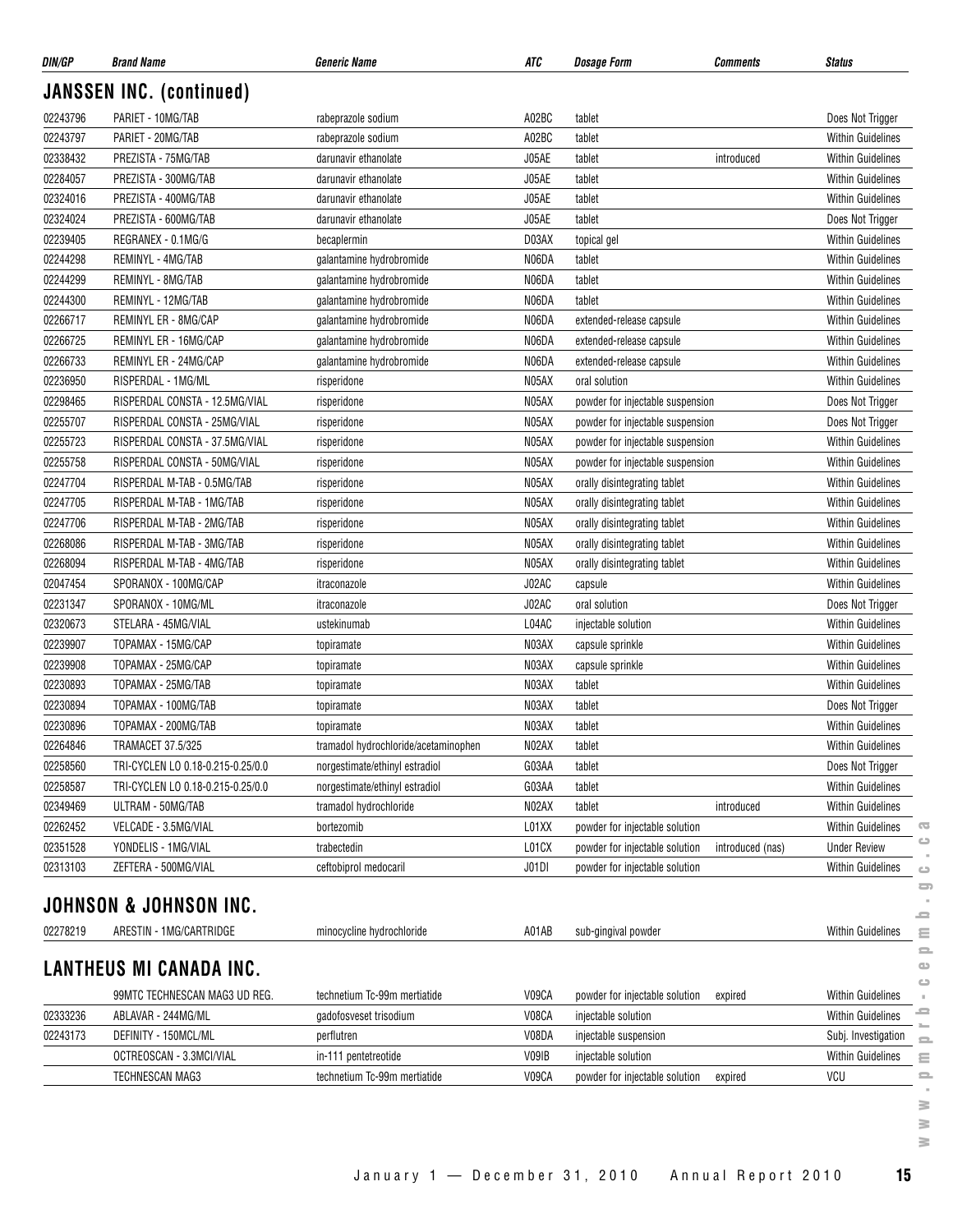| DIN/GP       | <b>Brand Name</b>                 | <b>Generic Name</b>                                        | ATC   | <b>Dosage Form</b>             | Comments | <b>Status</b>            |
|--------------|-----------------------------------|------------------------------------------------------------|-------|--------------------------------|----------|--------------------------|
|              | LEO PHARMA INC.                   |                                                            |       |                                |          |                          |
| 02244126     | <b>DOVOBET</b>                    | calcipotriol/betamethasone dipropionate                    | D05AX | topical ointment               |          | Subj. Investigation      |
| 01976133     | DOVONEX - 0.05MG/G                | calcipotriol                                               | D05AX | topical ointment               |          | <b>Within Guidelines</b> |
| 02150956     | DOVONEX - 0.05MG/G                | calcipotriol                                               | D05AX | topical cream                  |          | <b>Within Guidelines</b> |
| 02194341     | DOVONEX - 0.05MG/ML               | calcipotriol                                               | D05AX | scalp lotion                   |          | <b>Within Guidelines</b> |
| 01934252     | FUCIDIN - 250MG/TAB               | fusidate sodium                                            | J01XC | tablet                         |          | Does Not Trigger         |
| 02319012     | <b>XAMIOL</b>                     | calcipotriol/betamethasone dipropionate                    | D05AX | topical gel                    |          | <b>Within Guidelines</b> |
|              |                                   |                                                            |       |                                |          |                          |
|              | <b>LUNDBECK CANADA INC.</b>       |                                                            |       |                                |          |                          |
| 02239607     | CELEXA - 20MG/TAB                 | citalopram hydrobromide                                    | N06AB | tablet                         |          | <b>Within Guidelines</b> |
| 02239608     | CELEXA - 40MG/TAB                 | citalopram hydrobromide                                    | N06AB | tablet                         |          | <b>Within Guidelines</b> |
| 02263238     | CIPRALEX - 10MG/TAB               | escitalopram oxalate                                       | N06AB | tablet                         |          | Does Not Trigger         |
| 02263254     | CIPRALEX - 20MG/TAB               | escitalopram oxalate                                       | N06AB | tablet                         |          | Does Not Trigger         |
| 02260638     | EBIXA - 10MG/TAB                  | memantine hydrochloride                                    | N06DX | tablet                         | expired  | <b>Within Guidelines</b> |
|              | LUNDBECK INC.                     |                                                            |       |                                |          |                          |
| 02068036     | SABRIL - 500MG/POUCH              | vigabatrin                                                 | N03AG | powder for oral solution       |          | <b>Within Guidelines</b> |
| 02065819     | SABRIL - 500MG/TAB                | vigabatrin                                                 | N03AG | tablet                         |          | <b>Within Guidelines</b> |
|              |                                   |                                                            |       |                                |          |                          |
|              | <b>MCNEIL CONSUMER HEALTHCARE</b> |                                                            |       |                                |          |                          |
| 02248128     | AXERT - 6.25MG/TAB                | almotriptan malate                                         | N02CC | tablet                         |          | <b>Within Guidelines</b> |
| 02248129     | AXERT - 12.5MG/TAB                | almotriptan malate                                         | N02CC | tablet                         |          | <b>Within Guidelines</b> |
|              |                                   |                                                            |       |                                |          |                          |
|              | <b>MERCK FROSST CANADA LTD.</b>   |                                                            |       |                                |          |                          |
| 02244265     | CANCIDAS - 50MG/VIAL              | caspofungin acetate                                        | J02AX | powder for injectable solution |          | <b>Within Guidelines</b> |
| 02244266     | CANCIDAS - 70MG/VIAL              | caspofungin acetate                                        | J02AX | powder for injectable solution |          | <b>Within Guidelines</b> |
| 02240113     | COSOPT 20/5                       | dorzolamide hydrochloride/tiomolol maleate                 | S01ED | ophthalmic solution            |          | <b>Within Guidelines</b> |
| 02258692     | <b>COSOPT 20/5 PF</b>             | dorzolamide hydrochloride/tiomolol maleate                 | S01ED | ophthalmic solution            |          | <b>Within Guidelines</b> |
| 02182815     | COZAAR - 25MG/TAB                 | losartan potassium                                         | C09CA | tablet                         |          | <b>Within Guidelines</b> |
| 02182874     | COZAAR - 50MG/TAB                 | losartan potassium                                         | C09CA | tablet                         |          | <b>Within Guidelines</b> |
| 02182882     | COZAAR - 100MG/TAB                | losartan potassium                                         | C09CA | tablet                         |          | <b>Within Guidelines</b> |
| 02229161     | CRIXIVAN - 200MG/CAP              | indinavir sulfate                                          | J05AE | capsule                        |          | Does Not Trigger         |
| 02229196     | CRIXIVAN - 400MG/CAP              | indinavir sulfate                                          | J05AE | capsule                        |          | Does Not Trigger         |
| 02298791     | EMEND - 80MG/CAP                  | aprepitant                                                 | A04AD | capsule                        |          | <b>Within Guidelines</b> |
| 02298805     | EMEND - 125MG/CAP                 | aprepitant                                                 | A04AD | capsule                        |          | <b>Within Guidelines</b> |
| 02298813     | EMEND 125MG/80MG TRIPAK           | aprepitant                                                 | A04AD | capsule                        |          | <b>Within Guidelines</b> |
| 02324679     | EMEND IV - 115MG/VIAL             | fosaprepitant dimeglumine                                  | A04AD | powder for injectable solution |          | <b>Within Guidelines</b> |
| 02247521     | EZETROL - 10MG/TAB                | ezetimibe                                                  | C10AX | tablet                         |          | <b>Within Guidelines</b> |
| 02233055     | FOSAMAX - 5MG/TAB                 | alendronate sodium                                         | M05BA | tablet                         |          | <b>Within Guidelines</b> |
| 02201011     | FOSAMAX - 10MG/TAB                | alendronate sodium                                         | M05BA | tablet                         |          | <b>Within Guidelines</b> |
| 02201038     | FOSAMAX - 40MG/TAB                | alendronate sodium                                         | M05BA | tablet                         |          | <b>Within Guidelines</b> |
| 02245329     | FOSAMAX - 70MG/TAB                | alendronate sodium                                         | M05BA | tablet                         |          | <b>Within Guidelines</b> |
| 02248625     | FOSAMAX - 70MG/VIAL               | alendronate sodium                                         | M05BA | oral solution                  |          | <b>Within Guidelines</b> |
| 02276429     | FOSAVANCE 70/2800IU - 70MG/TAB    | alendronate sodium/cholecalciferol                         | M05BB | tablet                         |          | <b>Within Guidelines</b> |
| 02314940     | FOSAVANCE 70/5600IU - 70MG/TAB    | alendronate sodium/cholecalciferol                         | M05BB | tablet                         |          | <b>Within Guidelines</b> |
| 02283190     | GARDASIL                          | papillomavirus recombinant vaccine                         | J07BM | injectable suspension          |          | <b>Within Guidelines</b> |
| $= 02297841$ | HYZAAR 100/12.5                   | losartan potassium/hydrochlorothiazide                     | C09DA | tablet                         |          | <b>Within Guidelines</b> |
| 02230047     | HYZAAR 50/12.5                    | losartan potassium/hydrochlorothiazide                     | C09DA | tablet                         |          | <b>Within Guidelines</b> |
| 02241007     | HYZAAR DS 100/25                  |                                                            | C09DA | tablet                         |          | Within Guidelines        |
| 02247437     | INVANZ - 1000MG/VIAL              | losartan potassium/hydrochlorothiazide<br>ertapenem sodium | J01DH | powder for injectable solution |          | <b>Within Guidelines</b> |
|              |                                   |                                                            |       |                                |          |                          |
| 02301881     | ISENTRESS - 400MG/TAB             | raltegravir potassium                                      | J05AX | tablet                         |          | <b>Within Guidelines</b> |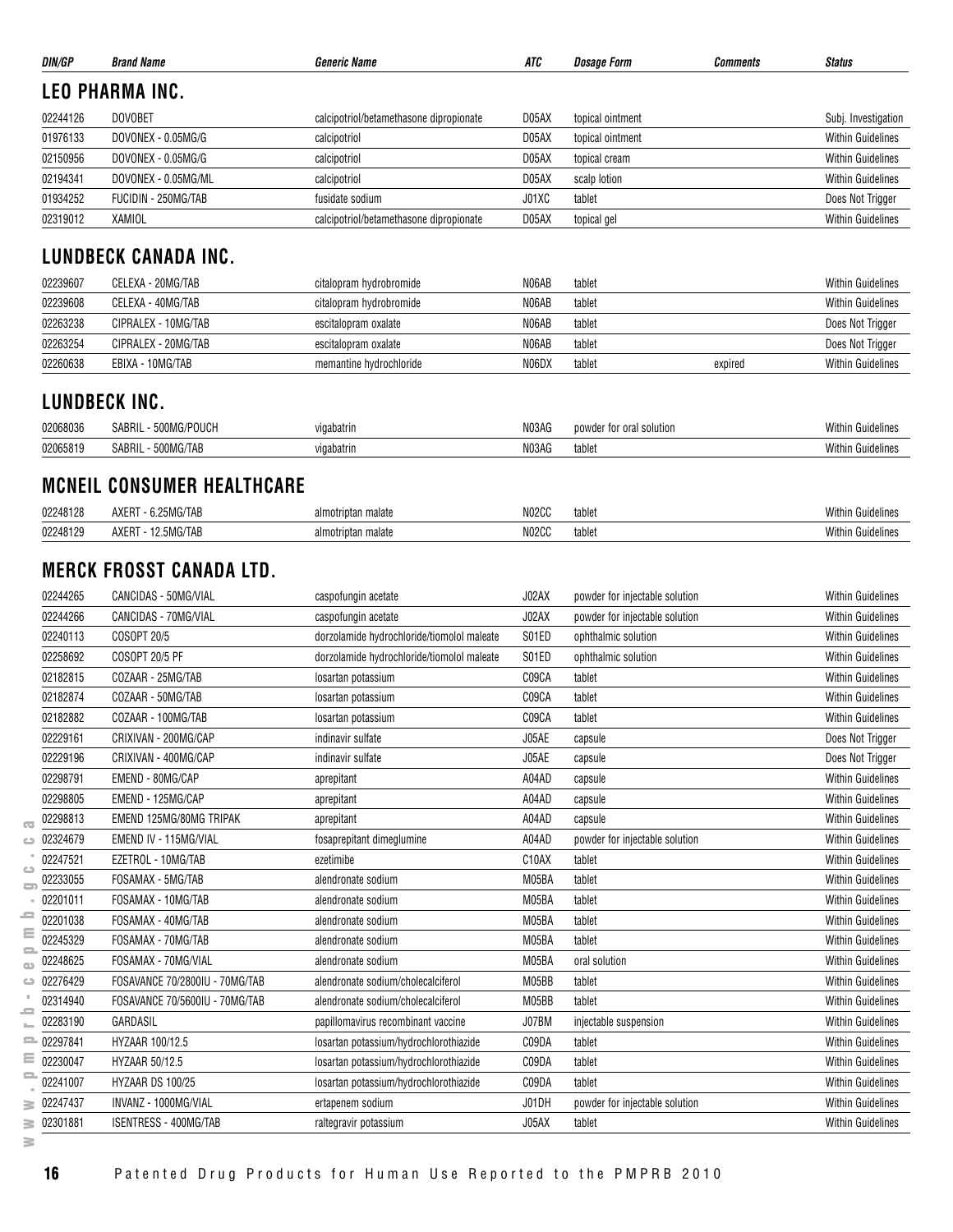| DIN/GP   | <b>Brand Name</b>                           | <i><b>Generic Name</b></i>                    | ATC   | <i><b>Dosage Form</b></i>      | Comments         | <b>Status</b>                          |
|----------|---------------------------------------------|-----------------------------------------------|-------|--------------------------------|------------------|----------------------------------------|
|          | <b>MERCK FROSST CANADA LTD. (continued)</b> |                                               |       |                                |                  |                                        |
| 02333872 | <b>JANUMET 50/1000</b>                      | sitagliptin phosphate/metformin hydrochloride | A10BD | tablet                         |                  | <b>Within Guidelines</b>               |
| 02333856 | JANUMET 50/500                              | sitagliptin phosphate/metformin hydrochloride | A10BD | tablet                         |                  | <b>Within Guidelines</b>               |
| 02333864 | JANUMET 50/850                              | sitagliptin phosphate/metformin hydrochloride | A10BD | tablet                         |                  | <b>Within Guidelines</b>               |
| 02303922 | JANUVIA - 100MG/TAB                         | sitagliptin phosphate                         | A10BH | tablet                         |                  | <b>Within Guidelines</b>               |
| 02240520 | MAXALT - 5MG/TAB                            | rizatriptan benzoate                          | N02CC | tablet                         |                  | <b>Within Guidelines</b>               |
| 02240521 | MAXALT - 10MG/TAB                           | rizatriptan benzoate                          | N02CC | tablet                         |                  | <b>Within Guidelines</b>               |
| 02240518 | MAXALT RPD - 5MG/WAFER                      | rizatriptan benzoate                          | N02CC | wafer                          |                  | <b>Within Guidelines</b>               |
| 02240519 | MAXALT RPD - 10MG/WAFER                     | rizatriptan benzoate                          | N02CC | wafer                          |                  | <b>Within Guidelines</b>               |
| 00710121 | PEPCID - 20MG/TAB                           | famotidine                                    | A02BA | tablet                         |                  | Does Not Trigger                       |
| 00710113 | PEPCID - 40MG/TAB                           | famotidine                                    | A02BA | tablet                         |                  | Does Not Trigger                       |
| 02238213 | PROPECIA - 1MG/TAB                          | finasteride                                   | D11AX | tablet                         |                  | <b>Within Guidelines</b>               |
| 02010909 | PROSCAR - 5MG/TAB                           | finasteride                                   | G04CB | tablet                         |                  | <b>Within Guidelines</b>               |
| 00749486 | RECOMBIVAX HB - 10MCG/ML                    | vaccine - hepatitis B(rDNA)                   | J07BC | injectable suspension          |                  | <b>Within Guidelines</b>               |
| 02243676 | RECOMBIVAX HB THIMEROSAL FREE -             | vaccine - hepatitis B(rDNA)                   | J07BC | injectable suspension          |                  | <b>Within Guidelines</b>               |
|          | 10MCG/ML                                    |                                               |       |                                |                  |                                        |
| 02245977 | RECOMBIVAX HB THIMEROSAL FREE -<br>40MCG/ML | vaccine - hepatitis B(rDNA)                   | J07BC | injectable suspension          |                  | <b>Within Guidelines</b>               |
| 02284413 | ROTATEQ                                     | oral live rotavirus vaccine, pentavalent      | J07BH | oral suspension                |                  | <b>Within Guidelines</b>               |
| 02247997 | SINGULAIR - 4MG/POUCH                       | montelukast sodium                            | R03DC | oral granules                  |                  | Does Not Trigger                       |
| 02243602 | SINGULAIR - 4MG/TAB                         | montelukast sodium                            | R03DC | chewable tablet                |                  | Within Guidelines                      |
| 02238216 | SINGULAIR - 5MG/TAB                         | montelukast sodium                            | R03DC | chewable tablet                |                  | <b>Within Guidelines</b>               |
| 02238217 | SINGULAIR - 10MG/TAB                        | montelukast sodium                            | R03DC | tablet                         |                  | <b>Within Guidelines</b>               |
| 02216205 | TRUSOPT - 20MG/ML                           | dorzolamide hydrochloride                     | S01EC | ophthalmic solution            |                  | <b>Within Guidelines</b>               |
| 02269090 | TRUSOPT PF - 20MG/ML                        | dorzolamide hydrochloride                     | S01EC | ophthalmic solution            |                  | Does Not Trigger                       |
| 02246081 | <b>VARIVAX III</b>                          | varicella virus vaccine, live, attenuated     | J07BK | injectable suspension          |                  | Within Guidelines                      |
| 00884324 | ZOCOR - 5MG/TAB                             | simvastatin                                   | C10AA | tablet                         |                  | <b>Within Guidelines</b>               |
| 00884332 | ZOCOR - 10MG/TAB                            | simvastatin                                   | C10AA | tablet                         |                  | <b>Within Guidelines</b>               |
| 00884340 | ZOCOR - 20MG/TAB                            | simvastatin                                   | C10AA | tablet                         |                  | <b>Within Guidelines</b>               |
| 00884359 | ZOCOR - 40MG/TAB                            | simvastatin                                   | C10AA | tablet                         |                  | <b>Within Guidelines</b>               |
| 02240332 | ZOCOR - 80MG/TAB                            | simvastatin                                   | C10AA | tablet                         |                  | <b>Within Guidelines</b>               |
| 02327619 | ZOLINZA - 100MG/CAP                         | vorinostat                                    | L01XX | capsule                        |                  | Does Not Trigger                       |
| 02315939 | <b>ZOSTAVAX</b>                             | varicella-zoster vaccine, live, attenuated    | J07BK | powder for injectable solution |                  | <b>Within Guidelines</b>               |
|          | <b>MERZ PHARMA CANADA LTD.</b>              |                                               |       |                                |                  |                                        |
| 02324032 | XEOMIN - 100UNIT/VIAL                       | botulinum toxin type A (150kd)                | M03AX | powder for injectable solution |                  | <b>Within Guidelines</b>               |
|          | NOVARTIS PHARMA CANADA INC.                 |                                               |       |                                |                  | $\overline{\mathbf{C}}$<br>$\circ$     |
|          | ACLASTA - 5MG/VIAL                          |                                               | M05BA |                                |                  |                                        |
| 02269198 |                                             | zoledronic acid                               |       | injectable solution            |                  | <b>Within Guidelines</b><br>$\circ$    |
| 02339528 | AFINITOR - 10MG/TAB                         | everolimus                                    | L04AA | tablet                         | introduced (nas) | Does Not Trigger<br>ᇹ                  |
| 02243763 | COMTAN - 200MG/TAB                          | entacapone                                    | N04BX | tablet                         |                  | Within Guidelines<br>-                 |
| 02270528 | DIOVAN - 40MG/TAB                           | valsartan                                     | C09CA | tablet                         |                  | Within Guidelines<br>Ξ                 |
| 02244781 | DIOVAN - 80MG/TAB                           | valsartan                                     | C09CA | tablet                         |                  | Within Guidelines<br>$\equiv$          |
| 02244782 | DIOVAN - 160MG/TAB                          | valsartan                                     | C09CA | tablet                         |                  | <b>Within Guidelines</b><br>$\bigcirc$ |
| 02289504 | DIOVAN - 320MG/TAB                          | valsartan                                     | C09CA | tablet                         |                  | ت<br>Within Guidelines                 |
| 02241901 | DIOVAN-HCT 160/12.5                         | valsartan/hydrochlorothiazide                 | C09DA | tablet                         |                  | <b>Within Guidelines</b>               |
| 02246955 | DIOVAN-HCT 160/25                           | valsartan/hydrochlorothiazide                 | C09DA | tablet                         |                  | Within Guidelines<br>$\mathbb{Z}$      |
| 02308908 | DIOVAN-HCT 320/12.5                         | valsartan/hydrochlorothiazide                 | C09DA | tablet                         |                  | $\equiv$<br>Within Guidelines<br>Ξ     |
| 02308916 | DIOVAN-HCT 320/25                           | valsartan/hydrochlorothiazide                 | C09DA | tablet                         |                  | Within Guidelines<br>$\equiv$          |
| 02241900 | DIOVAN-HCT 80/12.5                          | valsartan/hydrochlorothiazide                 | C09DA | tablet                         |                  | <b>Within Guidelines</b>               |
| 02247238 | ELIDEL - 10MG/G                             | pimecrolimus                                  | D11AX | topical cream                  |                  | Within Guidelines<br>3                 |
| 02273217 | ENABLEX - 7.5MG/TAB                         | darifenacin hydrobromide                      | G04BD | extended-release tablet        |                  | ≧<br><b>Within Guidelines</b>          |

 $\geq$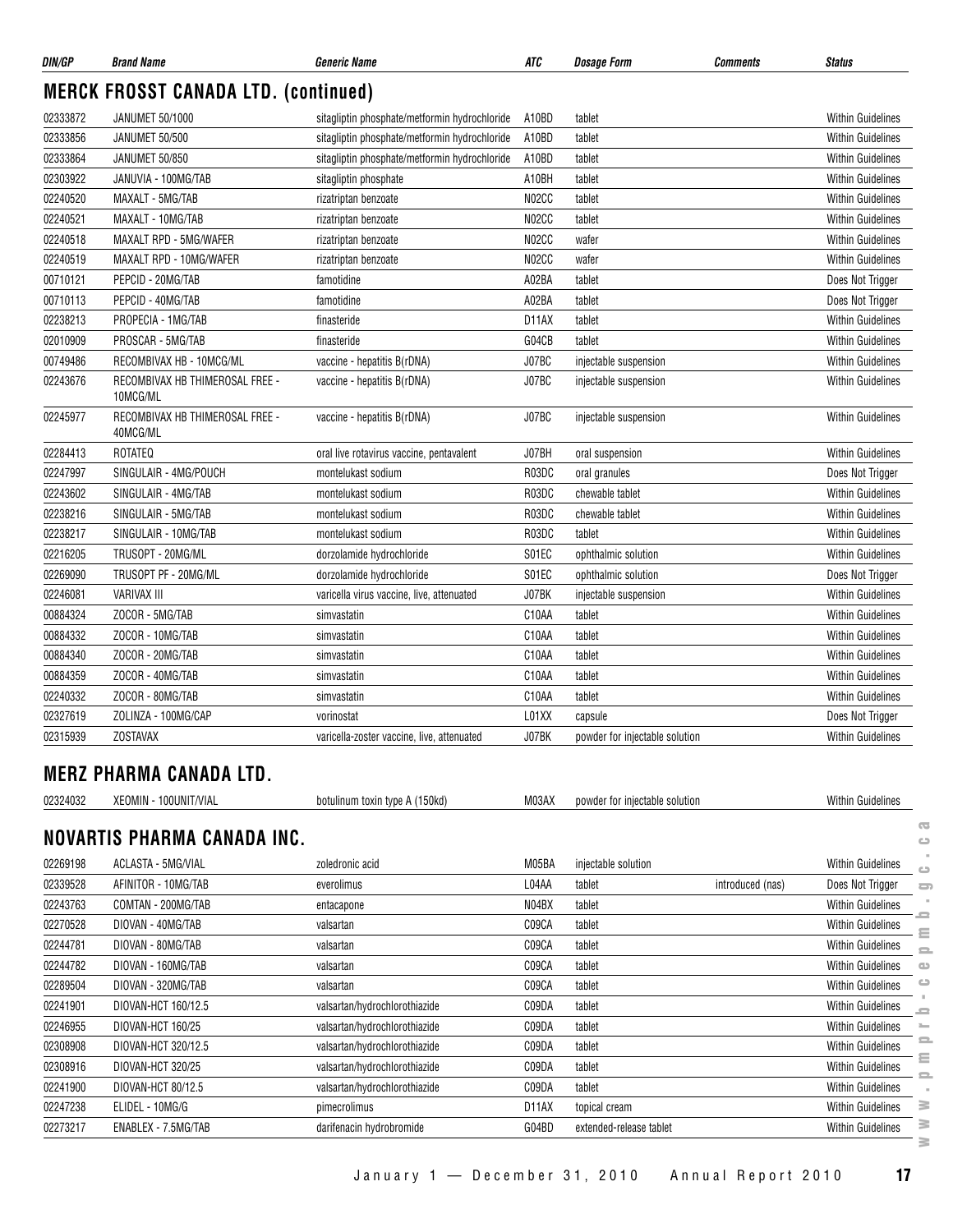| DIN/GP   | <b>Brand Name</b>                       | <b>Generic Name</b>                                    | ATC   | <b>Dosage Form</b>             | <b>Comments</b>  | <b>Status</b>            |
|----------|-----------------------------------------|--------------------------------------------------------|-------|--------------------------------|------------------|--------------------------|
|          | NOVARTIS PHARMA CANADA INC. (continued) |                                                        |       |                                |                  |                          |
| 02273225 | ENABLEX - 15MG/TAB                      | darifenacin hydrobromide                               | G04BD | extended-release tablet        |                  | <b>Within Guidelines</b> |
| 02241835 | <b>ESTALIS 140/50</b>                   | norethindrone acetate/estradiol 17B                    | G03FA | transdermal patch              |                  | <b>Within Guidelines</b> |
| 02241837 | <b>ESTALIS 250/50</b>                   | norethindrone acetate/estradiol 17B                    | G03FA | transdermal patch              |                  | <b>Within Guidelines</b> |
| 02244002 | ESTRADOT 100 - 1.56MG/PATCH             | estradiol 17 <sub>B</sub>                              | G03CA | transdermal patch              |                  | <b>Within Guidelines</b> |
| 02245676 | ESTRADOT 25 - 0.39MG/PATCH              | estradiol 17 <sub>B</sub>                              | G03CA | transdermal patch              |                  | <b>Within Guidelines</b> |
| 02243999 | ESTRADOT 37.5 - 0.585MG/PATCH           | estradiol 17 <sub>B</sub>                              | G03CA | transdermal patch              |                  | <b>Within Guidelines</b> |
| 02244000 | ESTRADOT 50 - 0.78MG/PATCH              | estradiol 17 <sub>B</sub>                              | G03CA | transdermal patch              |                  | <b>Within Guidelines</b> |
| 02244001 | ESTRADOT 75 - 1.17MG/PATCH              | estradiol 17 <sub>B</sub>                              | G03CA | transdermal patch              |                  | <b>Within Guidelines</b> |
| 02302853 | EXELON 10 - 18MG/PATCH                  | rivastigmine                                           | N06DA | transdermal patch              |                  | <b>Within Guidelines</b> |
| 02302845 | <b>EXELON 5 - 9MG/PATCH</b>             | rivastigmine                                           | N06DA | transdermal patch              |                  | <b>Within Guidelines</b> |
| 02287420 | EXJADE - 125MG/TAB                      | deferasirox                                            | V03AC | tablet for oral suspension     |                  | <b>Within Guidelines</b> |
| 02287439 | EXJADE - 250MG/TAB                      | deferasirox                                            | V03AC | tablet for oral suspension     |                  | <b>Within Guidelines</b> |
| 02287447 | EXJADE - 500MG/TAB                      | deferasirox                                            | V03AC | tablet for oral suspension     |                  | <b>Within Guidelines</b> |
| 02337819 | EXTAVIA - 0.3MG/VIAL                    | interferon beta-1b                                     | L03AB | powder for injectable solution | introduced       | Does Not Trigger         |
| 02229110 | FAMVIR - 125MG/TAB                      | famciclovir                                            | J05AB | tablet                         |                  | <b>Within Guidelines</b> |
| 02229129 | FAMVIR - 250MG/TAB                      | famciclovir                                            | J05AB | tablet                         |                  | <b>Within Guidelines</b> |
| 02177102 | FAMVIR - 500MG/TAB                      | famciclovir                                            | J05AB | tablet                         |                  | <b>Within Guidelines</b> |
| 02231384 | FEMARA - 2.5MG/TAB                      | letrozole                                              | L02BG | tablet                         | expired          | <b>Within Guidelines</b> |
| 02253275 | GLEEVEC - 100MG/TAB                     | imatinib mesylate                                      | L01XX | tablet                         |                  | <b>Within Guidelines</b> |
| 02253283 | GLEEVEC - 400MG/TAB                     | imatinib mesylate                                      | L01XX | tablet                         |                  | <b>Within Guidelines</b> |
| 02333279 | IXIARO - 6MCG/DOSE                      | japanese encephalitis inactivated vaccine,<br>adsorbed | J07BA | injectable suspension          | introduced (nas) | <b>Within Guidelines</b> |
| 02238703 | LAMISIL - 10MG/ML                       | terbinafine hydrochloride                              | D01AE | topical spray                  |                  | <b>Within Guidelines</b> |
| 02061562 | LESCOL - 20MG/CAP                       | fluvastatin sodium                                     | C10AA | capsule                        |                  | <b>Within Guidelines</b> |
| 02061570 | LESCOL - 40MG/CAP                       | fluvastatin sodium                                     | C10AA | capsule                        |                  | <b>Within Guidelines</b> |
| 02250527 | LESCOL XL - 80MG/TAB                    | fluvastatin sodium                                     | C10AA | extended-release tablet        |                  | <b>Within Guidelines</b> |
| 02296810 | LUCENTIS - 3MG/VIAL                     | ranibizumab                                            | S01LA | injectable solution            |                  | <b>Within Guidelines</b> |
| 02133326 | MIOCHOL-E - 20MG/VIAL                   | acetylcholine chloride                                 | S01EB | powder for ophthalmic solution |                  | VCU                      |
| 02264560 | MYFORTIC - 180MG/TAB                    | mycophenolate sodium                                   | L04AA | tablet                         |                  | Does Not Trigger         |
| 02264579 | MYFORTIC - 360MG/TAB                    | mycophenolate sodium                                   | L04AA | tablet                         |                  | <b>Within Guidelines</b> |
| 02237671 | NEORAL - 10MG/CAP                       | cyclosporine                                           | L04AA | capsule                        |                  | <b>Within Guidelines</b> |
| 02150689 | NEORAL - 25MG/CAP                       | cyclosporine                                           | L04AA | capsule                        |                  | <b>Within Guidelines</b> |
| 02150662 | NEORAL - 50MG/CAP                       | cyclosporine                                           | L04AA | capsule                        |                  | <b>Within Guidelines</b> |
| 02150670 | NEORAL - 100MG/CAP                      | cyclosporine                                           | L04AA | capsule                        |                  | <b>Within Guidelines</b> |
| 02150697 | NEORAL - 100MG/ML                       | cyclosporine                                           | L04AA | oral solution                  |                  | <b>Within Guidelines</b> |
| 02130181 | PROLEUKIN - 22000000UNIT/VIAL           | aldesleukin                                            | L03AC | powder for injectable solution |                  | <b>Within Guidelines</b> |
| 02302063 | RASILEZ - 150MG/TAB                     | aliskiren                                              | C09XA | tablet                         |                  | <b>Within Guidelines</b> |
| 02302071 | RASILEZ - 300MG/TAB                     | aliskiren                                              | C09XA | tablet                         |                  | <b>Within Guidelines</b> |
| 02332728 | RASILEZ HCT 150/12.5                    | aliskiren/hydrochlorothiazide                          | C09XA | tablet                         |                  | <b>Within Guidelines</b> |
| 02332736 | RASILEZ HCT 150/25                      | aliskiren/hydrochlorothiazide                          | C09XA | tablet                         |                  | <b>Within Guidelines</b> |
| 02332744 | RASILEZ HCT 300/12.5                    | aliskiren/hydrochlorothiazide                          | C09XA | tablet                         |                  | <b>Within Guidelines</b> |
| 02332752 | RASILEZ HCT 300/25                      | aliskiren/hydrochlorothiazide                          | C09XA | tablet                         |                  | <b>Within Guidelines</b> |
| 00593257 | SANDIMMUNE - 50MG/ML                    | cyclosporine                                           | L04AA | injectable solution            |                  | Does Not Trigger         |
| 00839191 | SANDOSTATIN - 0.05MG/ML                 | octreotide                                             | H01CB | injectable solution            |                  | <b>Within Guidelines</b> |
| 00839205 | SANDOSTATIN - 0.1MG/ML                  | octreotide                                             | H01CB | injectable solution            |                  | <b>Within Guidelines</b> |
| 02049392 | SANDOSTATIN - 0.2MG/ML                  | octreotide                                             | H01CB | injectable solution            |                  | <b>Within Guidelines</b> |
| 00839213 | SANDOSTATIN - 0.5MG/ML                  | octreotide                                             | H01CB | injectable solution            |                  | Does Not Trigger         |
| 02239323 | SANDOSTATIN LAR - 10MG/VIAL             | octreotide                                             | H01CB | powder for injectable solution |                  | <b>Within Guidelines</b> |
| 02239324 | SANDOSTATIN LAR - 20MG/VIAL             | octreotide                                             | H01CB | powder for injectable solution |                  | <b>Within Guidelines</b> |
| 02239325 | SANDOSTATIN LAR - 30MG/VIAL             | octreotide                                             | H01CB | powder for injectable solution |                  | <b>Within Guidelines</b> |
| 02288389 | SEBIVO - 600MG/TAB                      | telbivudine                                            | J05AF | tablet                         |                  | <b>Within Guidelines</b> |
|          |                                         |                                                        |       |                                |                  |                          |

**18** Patented Drug Products for Human Use Reported to the PMPRB 2010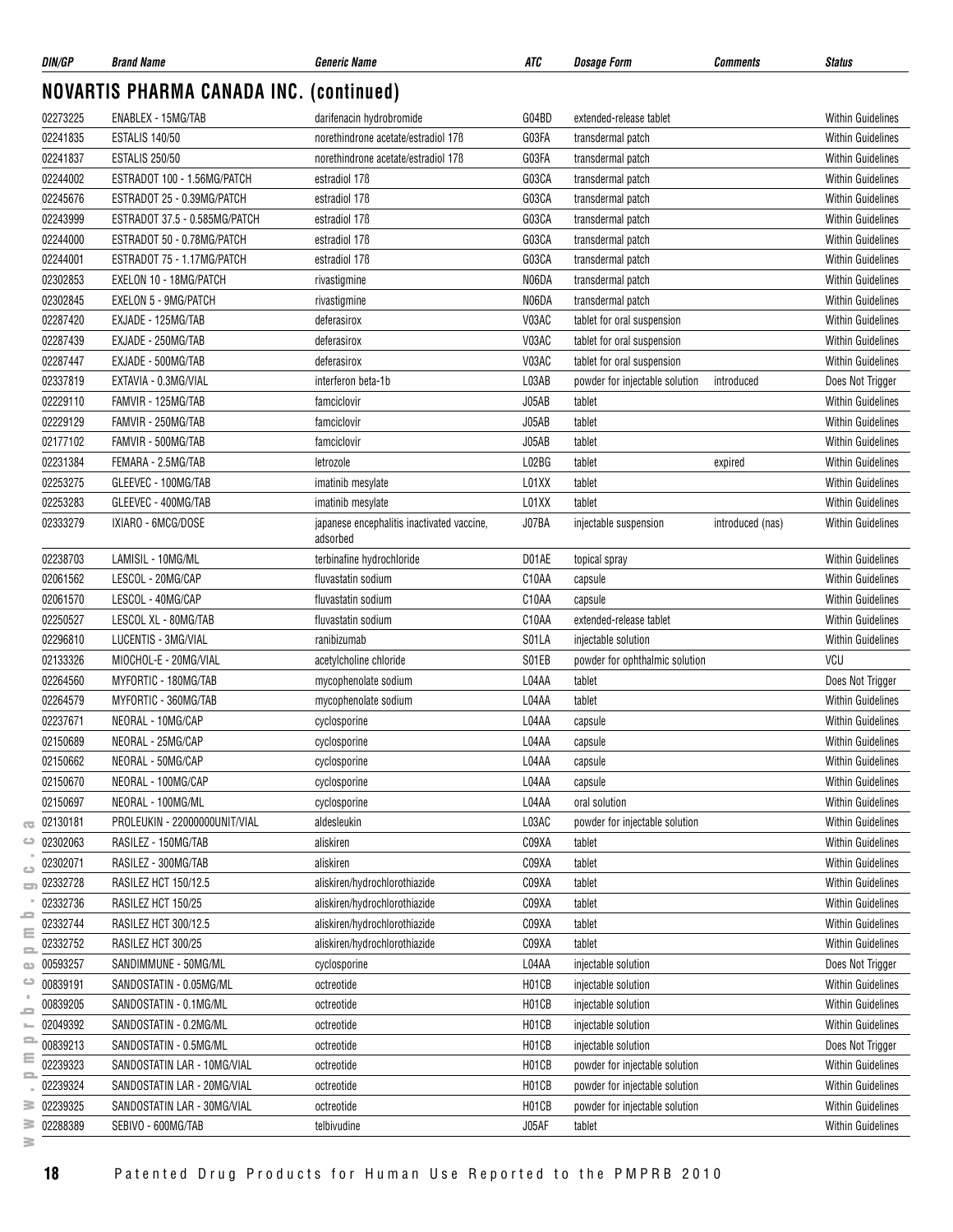| DIN/GP   | <b>Brand Name</b>                              | <b>Generic Name</b>                 | ATC   | <b>Dosage Form</b>             | Comments   | <b>Status</b>            |
|----------|------------------------------------------------|-------------------------------------|-------|--------------------------------|------------|--------------------------|
|          | <b>NOVARTIS PHARMA CANADA INC. (continued)</b> |                                     |       |                                |            |                          |
| 02242815 | SIMULECT - 20MG/VIAL                           | basiliximab                         | L04AA | powder for injectable solution |            | <b>Within Guidelines</b> |
| 02305941 | STALEVO 100/25/200                             | levodopa/carbidopa/entacapone       | N04BA | tablet                         |            | <b>Within Guidelines</b> |
| 02337835 | STALEVO 125/31.25/200                          | levodopa/carbidopa/entacapone       | N04BA | tablet                         | introduced | Does Not Trigger         |
| 02305968 | STALEVO 150/37.5/200                           | levodopa/carbidopa/entacapone       | N04BA | tablet                         |            | <b>Within Guidelines</b> |
| 02305933 | STALEVO 50/12.5/200                            | levodopa/carbidopa/entacapone       | N04BA | tablet                         |            | <b>Within Guidelines</b> |
| 02337827 | STALEVO 75/18.75/200                           | levodopa/carbidopa/entacapone       | N04BA | tablet                         | introduced | <b>Within Guidelines</b> |
| 02245438 | STARLIX - 60MG/TAB                             | nateglinide                         | A10BX | tablet                         |            | <b>Within Guidelines</b> |
| 02245439 | STARLIX - 120MG/TAB                            | nateglinide                         | A10BX | tablet                         |            | <b>Within Guidelines</b> |
| 02315874 | TASIGNA - 200MG/CAP                            | nilotinib hydrochloride monohydrate | L01XE | capsule                        |            | VCU                      |
| 02239630 | TOBI - 300MG/AMPOULE                           | tobramycin sulfate                  | J01GB | solution for inhalation        |            | <b>Within Guidelines</b> |
| 02244673 | TRILEPTAL - 60MG/ML                            | oxcarbazepine                       | N03AF | oral suspension                |            | Subj. Investigation      |
| 02242067 | TRILEPTAL - 150MG/TAB                          | oxcarbazepine                       | N03AF | tablet                         |            | Subj. Investigation      |
| 02242068 | TRILEPTAL - 300MG/TAB                          | oxcarbazepine                       | N03AF | tablet                         |            | Subj. Investigation      |
| 02242069 | TRILEPTAL - 600MG/TAB                          | oxcarbazepine                       | N03AF | tablet                         |            | Subj. Investigation      |
| 02242367 | VISUDYNE - 15MG/VIAL                           | verteporfin                         | L01XX | powder for injectable solution |            | <b>Within Guidelines</b> |
| 02260565 | XOLAIR - 150MG/VIAL                            | omalizumab                          | R03DX | powder for injectable solution |            | <b>Within Guidelines</b> |
| 02248296 | ZOMETA - 4MG/VIAL                              | zoledronic acid                     | M05BA | injectable solution            |            | <b>Within Guidelines</b> |

#### **NOVO NORDISK CANADA INC.**

| 02239924 | GLUCONORM - 0.5MG/TAB            | repaglinide                             | A10BX | tablet                         |                  | Does Not Trigger         |
|----------|----------------------------------|-----------------------------------------|-------|--------------------------------|------------------|--------------------------|
| 02239925 | GLUCONORM - 1MG/TAB              | repaglinide                             | A10BX | tablet                         |                  | Does Not Trigger         |
| 02239926 | GLUCONORM - 2MG/TAB              | repaglinide                             | A10BX | tablet                         |                  | <b>Within Guidelines</b> |
| 02271842 | LEVEMIR PENFILL - 100UNIT/ML     | insulin detemir                         | A10AE | injectable solution            |                  | VCU                      |
| 02239659 | NIASTASE - 1.2MG/VIAL            | eptacog alfa (activated)                | B02BD | powder for injectable solution |                  | Does Not Trigger         |
| 02239660 | NIASTASE - 2.4MG/VIAL            | eptacog alfa (activated)                | B02BD | powder for injectable solution |                  | Does Not Trigger         |
| 02239661 | NIASTASE - 4.8MG/VIAL            | eptacog alfa (activated)                | B02BD | powder for injectable solution |                  | Does Not Trigger         |
| 02347113 | NIASTASE RT - 1MG/VIAL           | eptacog alfa (activated)                | B02BD | powder for injectable solution | introduced       | <b>Within Guidelines</b> |
| 02347121 | NIASTASE RT - 2MG/VIAL           | eptacog alfa (activated)                | B02BD | powder for injectable solution | introduced       | <b>Within Guidelines</b> |
| 02347148 | NIASTASE RT - 5MG/VIAL           | eptacog alfa (activated)                | B02BD | powder for injectable solution | introduced       | <b>Within Guidelines</b> |
| 02265435 | NOVOMIX 30 PENFILL - 100 UNIT/ML | insulin aspart/insulin aspart protamine | A10AD | injectable suspension          |                  | Does Not Trigger         |
| 02245397 | NOVORAPID - 100 UNIT/ML          | insulin aspart                          | A10AB | injectable solution            |                  | Does Not Trigger         |
| 02244353 | NOVORAPID PENFILL - 100 UNIT/ML  | insulin aspart                          | A10AB | injectable solution            |                  | <b>Within Guidelines</b> |
| 02351064 | VICTOZA - 6MG/ML                 | liraglutide                             | A10BX | injectable solution            | introduced (nas) | <b>Within Guidelines</b> |

#### **NYCOMED CANADA INC.**

| 02285606 | ALVESCO - 100MCG/DOSE                                         | ciclesonide            | R03BA | aerosol for inhalation          |         | <b>Within Guidelines</b> | $\overline{a}$<br>ല |
|----------|---------------------------------------------------------------|------------------------|-------|---------------------------------|---------|--------------------------|---------------------|
| 02285614 | ALVESCO - 200MCG/DOSE                                         | ciclesonide            | R03BA | aerosol for inhalation          |         | <b>Within Guidelines</b> |                     |
| 02303671 | OMNARIS - 50MCG/DOSE                                          | ciclesonide            | R03BA | nasal spray                     |         | <b>Within Guidelines</b> | ت                   |
| 02239616 | PANTO IV - 40MG/VIAL                                          | pantoprazole sodium    | A02BC | powder for injectable solution  |         | <b>Within Guidelines</b> | ᇹ                   |
| 02241804 | PANTOLOC - 20MG/TAB                                           | pantoprazole sodium    | A02BC | tablet                          |         | <b>Within Guidelines</b> | <b>SC</b>           |
| 02229453 | PANTOLOC - 40MG/TAB                                           | pantoprazole sodium    | A02BC | tablet                          |         | <b>Within Guidelines</b> | Ξ                   |
| 02267233 | TECTA - 40MG/TAB                                              | pantoprazole magnesium | A02BC | tablet                          |         | <b>Within Guidelines</b> | e.                  |
| 02240602 | OTSUKA CANADA PHARMACEUTICAL INC.<br><b>BUSULFEX - 6MG/ML</b> | busulfan               | L01AB | injectable solution             |         | <b>Within Guidelines</b> | $\circ$<br>e        |
|          | <b>PALADIN LABS INC.</b>                                      |                        |       |                                 |         |                          | $\mathbf{r}$<br>Ξ   |
| 02239653 | ANDRODERM - 12.2MG/PATCH                                      | testosterone           | G03BA | transdermal patch               |         | <b>Within Guidelines</b> | $\equiv$            |
| 02245972 | ANDRODERM - 24.3MG/PATCH                                      | testosterone           | G03BA | transdermal patch               |         | <b>Within Guidelines</b> | ≧                   |
| 02168898 | ESTRING - 2MG/RING                                            | estradiol              | G03CA | vaginal ring                    | expired | <b>Within Guidelines</b> | ≧                   |
| 02238593 | MUSE - 0.25MG/SUP                                             | alprostadil            | G04BE | intraurethral micro-suppository |         | <b>Within Guidelines</b> | 3                   |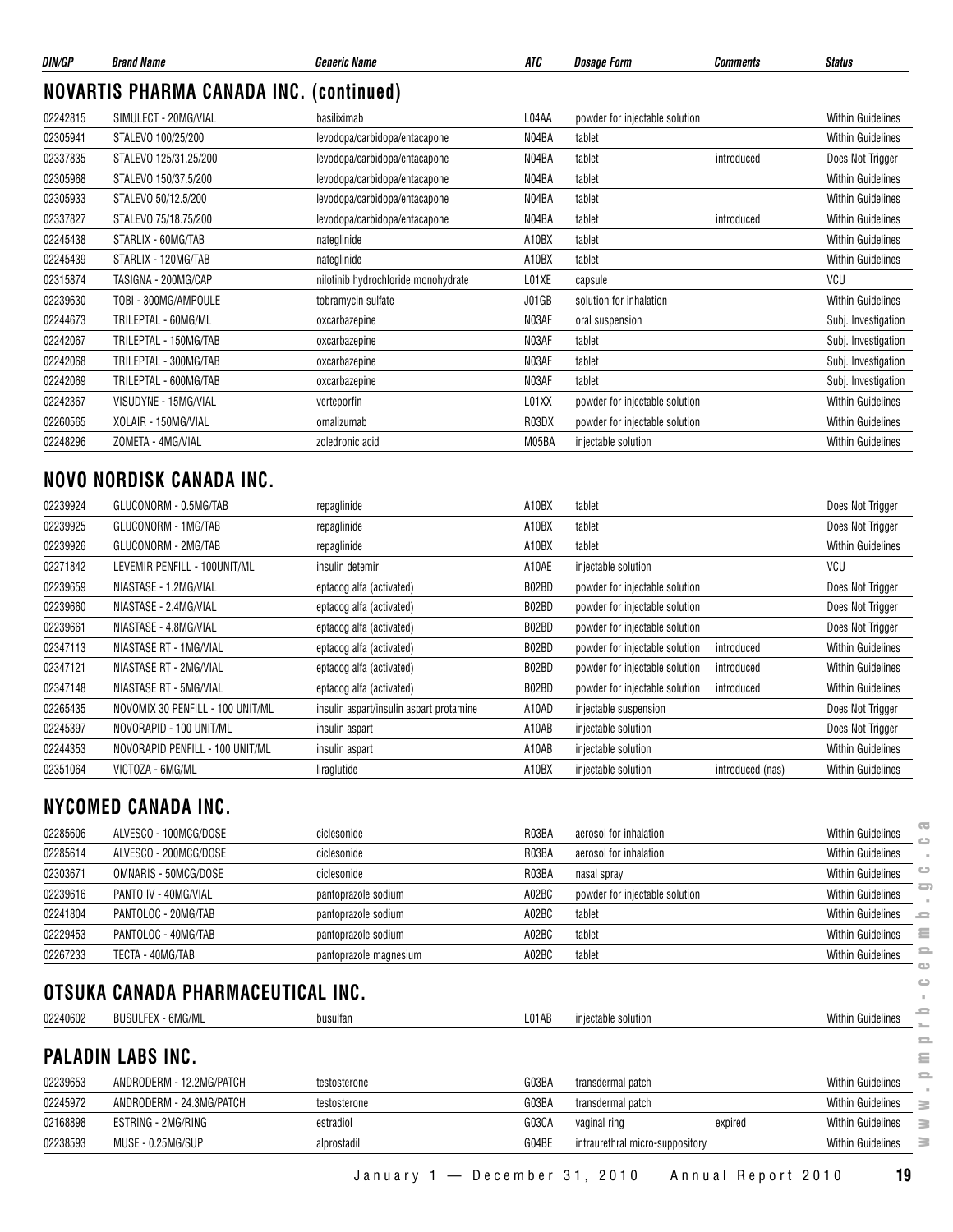| DIN/GP             | <b>Brand Name</b>                    | <b>Generic Name</b>                         | ATC   | <b>Dosage Form</b>                         | <b>Comments</b> | <b>Status</b>            |
|--------------------|--------------------------------------|---------------------------------------------|-------|--------------------------------------------|-----------------|--------------------------|
|                    | <b>PALADIN LABS INC. (continued)</b> |                                             |       |                                            |                 |                          |
| 02238594           | MUSE - 0.5MG/SUP                     | alprostadil                                 | G04BE | intraurethral micro-suppository            |                 | <b>Within Guidelines</b> |
| 02238595           | MUSE - 1MG/SUP                       | alprostadil                                 | G04BE | intraurethral micro-suppository            |                 | <b>Within Guidelines</b> |
| 02254735           | OXYTROL - 36MG/PATCH                 | oxybutynin                                  | G04BD | transdermal patch                          |                 | Does Not Trigger         |
| 02280248           | TESTIM 1% - 5GM/TUBE                 | testosterone                                | G03BA | topical gel                                |                 | <b>Within Guidelines</b> |
| 02240000           | TRELSTAR - 3.75MG/VIAL               | triptorelin pamoate                         | L02AE | microgranules for injectable<br>suspension |                 | Does Not Trigger         |
| 02243856           | TRELSTAR LA - 11.25MG/VIAL           | triptorelin pamoate                         | L02AE | microgranules for injectable<br>suspension |                 | <b>Within Guidelines</b> |
| 02296381           | TRIDURAL - 100MG/TAB                 | tramadol hydrochloride                      | N02AX | extended-release tablet                    |                 | <b>Within Guidelines</b> |
| 02296403           | TRIDURAL - 200MG/TAB                 | tramadol hydrochloride                      | N02AX | extended-release tablet                    |                 | <b>Within Guidelines</b> |
| 02296411           | TRIDURAL - 300MG/TAB                 | tramadol hydrochloride                      | N02AX | extended-release tablet                    |                 | <b>Within Guidelines</b> |
| 02230732           | TRINIPATCH 0.2 - 22.4MG/PATCH        | nitroglycerin                               | C01DA | transdermal patch                          |                 | Subj. Investigation      |
| 02230733           | TRINIPATCH 0.4 - 44.8MG/PATCH        | nitroglycerin                               | C01DA | transdermal patch                          |                 | Subj. Investigation      |
| 02230734           | TRINIPATCH 0.6 - 67.2MG/PATCH        | nitroglycerin                               | C01DA | transdermal patch                          |                 | Subj. Investigation      |
|                    | <b>PFIZER CANADA INC.</b>            |                                             |       |                                            |                 |                          |
| 01947664           | ACCUPRIL - 5MG/TAB                   | quinapril hydrochloride                     | C09AA | tablet                                     |                 | <b>Within Guidelines</b> |
| 01947672           | ACCUPRIL - 10MG/TAB                  | quinapril hydrochloride                     | C09AA | tablet                                     |                 | <b>Within Guidelines</b> |
| 01947680           | ACCUPRIL - 20MG/TAB                  | quinapril hydrochloride                     | C09AA | tablet                                     |                 | <b>Within Guidelines</b> |
| 01947699           | ACCUPRIL - 40MG/TAB                  | quinapril hydrochloride                     | C09AA | tablet                                     |                 | <b>Within Guidelines</b> |
| 02237367           | ACCURETIC 10/12.5                    | quinapril hydrochloride/hydrochlorothiazide | C09BA | tablet                                     |                 | <b>Within Guidelines</b> |
| 02237368           | ACCURETIC 20/12.5                    | quinapril hydrochloride/hydrochlorothiazide | C09BA | tablet                                     |                 | <b>Within Guidelines</b> |
| 02237369           | ACCURETIC 20/25                      | quinapril hydrochloride/hydrochlorothiazide | C09BA | tablet                                     |                 | Does Not Trigger         |
| 02232043           | ARICEPT - 5MG/TAB                    | donepezil hydrochloride                     | N06DA | tablet                                     |                 | <b>Within Guidelines</b> |
| 02232044           | ARICEPT - 10MG/TAB                   | donepezil hydrochloride                     | N06DA | tablet                                     |                 | <b>Within Guidelines</b> |
| 02269457           | ARICEPT RDT - 5MG/TAB                | donepezil hydrochloride                     | N06DA | rapidly disintegrating tablet              |                 | <b>Within Guidelines</b> |
| 02269465           | ARICEPT RDT - 10MG/TAB               | donepezil hydrochloride                     | N06DA | rapidly disintegrating tablet              |                 | <b>Within Guidelines</b> |
| 02242705           | AROMASIN - 25MG/TAB                  | exemestane                                  | L02BG | tablet                                     |                 | <b>Within Guidelines</b> |
| 01917056           | ARTHROTEC 0.2/50                     | misoprostol/diclofenac sodium               | M01AB | tablet                                     |                 | <b>Within Guidelines</b> |
| 02229837           | ARTHROTEC 0.2/75                     | misoprostol/diclofenac sodium               | M01AB | tablet                                     |                 | <b>Within Guidelines</b> |
| 02273284           | CADUET 10/10                         | amlodipine besylate/atorvastatin calcium    | C10AA | tablet                                     |                 | <b>Within Guidelines</b> |
| 02273292           | CADUET 10/20                         | amlodipine besylate/atorvastatin calcium    | C10AA | tablet                                     |                 | <b>Within Guidelines</b> |
| 02273306           | CADUET 10/40                         | amlodipine besylate/atorvastatin calcium    | C10AA | tablet                                     |                 | <b>Within Guidelines</b> |
| 02273314           | CADUET 10/80                         | amlodipine besylate/atorvastatin calcium    | C10AA | tablet                                     |                 | Within Guidelines        |
| 02273233           | CADUET 5/10                          | amlodipine besylate/atorvastatin calcium    | C10AA | tablet                                     |                 | <b>Within Guidelines</b> |
| 02273241           | CADUET 5/20                          | amlodipine besylate/atoryastatin calcium    | C10AA | tablet                                     |                 | <b>Within Guidelines</b> |
| 02273268           | CADUET 5/40                          | amlodipine besylate/atorvastatin calcium    | C10AA | tablet                                     |                 | <b>Within Guidelines</b> |
| 02273276           | CADUET 5/80                          | amlodipine besylate/atorvastatin calcium    | C10AA | tablet                                     |                 | <b>Within Guidelines</b> |
| 02231622           | CAMPTOSAR - 20MG/ML                  | irinotecan hydrochloride                    | L01XX | injectable solution                        |                 | Subj. Investigation      |
| 02239941           | CELEBREX - 100MG/CAP                 | celecoxib                                   | M01AH | capsule                                    |                 | <b>Within Guidelines</b> |
| 02239942           | CELEBREX - 200MG/CAP                 | celecoxib                                   | M01AH | capsule                                    |                 | <b>Within Guidelines</b> |
| 02291177           | CHAMPIX - 0.5MG/TAB                  | varenicline tartrate                        | N07BA | tablet                                     |                 | <b>Within Guidelines</b> |
| 02291185           | CHAMPIX - 1MG/TAB                    | varenicline tartrate                        | N07BA | tablet                                     |                 | <b>Within Guidelines</b> |
| 02298309           | CHAMPIX 0.5/1.0                      | varenicline tartrate                        | N07BA | tablet                                     |                 | <b>Within Guidelines</b> |
| 02132680           | COLESTID - 1000MG/TAB                | colestipol hydrochloride                    | C10AC | tablet                                     | expired         | <b>Within Guidelines</b> |
| 02239064           | DETROL - 1MG/TAB                     | tolterodine tartrate                        | G04BD | tablet                                     |                 | Within Guidelines        |
| $= 02239065$       | DETROL - 2MG/TAB                     | tolterodine tartrate                        | G04BD | tablet                                     |                 | <b>Within Guidelines</b> |
| 02244612           | DETROL LA - 2MG/CAP                  |                                             | G04BD | extended-release capsule                   |                 | <b>Within Guidelines</b> |
|                    | DETROL LA - 4MG/CAP                  | tolterodine tartrate                        | G04BD |                                            |                 | <b>Within Guidelines</b> |
| 02244613           |                                      | tolterodine tartrate                        |       | extended-release capsule                   |                 |                          |
| 00891835           | DIFLUCAN - 2MG/ML                    | fluconazole                                 | J02AC | injectable solution                        | expired         | Subj. Investigation      |
| 02302160<br>s<br>3 | ERAXIS - 100MG/VIAL                  | anidulafungin                               | J02AX | powder for injectable solution             |                 | <b>Within Guidelines</b> |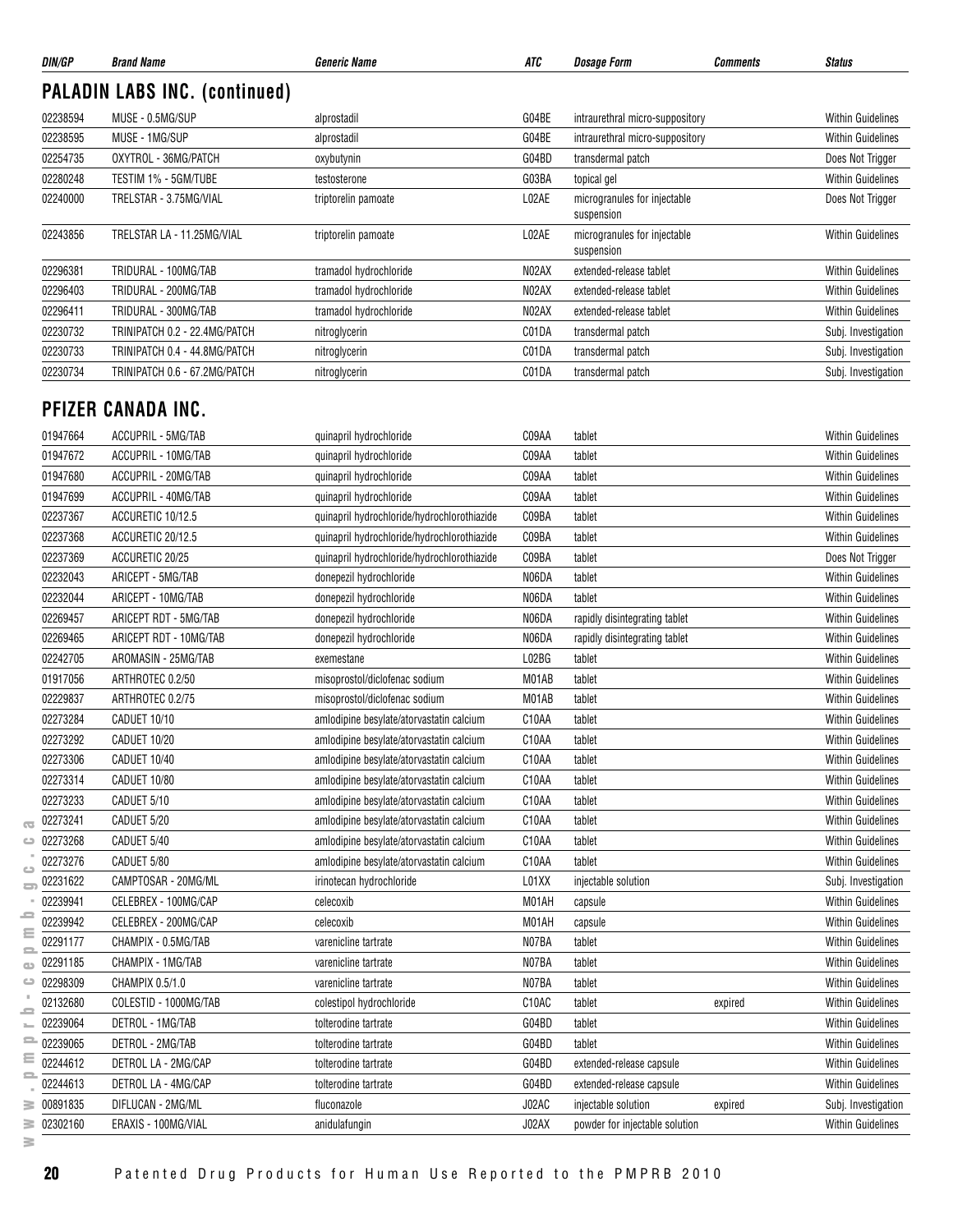| DIN/GP               | <b>Brand Name</b>                     | Generic Name                         | ATC   | <b>Dosage Form</b>             | Comments   | <b>Status</b>                                 |                 |
|----------------------|---------------------------------------|--------------------------------------|-------|--------------------------------|------------|-----------------------------------------------|-----------------|
|                      | <b>PFIZER CANADA INC. (continued)</b> |                                      |       |                                |            |                                               |                 |
| 02330695             | ERAXIS (WITHOUT SOLVENT) - 100MG/VIAL | anidulafungin                        | J02AX | powder for injectable solution | introduced | <b>Within Guidelines</b>                      |                 |
| 02282496             | <b>IDAMYCIN PFS - 1MG/ML</b>          | idarubicin hydrochloride             | L01DB | injectable solution            |            | <b>Within Guidelines</b>                      |                 |
| 02230711             | LIPITOR - 10MG/TAB                    | atorvastatin calcium                 | C10AA | tablet                         |            | <b>Within Guidelines</b>                      |                 |
| 02230713             | LIPITOR - 20MG/TAB                    | atorvastatin calcium                 | C10AA | tablet                         |            | <b>Within Guidelines</b>                      |                 |
| 02230714             | LIPITOR - 40MG/TAB                    | atorvastatin calcium                 | C10AA | tablet                         |            | <b>Within Guidelines</b>                      |                 |
| 02243097             | LIPITOR - 80MG/TAB                    | atorvastatin calcium                 | C10AA | tablet                         |            | Within Guidelines                             |                 |
| 02268418             | LYRICA - 25MG/CAP                     | pregabalin                           | N03AX | capsule                        |            | Does Not Trigger                              |                 |
| 02268426             | LYRICA - 50MG/CAP                     | pregabalin                           | N03AX | capsule                        |            | <b>Within Guidelines</b>                      |                 |
| 02268434             | LYRICA - 75MG/CAP                     | pregabalin                           | N03AX | capsule                        |            | Does Not Trigger                              |                 |
| 02268450             | LYRICA - 150MG/CAP                    | pregabalin                           | N03AX | capsule                        |            | <b>Within Guidelines</b>                      |                 |
| 02268477             | LYRICA - 225MG/CAP                    | pregabalin                           | N03AX | capsule                        |            | <b>Within Guidelines</b>                      |                 |
| 02268485             | LYRICA - 300MG/CAP                    | pregabalin                           | N03AX | capsule                        |            | <b>Within Guidelines</b>                      |                 |
| 02084260             | NEURONTIN - 100MG/CAP                 | gabapentin                           | N03AX | capsule                        |            | Within Guidelines                             |                 |
| 02084279             | NEURONTIN - 300MG/CAP                 | gabapentin                           | N03AX | capsule                        |            | <b>Within Guidelines</b>                      |                 |
| 02084287             | NEURONTIN - 400MG/CAP                 | gabapentin                           | N03AX | capsule                        |            | <b>Within Guidelines</b>                      |                 |
| 02239717             | NEURONTIN - 600MG/TAB                 | gabapentin                           | N03AX | tablet                         |            | <b>Within Guidelines</b>                      |                 |
| 02239718             | NEURONTIN - 800MG/TAB                 | gabapentin                           | N03AX | tablet                         |            | Within Guidelines                             |                 |
| 00878928             | NORVASC - 5MG/TAB                     | amlodipine besylate                  | C08CA | tablet                         |            | <b>Within Guidelines</b>                      |                 |
| 00878936             | NORVASC - 10MG/TAB                    | amlodipine besylate                  | C08CA | tablet                         |            | <b>Within Guidelines</b>                      |                 |
| 02089769             | OGEN - 1.25MG/TAB                     | estropipate                          | G03CA | tablet                         | expired    | <b>Within Guidelines</b>                      |                 |
| 02256290             | RELPAX - 20MG/TAB                     | eletriptan hydrobromide              | N02CC | tablet                         |            | <b>Within Guidelines</b>                      |                 |
| 02256304             | RELPAX - 40MG/TAB                     | eletriptan hydrobromide              | N02CC | tablet                         |            | <b>Within Guidelines</b>                      |                 |
| 02279401             | REVATIO - 20MG/TAB                    | sildenafil citrate                   | G04BE | tablet                         |            | <b>Within Guidelines</b>                      |                 |
| 02341611             | REVATIO IV - 0.8MG/ML                 | sildenafil citrate                   | G04BE | injectable solution            | introduced | Subj. Investigation                           |                 |
| 02272199             | SOMAVERT - 10MG/VIAL                  | pegvisomant                          | H01AX | powder for injectable solution |            | <b>Within Guidelines</b>                      |                 |
| 02272202             | SOMAVERT - 15MG/VIAL                  | pegvisomant                          | H01AX | powder for injectable solution |            | <b>Within Guidelines</b>                      |                 |
| 02272210             | SOMAVERT - 20MG/VIAL                  |                                      | H01AX | powder for injectable solution |            | <b>Within Guidelines</b>                      |                 |
|                      | SUTENT - 12.5MG/CAP                   | pegvisomant                          | L01XE |                                |            |                                               |                 |
| 02280795             | SUTENT - 25MG/CAP                     | sunitinib malate                     | L01XE | capsule                        |            | <b>Within Guidelines</b>                      |                 |
| 02280809<br>02280817 | SUTENT - 50MG/CAP                     | sunitinib malate<br>sunitinib malate |       | capsule                        |            | Within Guidelines<br><b>Within Guidelines</b> |                 |
|                      |                                       |                                      | L01XE | capsule                        |            |                                               |                 |
| 02295636             | THELIN - 100MG/TAB                    | sitaxsentan sodium                   | C02KX | tablet                         |            | <b>Within Guidelines</b>                      |                 |
| 02279991             | VFEND - 40MG/ML                       | voriconazole                         | J02AC | powder for oral suspension     |            | <b>Within Guidelines</b>                      |                 |
| 02256460             | VFEND - 50MG/TAB                      | voriconazole                         | J02AC | tablet                         |            | <b>Within Guidelines</b>                      |                 |
| 02256479             | VFEND - 200MG/TAB                     | voriconazole                         | J02AC | tablet                         |            | Within Guidelines                             |                 |
| 02256487             | VFEND - 200MG/VIAL                    | voriconazole                         | J02AC | powder for injectable solution |            | Within Guidelines                             |                 |
| 02239766             | VIAGRA - 25MG/TAB                     | sildenafil citrate                   | G04BE | tablet                         |            | Does Not Trigger                              | G<br>ت          |
| 02239767             | VIAGRA - 50MG/TAB                     | sildenafil citrate                   | G04BE | tablet                         |            | Within Guidelines                             |                 |
| 02239768             | VIAGRA - 100MG/TAB                    | sildenafil citrate                   | G04BE | tablet                         |            | Within Guidelines                             | $\bigcirc$      |
| 02246619             | XALACOM                               | latanoprost/timolol maleate          | S01ED | ophthalmic drops               | expired    | <b>Within Guidelines</b>                      | $\Box$          |
| 02231493             | XALATAN - 0.05MG/ML                   | latanoprost                          | S01EE | ophthalmic solution            |            | <b>Within Guidelines</b>                      | 2               |
| 02298597             | ZELDOX - 20MG/CAP                     | ziprasidone hydrochloride            | N05AE | capsule                        |            | Within Guidelines                             | Ξ               |
| 02298600             | ZELDOX - 40MG/CAP                     | ziprasidone hydrochloride            | N05AE | capsule                        |            | <b>Within Guidelines</b>                      | $\equiv$        |
| 02298619             | ZELDOX - 60MG/CAP                     | ziprasidone hydrochloride            | N05AE | capsule                        |            | Within Guidelines                             | $\bigcirc$<br>ت |
| 02298627             | ZELDOX - 80MG/CAP                     | ziprasidone hydrochloride            | N05AE | capsule                        |            | Within Guidelines                             |                 |
| 02223716             | ZITHROMAX - 20MG/ML                   | azithromycin                         | J01FA | powder for oral suspension     |            | Does Not Trigger                              | 2               |
| 02223724             | ZITHROMAX - 40MG/ML                   | azithromycin                         | J01FA | powder for oral suspension     |            | Within Guidelines                             | ►<br>으          |
| 02212021             | ZITHROMAX - 250MG/TAB                 | azithromycin                         | J01FA | tablet                         |            | Within Guidelines                             | Ξ               |
| 02231143             | ZITHROMAX - 600MG/TAB                 | azithromycin                         | J01FA | tablet                         |            | Subj. Investigation                           | $=$             |
| 02239952             | ZITHROMAX - 500MG/VIAL                | azithromycin                         | J01FA | powder for injectable solution |            | Subj. Investigation                           |                 |
| 02354802             | ZMAX SR - 2G/BOTTLE                   | azithromycin                         | J01FA | powder for oral suspension     | introduced | <b>Within Guidelines</b>                      | ₹<br>≧          |
| 02132702             | ZOLOFT - 25MG/CAP                     | sertraline hydrochloride             | N06AB | capsule                        |            | <b>Within Guidelines</b>                      | ≋               |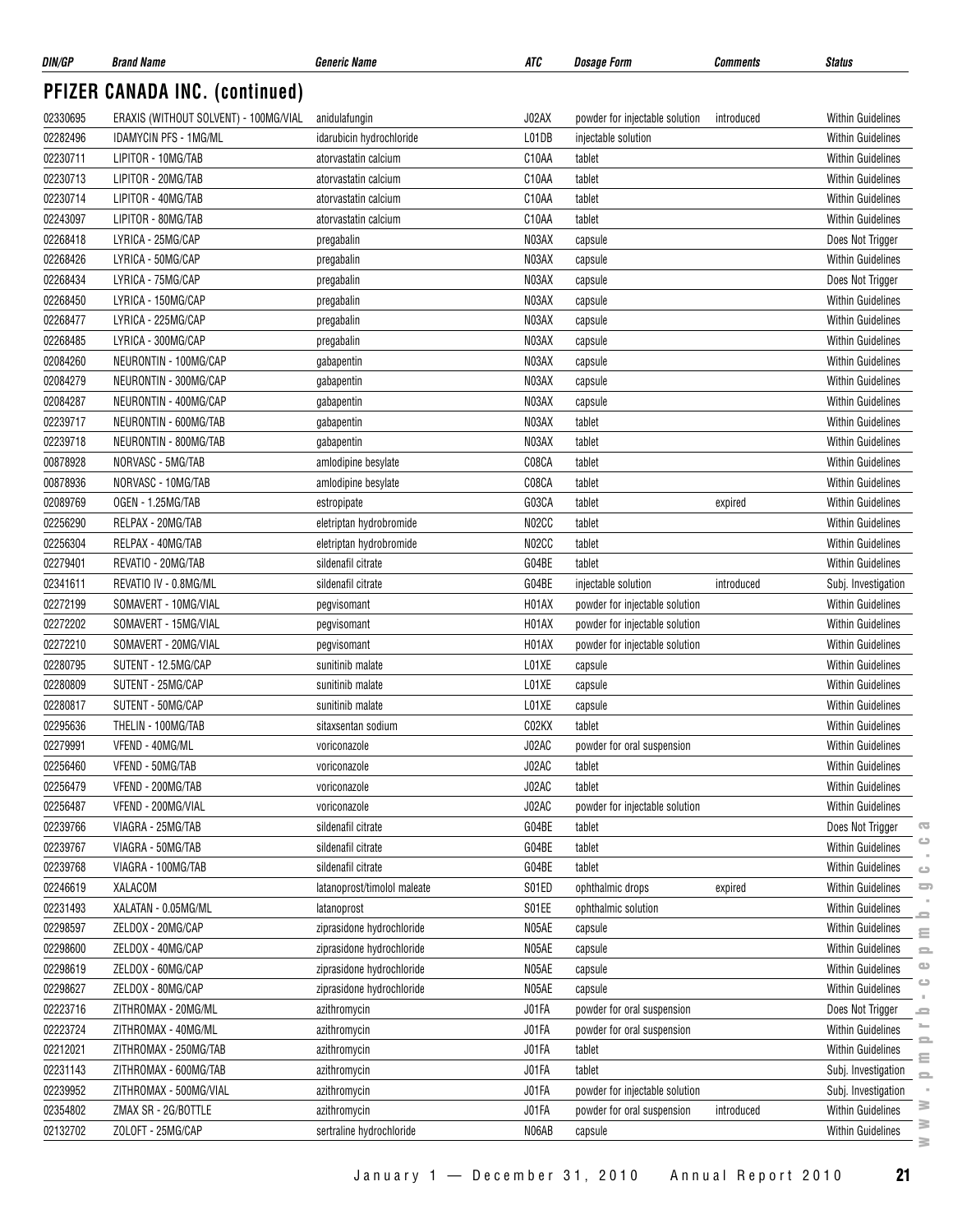| DIN/GP   | <b>Brand Name</b>                     | <b>Generic Name</b>                      | ATC   | <b>Dosage Form</b>             | Comments         | <b>Status</b>            |
|----------|---------------------------------------|------------------------------------------|-------|--------------------------------|------------------|--------------------------|
|          | <b>PFIZER CANADA INC. (continued)</b> |                                          |       |                                |                  |                          |
| 01962817 | ZOLOFT - 50MG/CAP                     | sertraline hydrochloride                 | N06AB | capsule                        |                  | <b>Within Guidelines</b> |
| 01962779 | ZOLOFT - 100MG/CAP                    | sertraline hydrochloride                 | N06AB | capsule                        |                  | <b>Within Guidelines</b> |
| 02243685 | ZYVOXAM - 2MG/ML                      | linezolid                                | J01XX | injectable solution            |                  | Does Not Trigger         |
| 02243686 | ZYVOXAM - 20MG/ML                     | linezolid                                | J01XX | powder for oral suspension     | introduced       | <b>Under Review</b>      |
| 02243684 | ZYVOXAM - 600MG/TAB                   | linezolid                                | J01XX | tablet                         |                  | <b>Within Guidelines</b> |
|          | PFIZER PHARMA INC. (WYETH)            |                                          |       |                                |                  |                          |
| 02293773 | BENEFIX - 500UNIT/VIAL                | coagulation factor IX (recombinant)      | B02BD | powder for injectable solution |                  | Subj. Investigation      |
| 02293781 | BENEFIX - 1000UNIT/VIAL               | coagulation factor IX (recombinant)      | B02BD | powder for injectable solution |                  | Subj. Investigation      |
| 02293803 | BENEFIX - 2000UNIT/VIAL               | coagulation factor IX (recombinant)      | B02BD | powder for injectable solution |                  | Subj. Investigation      |
| 02237279 | EFFEXOR XR - 37.5MG/CAP               | venlafaxine hydrochloride                | N06AA | extended-release capsule       |                  | Does Not Trigger         |
| 02237280 | EFFEXOR XR - 75MG/CAP                 | venlafaxine hydrochloride                | N06AA | extended-release capsule       |                  | <b>Within Guidelines</b> |
| 02237282 | EFFEXOR XR - 150MG/CAP                | venlafaxine hydrochloride                | N06AA | extended-release capsule       |                  | <b>Within Guidelines</b> |
| 02244081 | PREVNAR                               | pneumococcal 7-valent conjugate vaccine  | J07AL | injectable suspension          |                  | <b>Within Guidelines</b> |
| 02335204 | PREVNAR 13                            | pneumococcal 13-valent conjugate vaccine | J07AL | injectable suspension          | introduced (nas) | <b>Within Guidelines</b> |
| 02321092 | PRISTIQ - 50MG/TAB                    | desvenlafaxine succinate                 | N06AX | tablet                         |                  | <b>Within Guidelines</b> |
| 02321106 | PRISTIQ - 100MG/TAB                   | desvenlafaxine succinate                 | N06AX | tablet                         |                  | <b>Within Guidelines</b> |
| 02243237 | RAPAMUNE - 1MG/ML                     | sirolimus                                | L04AA | oral solution                  |                  | Does Not Trigger         |
| 02247111 | RAPAMUNE - 1MG/TAB                    | sirolimus                                | L04AA | tablet                         |                  | Subj. Investigation      |
| 02308215 | RELISTOR - 20MG/ML                    | methylnaltrexone bromide                 | A06AX | injectable solution            |                  | <b>Within Guidelines</b> |
| 02170817 | TAZOCIN 2000/250                      | piperacillin sodium/tazobactam sodium    | J01CR | powder for injectable solution |                  | Does Not Trigger         |
| 02170795 | TAZOCIN 3000/375                      | piperacillin sodium/tazobactam sodium    | J01CR | powder for injectable solution |                  | Does Not Trigger         |
| 02170809 | TAZOCIN 4000/500                      | piperacillin sodium/tazobactam sodium    | J01CR | powder for injectable solution |                  | Does Not Trigger         |
| 02304104 | TORISEL - 25MG/VIAL                   | temsirolimus                             | L01XE | injectable solution            |                  | <b>Within Guidelines</b> |
| 02285401 | TYGACIL - 50MG/VIAL                   | tigecycline                              | J01AA | powder for injectable solution |                  | <b>Within Guidelines</b> |
| 02309483 | XYNTHA - 250UNIT/VIAL                 | moroctocog alfa                          | B02BD | powder for injectable solution |                  | <b>Within Guidelines</b> |
| 02309491 | XYNTHA - 500UNIT/VIAL                 | moroctocog alfa                          | B02BD | powder for injectable solution |                  | <b>Within Guidelines</b> |
| 02309505 | XYNTHA - 1000UNIT/VIAL                | moroctocog alfa                          | B02BD | powder for injectable solution |                  | <b>Within Guidelines</b> |
| 02309513 | XYNTHA - 2000UNIT/VIAL                | moroctocog alfa                          | B02BD | powder for injectable solution |                  | <b>Within Guidelines</b> |

#### **PHARMACEUTICAL PARTNERS OF CANADA INC.**

| 02246597 | PAMIDRONATE DISODIUM<br>30MG/VIAL   | pamidronate disodium | M05BA | iniectable solution | expired | <b>Within Guidelines</b> |
|----------|-------------------------------------|----------------------|-------|---------------------|---------|--------------------------|
| 02246598 | PAMIDRONATE DISODIUM<br>- 60MG/VIAL | pamidronate disodium | M05BA | iniectable solution | expired | <b>Within Guidelines</b> |
| 02246599 | - 90MG/VIAL<br>PAMIDRONATE DISODIUM | pamidronate disodium | M05BA | iniectable solution | expired | <b>Within Guidelines</b> |

### **PHARMASCIENCE INC.**

| ൹<br>ت                   |              | <b>PHARMASCIENCE INC.</b>      |                               |       |                            |            |                          |
|--------------------------|--------------|--------------------------------|-------------------------------|-------|----------------------------|------------|--------------------------|
|                          | 02242473     | ATRIDOX - 44MG/DOSE            | doxycycline hyclate           | A01AB | subgingival gel            |            | Subj. Investigation      |
| ت                        |              | ' PURDUE PHARMA                |                               |       |                            |            |                          |
|                          | 02277166     | BIPHENTIN - 10MG/CAP           | methylphenidate hydrochloride | N06BA | controlled-release capsule |            | <b>Within Guidelines</b> |
| Ξ<br>$\equiv$            | 02277131     | BIPHENTIN - 15MG/CAP           | methylphenidate hydrochloride | N06BA | controlled-release capsule |            | <b>Within Guidelines</b> |
| œ                        | 02277158     | BIPHENTIN - 20MG/CAP           | methylphenidate hydrochloride | N06BA | controlled-release capsule |            | <b>Within Guidelines</b> |
|                          | 02277174     | BIPHENTIN - 30MG/CAP           | methylphenidate hydrochloride | N06BA | controlled-release capsule |            | <b>Within Guidelines</b> |
| $\overline{\phantom{a}}$ | 02277182     | BIPHENTIN - 40MG/CAP           | methylphenidate hydrochloride | N06BA | controlled-release capsule |            | <b>Within Guidelines</b> |
|                          | 02277190     | BIPHENTIN - 50MG/CAP           | methylphenidate hydrochloride | N06BA | controlled-release capsule |            | <b>Within Guidelines</b> |
|                          | $= 02277204$ | BIPHENTIN - 60MG/CAP           | methylphenidate hydrochloride | N06BA | controlled-release capsule |            | <b>Within Guidelines</b> |
| Ξ                        | 02277212     | BIPHENTIN - 80MG/CAP           | methylphenidate hydrochloride | N06BA | controlled-release capsule |            | <b>Within Guidelines</b> |
| 2                        | 02341212     | <b>BUTRANS 10 - 10MG/PATCH</b> | buprenorphine                 | N02AE | transdermal patch          | introduced | <b>Within Guidelines</b> |
| ≥                        | 02341220     | BUTRANS 20 - 20MG/PATCH        | buprenorphine                 | N02AE | transdermal patch          | introduced | <b>Within Guidelines</b> |
| ≥                        | 02341174     | <b>BUTRANS 5 - 5MG/PATCH</b>   | buprenorphine                 | N02AE | transdermal patch          | introduced | Subj. Investigation      |
| 3                        | 02258129     | OXYCONTIN - 5MG/TAB            | oxycodone hydrochloride       | N02AA | controlled-release tablet  |            | <b>Within Guidelines</b> |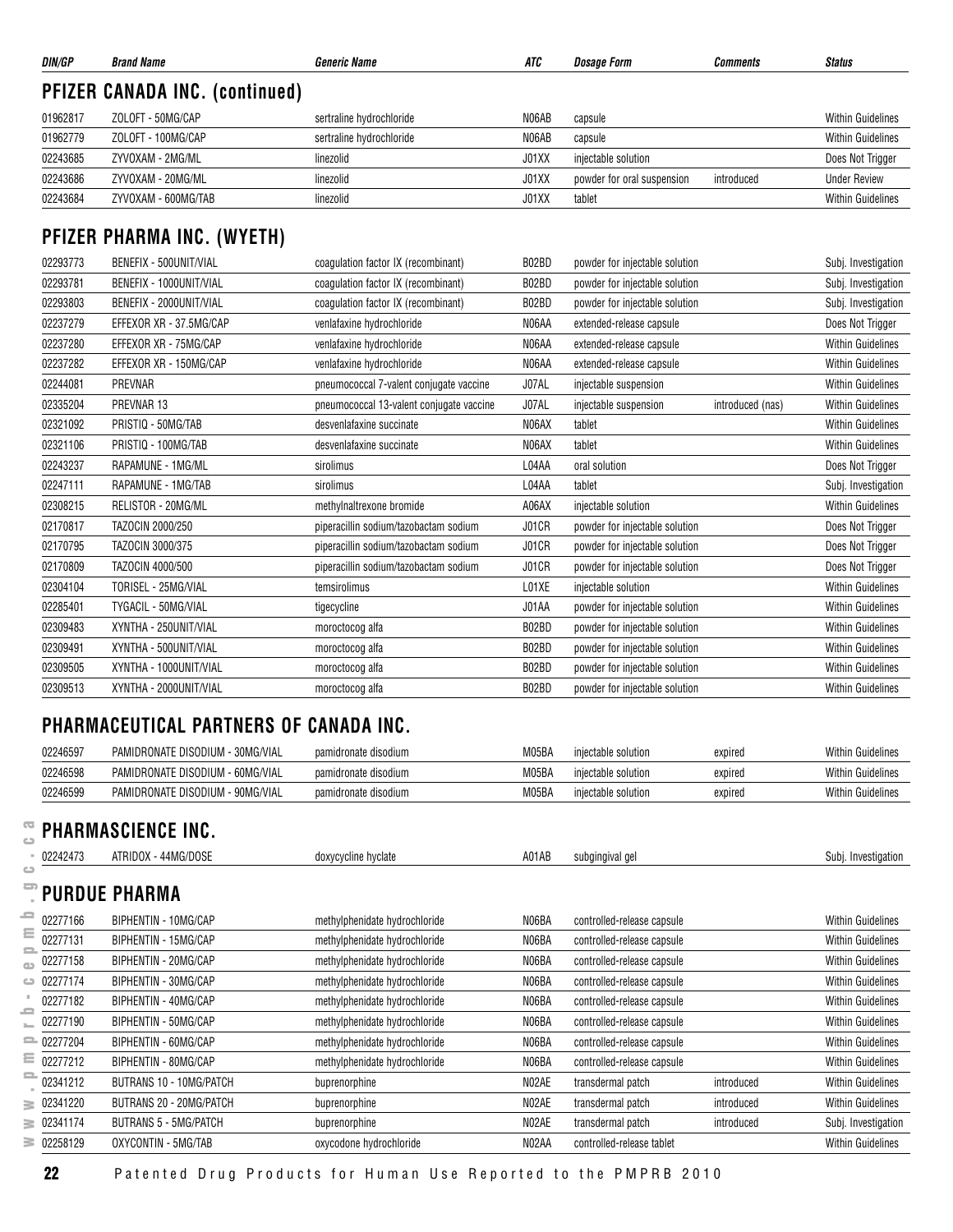| DIN/GP   | <b>Brand Name</b>                | <b>Generic Name</b>                            | ATC   | <b>Dosage Form</b>        | Comments   | <b>Status</b>            |
|----------|----------------------------------|------------------------------------------------|-------|---------------------------|------------|--------------------------|
|          | <b>PURDUE PHARMA (continued)</b> |                                                |       |                           |            |                          |
| 02202441 | OXYCONTIN - 10MG/TAB             | oxycodone hydrochloride                        | N02AA | controlled-release tablet |            | Within Guidelines        |
| 02323192 | OXYCONTIN - 15MG/TAB             | oxycodone hydrochloride                        | NO2AA | controlled-release tablet |            | <b>Within Guidelines</b> |
| 02202468 | OXYCONTIN - 20MG/TAB             | oxycodone hydrochloride                        | NO2AA | controlled-release tablet |            | <b>Within Guidelines</b> |
| 02323206 | OXYCONTIN - 30MG/TAB             | oxycodone hydrochloride                        | N02AA | controlled-release tablet |            | <b>Within Guidelines</b> |
| 02202476 | OXYCONTIN - 40MG/TAB             | oxycodone hydrochloride                        | N02AA | controlled-release tablet |            | Within Guidelines        |
| 02323214 | OXYCONTIN - 60MG/TAB             | oxycodone hydrochloride                        | N02AA | controlled-release tablet |            | <b>Within Guidelines</b> |
| 02202484 | OXYCONTIN - 80MG/TAB             | oxycodone hydrochloride                        | N02AA | controlled-release tablet |            | <b>Within Guidelines</b> |
| 02339609 | TARGIN 10/5                      | oxycodone hydrochloride/naloxone hydrochloride | N02AA | controlled-release tablet | introduced | <b>Within Guidelines</b> |
| 02339617 | <b>TARGIN 20/10</b>              | oxycodone hydrochloride/naloxone hydrochloride | N02AA | controlled-release tablet | introduced | Within Guidelines        |
| 02339625 | <b>TARGIN 40/20</b>              | oxycodone hydrochloride/naloxone hydrochloride | N02AA | controlled-release tablet | introduced | <b>Within Guidelines</b> |
| 02286424 | ZYTRAM XL - 150MG/TAB            | tramadol hydrochloride                         | NO2AX | controlled-release tablet |            | <b>Within Guidelines</b> |
| 02286432 | ZYTRAM XL - 200MG/TAB            | tramadol hydrochloride                         | NO2AX | controlled-release tablet |            | <b>Within Guidelines</b> |
| 02286440 | ZYTRAM XL - 300MG/TAB            | tramadol hydrochloride                         | NO2AX | controlled-release tablet |            | <b>Within Guidelines</b> |
| 02286459 | ZYTRAM XL - 400MG/TAB            | tramadol hydrochloride                         | NO2AX | controlled-release tablet |            | <b>Within Guidelines</b> |

#### **RANBAXY PHARMACEUTICALS CANADA INC.**

| 02305038 | RAN-PANTOPRAZOLE - 20MG/TAB | pantoprazole sodium | A02BC | tablet | <b>Within Guidelines</b> |
|----------|-----------------------------|---------------------|-------|--------|--------------------------|
| 02305046 | RAN-PANTOPRAZOLE - 40MG/TAB | pantoprazole sodium | A02BC | tablet | <b>Within Guidelines</b> |
| 02298074 | RAN-RABEPRAZOLE - 10MG/TAB  | rabeprazole sodium  | A02BC | tablet | <b>Within Guidelines</b> |
| 02298082 | RAN-RABEPRAZOLE - 20MG/TAB  | rabeprazole sodium  | A02BC | tablet | <b>Within Guidelines</b> |

#### **RARE DISEASE THERAPEUTICS INC.**

| 2MG/CAP<br>ORFADIN -   | nitisinone | A16AX<br>capsule | <b>Within Guidelines</b> |
|------------------------|------------|------------------|--------------------------|
| . - 5MG/CAP<br>ORFADIN | nitisinone | A16AX<br>capsule | Does Not Trigge          |
| '0MG/CAP<br>ORFADIN    | nitisinone | A16AX<br>capsule | <b>Within Guidelines</b> |

#### **RATIOPHARM**

| 02247810 | RATIO-PAROXETINE - 10MG/TAB       | paroxetine hydrochloride | N06AB | tablet                 | Within Guidelines        |
|----------|-----------------------------------|--------------------------|-------|------------------------|--------------------------|
| 02247811 | RATIO-PAROXETINE - 20MG/TAB       | paroxetine hydrochloride | N06AB | tablet                 | <b>Within Guidelines</b> |
| 02247812 | RATIO-PAROXETINE - 30MG/TAB       | paroxetine hydrochloride | N06AB | tablet                 | <b>Within Guidelines</b> |
| 02244914 | RATIO-SALBUTAMOL HFA - 0.1MG/DOSE | salbutamol sulfate       | R03AC | aerosol for inhalation | <b>NOH</b>               |

#### **SANOFI PASTEUR LIMITED**

| 02240255 | ADACEL    | DaPT vaccine                           | J07AJ | injectable suspension | <b>Within Guidelines</b>                   |
|----------|-----------|----------------------------------------|-------|-----------------------|--------------------------------------------|
| 02247208 | DUKORAL   | vaccine cholera toxin B subunit (rDNA) | J07AE | oral vaccine          | <b>Within Guidelines</b><br>$\overline{a}$ |
| 02243167 | PEDIACEL  | DaPT-IPV-Hib vaccine                   | J07CA | injectable suspension | Within Guidelines<br>$\triangle$           |
| 02230946 | QUADRACEL | DaPT-IPV vaccine                       | J07CA | injectable suspension | Does Not Trigger                           |
|          |           |                                        |       |                       |                                            |

#### **SANOFI-AVENTIS CANADA INC.**

| -- - - - - - |                            |                              |       |                       |         | $\overline{\phantom{a}}$       |
|--------------|----------------------------|------------------------------|-------|-----------------------|---------|--------------------------------|
| 02243167     | PEDIACEL                   | DaPT-IPV-Hib vaccine         | J07CA | injectable suspension |         | <b>Within Guidelines</b><br>ده |
| 02230946     | QUADRACEL                  | DaPT-IPV vaccine             | J07CA | injectable suspension |         | Does Not Trigger<br>c          |
|              | SANOFI-AVENTIS CANADA INC. |                              |       |                       |         | $\equiv$                       |
| 02221829     | ALTACE - 1.25MG/CAP        | ramipril                     | C09AA | capsule               |         | e<br>Subj. Investigation<br>Ξ  |
| 02221837     | ALTACE - 2.5MG/CAP         | ramipril                     | C09AA | capsule               |         | Subj. Investigation            |
| 02221845     | ALTACE - 5MG/CAP           | ramipril                     | C09AA | capsule               |         | Subj. Investigation<br>Œ       |
| 02221853     | ALTACE - 10MG/CAP          | ramipril                     | C09AA | capsule               |         | Subj. Investigation            |
| 02281112     | ALTACE - 15MG/CAP          | ramipril                     | C09AA | capsule               |         | <b>Within Guidelines</b><br>0  |
| 02283166     | ALTACE HCT 10/12.5         | ramipril/hydrochlorothiazide | C09BA | tablet                |         | <b>Within Guidelines</b>       |
| 02283182     | ALTACE HCT 10/25           | ramipril/hydrochlorothiazide | C09BA | tablet                |         | <b>Within Guidelines</b>       |
| 02283131     | ALTACE HCT 2.5/12.5        | ramipril/hydrochlorothiazide | C09BA | tablet                |         | Subj. Investigation            |
| 02283158     | ALTACE HCT 5/12.5          | ramipril/hydrochlorothiazide | C09BA | tablet                |         | <b>Within Guidelines</b>       |
| 02283174     | ALTACE HCT 5/25            | ramipril/hydrochlorothiazide | C09BA | tablet                |         | Within Guidelines<br>3         |
| 02221861     | ANANDRON - 50MG/TAB        | nilutamide                   | L02BB | tablet                | expired | ≋<br><b>Within Guidelines</b>  |
| 02231380     | ANZEMET - 20MG/ML          | dolasetron mesylate          | A04AA | injectable solution   |         | ∍<br>Does Not Trigger          |

 $\blacksquare$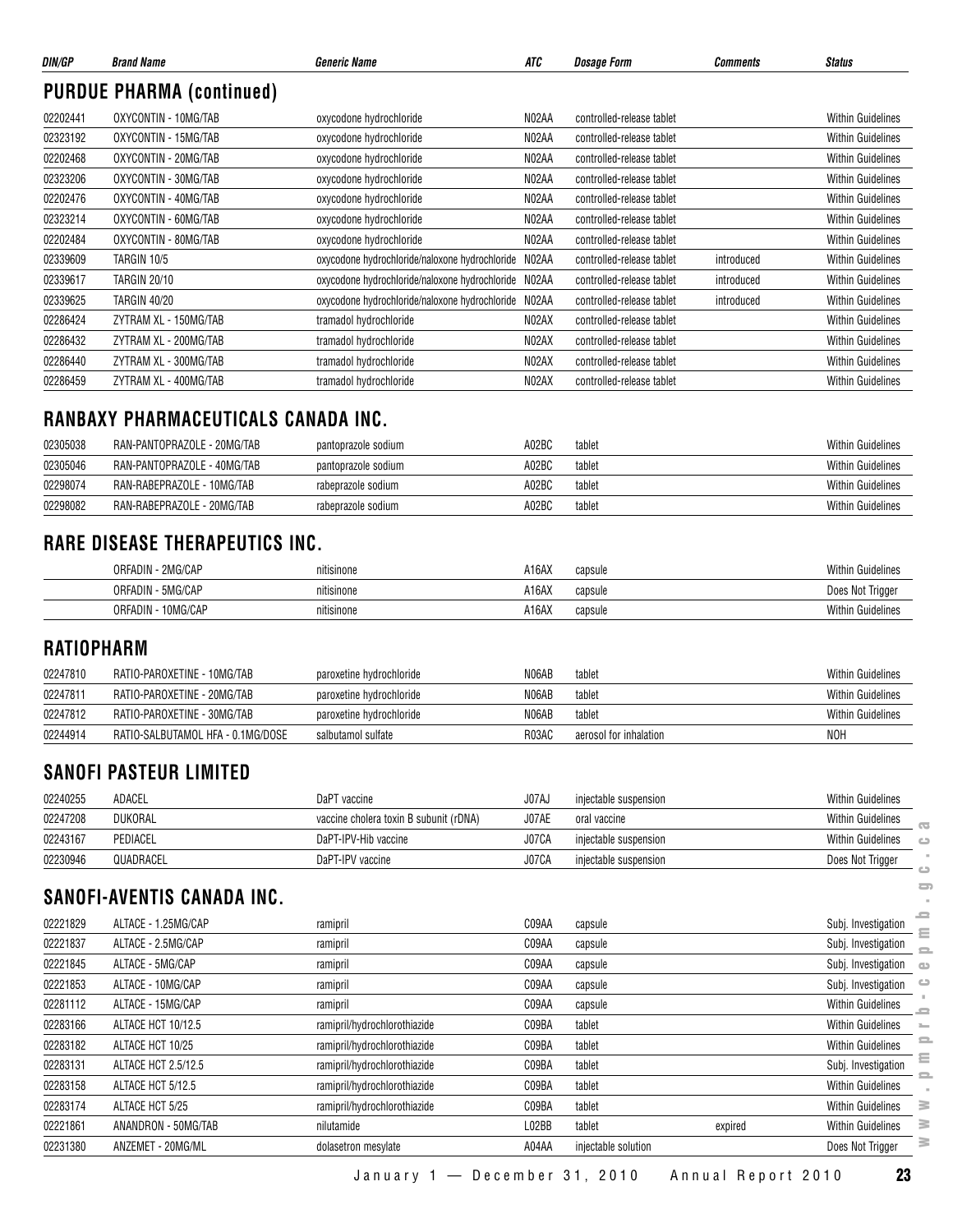| DIN/GP   | <b>Brand Name</b>                             | <b>Generic Name</b>       | ATC   | <b>Dosage Form</b>             | <b>Comments</b> | <b>Status</b>            |
|----------|-----------------------------------------------|---------------------------|-------|--------------------------------|-----------------|--------------------------|
|          | <b>SANOFI-AVENTIS CANADA INC. (continued)</b> |                           |       |                                |                 |                          |
| 02231378 | ANZEMET - 50MG/TAB                            | dolasetron mesylate       | A04AA | tablet                         |                 | Does Not Trigger         |
| 02231379 | ANZEMET - 100MG/TAB                           | dolasetron mesylate       | A04AA | tablet                         |                 | Subj. Investigation      |
| 02279460 | APIDRA - 100UNIT/ML                           | insulin glulisine         | A10AB | injectable solution            |                 | <b>Within Guidelines</b> |
| 02279479 | APIDRA - 100UNIT/ML                           | insulin glulisine         | A10AB | injectable solution            |                 | Does Not Trigger         |
| 02294346 | APIDRA SOLOSTAR - 100UNIT/ML                  | insulin glulisine         | A10AB | injectable solution            |                 | <b>Within Guidelines</b> |
| 02241888 | ARAVA - 10MG/TAB                              | leflunomide               | L04AA | tablet                         |                 | <b>Within Guidelines</b> |
| 02241889 | ARAVA - 20MG/TAB                              | leflunomide               | L04AA | tablet                         |                 | <b>Within Guidelines</b> |
| 02225085 | CLAFORAN - 500 MG/VIAL                        | cefotaxime sodium         | J01DA | powder for injectable solution | expired         | <b>Within Guidelines</b> |
| 02225093 | CLAFORAN - 1000MG/VIAL                        | cefotaxime sodium         | J01DA | powder for injectable solution | expired         | <b>Within Guidelines</b> |
| 02225107 | CLAFORAN - 2000MG/VIAL                        | cefotaxime sodium         | J01DA | powder for injectable solution | expired         | <b>Within Guidelines</b> |
| 02248239 | ELIGARD - 7.5MG/VIAL                          | leuprolide acetate        | L02AE | injectable solution            |                 | VCU                      |
| 02248240 | ELIGARD - 22.5MG/VIAL                         | leuprolide acetate        | L02AE | injectable solution            |                 | VCU                      |
| 02248999 | ELIGARD - 30MG/VIAL                           | leuprolide acetate        | L02AE | injectable solution            |                 | VCU                      |
| 02268892 | ELIGARD - 45MG/VIAL                           | leuprolide acetate        | L02AE | injectable solution            |                 | VCU                      |
| 02296284 | ELOXATIN - 5MG/ML                             | oxaliplatin               | L01XA | injectable solution            |                 | <b>Within Guidelines</b> |
| 02248416 | FASTURTEC - 1.5MG/VIAL                        | rasburicase               | V03AF | powder for injectable solution |                 | <b>Within Guidelines</b> |
| 02247520 | KETEK - 400MG/TAB                             | telithromycin             | J01FA | tablet                         |                 | Does Not Trigger         |
| 02245689 | LANTUS - 100UNIT/ML                           | insulin glargine          | A10AE | injectable solution            |                 | <b>Within Guidelines</b> |
| 02251930 | LANTUS - 100UNIT/ML                           | insulin glargine          | A10AE | injectable solution            |                 | <b>Within Guidelines</b> |
| 02294338 | LANTUS SOLOSTAR - 100UNIT/ML                  | insulin glargine          | A10AE | injectable solution            |                 | <b>Within Guidelines</b> |
| 02221802 | LOPROX - 10MG/G                               | ciclopirox olamine        | D01AE | topical cream                  |                 | <b>Within Guidelines</b> |
| 02221810 | LOPROX - 10MG/ML                              | ciclopirox olamine        | D01AE | topical lotion                 |                 | Does Not Trigger         |
| 02012472 | LOVENOX - 100MG/ML                            | enoxaparin sodium         | B01AB | injectable solution            |                 | <b>Within Guidelines</b> |
| 02236564 | LOVENOX - 100MG/ML                            | enoxaparin sodium         | B01AB | injectable solution            |                 | <b>Within Guidelines</b> |
| 02236883 | LOVENOX - 100MG/ML                            | enoxaparin sodium         | B01AB | injectable solution            |                 | <b>Within Guidelines</b> |
| 02242692 | LOVENOX HP - 150MG/ML                         | enoxaparin sodium         | B01AB | injectable solution            |                 | <b>Within Guidelines</b> |
| 02330989 | MULTAQ - 400MG/TAB                            | dronedarone hydrochloride | C01BD | tablet                         |                 | <b>Within Guidelines</b> |
| 02213834 | NASACORT AQ - 55MCG/DOSE                      | triamcinolone acetonide   | R01AD | nasal spray                    |                 | <b>Within Guidelines</b> |
| 02221985 | RENEDIL - 2.5MG/TAB                           | felodipine                | C08CA | sustained-release tablet       |                 | <b>Within Guidelines</b> |
| 02221993 | RENEDIL - 5MG/TAB                             | felodipine                | C08CA | sustained-release tablet       |                 | Does Not Trigger         |
| 02222000 | RENEDIL - 10MG/TAB                            | felodipine                | C08CA | sustained-release tablet       |                 | Does Not Trigger         |
| 02242763 | RILUTEK - 50MG/TAB                            | riluzole                  | N07XX | tablet                         |                 | Within Guidelines        |
| 02195984 | SUPRAX - 400MG/TAB                            | cefixime                  | J01DA | tablet                         |                 | <b>Within Guidelines</b> |
| 02177099 | TAXOTERE - 20MG/VIAL                          | docetaxel                 | L01CD | injectable solution            |                 | <b>Within Guidelines</b> |
| 02177080 | TAXOTERE - 80MG/VIAL                          | docetaxel                 | L01CD | injectable solution            |                 | <b>Within Guidelines</b> |
| 02245565 | XATRAL - 10MG/TAB                             | alfuzosin hydrochloride   | G04CA | sustained-release tablet       |                 | Within Guidelines        |

#### $\equiv$  SCHERING-PLOUGH CANADA INC.

|    | 02245565          | XATRAL - 10MG/TAB                       | alfuzosin hydrochloride   | G04CA | sustained-release tablet       | <b>Within Guidelines</b> |
|----|-------------------|-----------------------------------------|---------------------------|-------|--------------------------------|--------------------------|
|    |                   |                                         |                           |       |                                |                          |
|    |                   | SANTHERA PHARMACEUTICALS (CANADA) INC.  |                           |       |                                |                          |
|    | $\equiv$ 02314150 | CATENA - 150MG/TAB                      | idebenone                 | N06BX | tablet                         | <b>Within Guidelines</b> |
| e  |                   |                                         |                           |       |                                |                          |
|    |                   | $\equiv$ SCHERING-PLOUGH CANADA INC.    |                           |       |                                |                          |
|    | $= 00782327$      | ANDRIOL - 40MG/CAP                      | testosterone undecanoate  | G03BA | capsule                        | VCU                      |
| ده | 02238389          | CAELYX - 2MG/ML                         | doxorubicin hydrochloride | L01DB | injectable solution            | <b>Within Guidelines</b> |
|    | 02240351          | INTEGRILIN - 0.75MG/ML                  | eptifibatide              | B01AC | injectable solution            | <b>Within Guidelines</b> |
| ᇰ  | 02240352          | INTEGRILIN - 2MG/ML                     | eptifibatide              | B01AC | injectable solution            | <b>Within Guidelines</b> |
|    | 02223406          | INTRON-A - 10000000UNIT/VIAL            | interferon alfa-2b        | L03AB | powder for injectable solution | <b>Within Guidelines</b> |
|    | $\equiv 02231651$ | INTRON-A - 18000000UNIT/VIAL            | interferon alfa-2b        | L03AB | powder for injectable solution | <b>Within Guidelines</b> |
|    | $= 02238674$      | INTRON-A HSA FREE - 6000000UNIT/ML      | interferon alfa-2b        | L03AB | injectable solution            | Does Not Trigger         |
| ≧  | 02238675          | INTRON-A HSA FREE - 10000000UNIT/ML     | interferon alfa-2b        | L03AB | injectable solution            | Does Not Trigger         |
|    | 02240693          | INTRON-A PEN HSA FREE - 15000000UNIT/ML | interferon alfa-2b        | L03AB | injectable solution            | <b>Within Guidelines</b> |
|    | 02240694          | INTRON-A PEN HSA FREE - 25000000UNIT/ML | interferon alfa-2b        | L03AB | injectable solution            | Does Not Trigger         |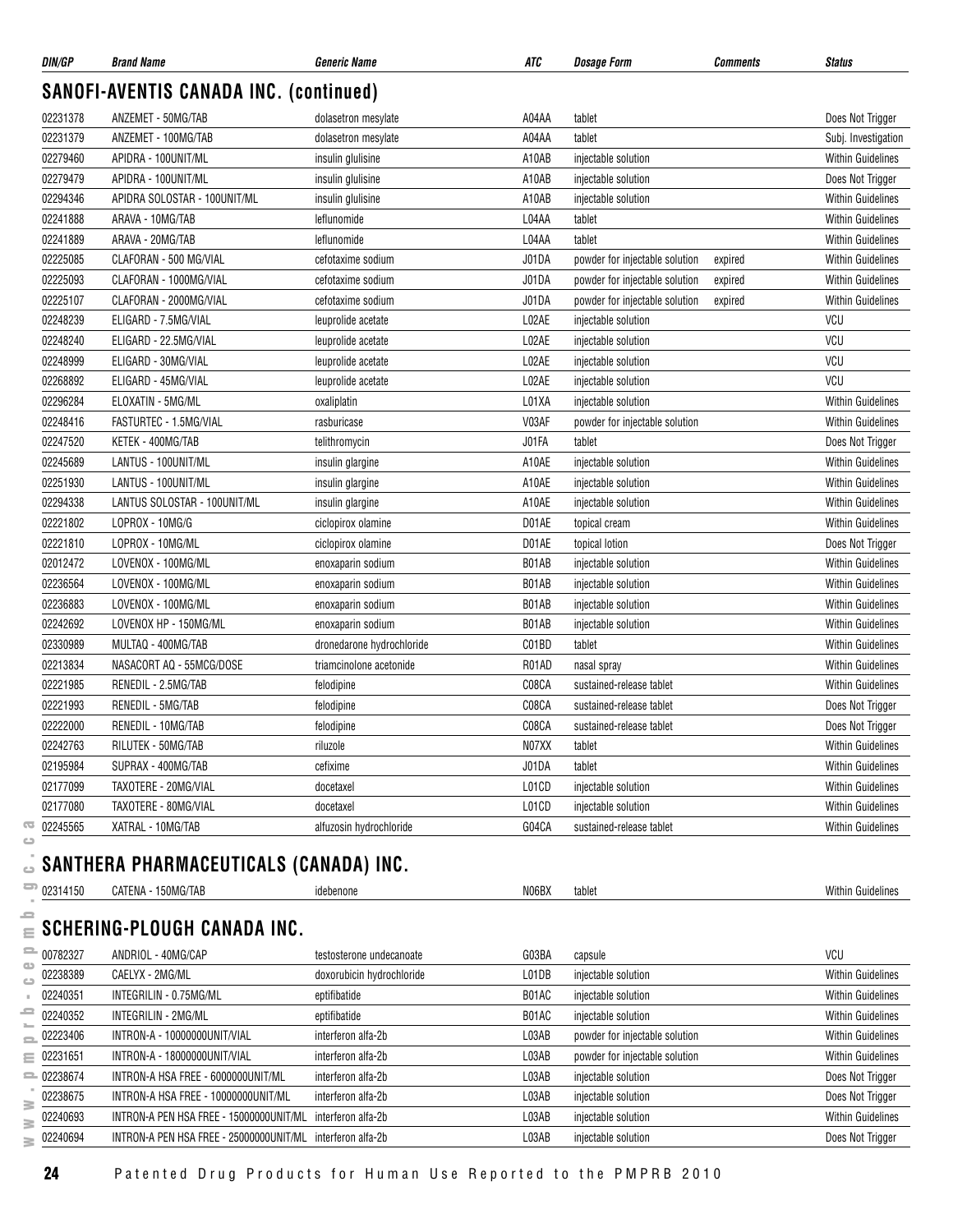| DIN/GP               | <b>Brand Name</b>                                          | <b>Generic Name</b>                      | ATC            | <b>Dosage Form</b>               | <b>Comments</b>  | <b>Status</b>                        |               |
|----------------------|------------------------------------------------------------|------------------------------------------|----------------|----------------------------------|------------------|--------------------------------------|---------------|
|                      | <b>SCHERING-PLOUGH CANADA INC. (continued)</b>             |                                          |                |                                  |                  |                                      |               |
| 02240695             | INTRON-A PEN HSA FREE - 50000000UNIT/ML interferon alfa-2b |                                          | L03AB          | injectable solution              |                  | <b>Within Guidelines</b>             |               |
| 02238465             | NASONEX - 0.05MG/DOSE                                      | mometasone furoate monohydrate           | R01AD          | nasal spray                      |                  | Subj. Investigation                  |               |
| 02253186             | NUVARING                                                   | etonogestrel/ethinyl estradiol           | G03F           | vaginal ring                     |                  | Does Not Trigger                     |               |
| 02318660             | OLMETEC - 20MG/TAB                                         | olmesartan medoxomil                     | C09CA          | tablet                           |                  | Does Not Trigger                     |               |
| 02318679             | OLMETEC - 40MG/TAB                                         | olmesartan medoxomil                     | C09CA          | tablet                           |                  | <b>Within Guidelines</b>             |               |
| 02319616             | OLMETEC PLUS 20/12.5                                       | olmesartan medoxomil/hydrochlorothiazide | C09DA          | tablet                           |                  | <b>Within Guidelines</b>             |               |
| 02319624             | OLMETEC PLUS 40/12.5                                       | olmesartan medoxomil/hydrochlorothiazide | C09DA          | tablet                           |                  | <b>Within Guidelines</b>             |               |
| 02319632             | OLMETEC PLUS 40/25                                         | olmesartan medoxomil/hydrochlorothiazide | C09DA          | tablet                           |                  | <b>Within Guidelines</b>             |               |
| 02245641             | ORGALUTRAN - 250MCG/SYRINGE                                | ganirelix acetate                        | H01CC          | injectable solution              |                  | Subj. Investigation                  |               |
| 02246028             | PEGETRON 100                                               | peginterferon alfa-2b + ribavirin        | L03AB          | injectable solution + capsule    |                  | <b>Within Guidelines</b>             |               |
| 02246029             | PEGETRON 120                                               | peginterferon alfa-2b + ribavirin        | L03AB          | injectable solution + capsule    |                  | <b>Within Guidelines</b>             |               |
| 02246030             | PEGETRON 150                                               | peginterferon alfa-2b + ribavirin        | L03AB          | injectable solution + capsule    |                  | <b>Within Guidelines</b>             |               |
| 02246026             | PEGETRON 50                                                | peginterferon alfa-2b + ribavirin        | L03AB          | injectable solution + capsule    |                  | Does Not Trigger                     |               |
| 02246027             | PEGETRON 80                                                | peginterferon alfa-2b + ribavirin        | L03AB          | injectable solution + capsule    |                  | Within Guidelines                    |               |
| 02254603             | PEGETRON REDIPEN 100                                       | peginterferon alfa-2b + ribavirin        | L03AB          | injectable solution + capsule    |                  | <b>Within Guidelines</b>             |               |
| 02254638             | PEGETRON REDIPEN 120                                       | peginterferon alfa-2b + ribavirin        | L03AB          | injectable solution + capsule    |                  | <b>Within Guidelines</b>             |               |
| 02254646             | PEGETRON REDIPEN 150                                       | peginterferon alfa-2b + ribavirin        | L03AB          | injectable solution + capsule    |                  | <b>Within Guidelines</b>             |               |
| 02254581             | PEGETRON REDIPEN 80                                        | peginterferon alfa-2b + ribavirin        | L03AB          | injectable solution + capsule    |                  | <b>Within Guidelines</b>             |               |
| 02293404             | POSANOL - 40MG/ML                                          | posaconazole                             | J02AC          | oral suspension                  |                  | <b>Within Guidelines</b>             |               |
| 02248542             | REMERON RD - 15MG/TAB                                      | mirtazapine                              | N06AX          | orally disintegrating tablet     |                  | <b>Within Guidelines</b>             |               |
| 02248543             | REMERON RD - 30MG/TAB                                      | mirtazapine                              | N06AX          | orally disintegrating tablet     |                  | <b>Within Guidelines</b>             |               |
| 02248544             | REMERON RD - 45MG/TAB                                      | mirtazapine                              | N06AX          | orally disintegrating tablet     |                  | <b>Within Guidelines</b>             |               |
| 02244016             | REMICADE - 100MG/VIAL                                      | infliximab                               | L04AA          | powder for injectable solution   |                  | <b>Within Guidelines</b>             |               |
| 02324776             | SIMPONI - 50MG/SYRINGE                                     | golimumab                                | L04AB          | injectable solution              | introduced (nas) | <b>Within Guidelines</b>             |               |
| 02324784             | SIMPONI - 50MG/SYRINGE                                     |                                          | L04AB          |                                  |                  | <b>Within Guidelines</b>             |               |
| 02241093             | TEMODAL - 5MG/CAP                                          | golimumab<br>temozolomide                | L01AX          | injectable solution              | introduced (nas) | Within Guidelines                    |               |
| 02241094             | TEMODAL - 20MG/CAP                                         | temozolomide                             | L01AX          | capsule                          |                  | <b>Within Guidelines</b>             |               |
|                      | TEMODAL - 100MG/CAP                                        |                                          | L01AX          | capsule                          |                  | <b>Within Guidelines</b>             |               |
| 02241095             |                                                            | temozolomide                             |                | capsule                          |                  |                                      |               |
| 02312794             | TEMODAL - 140MG/CAP                                        | temozolomide                             | L01AX<br>L01AX | capsule                          |                  | Does Not Trigger                     |               |
| 02312816<br>02241096 | TEMODAL - 180MG/CAP<br>TEMODAL - 250MG/CAP                 | temozolomide                             |                | capsule                          |                  | Does Not Trigger<br>Does Not Trigger |               |
|                      |                                                            | temozolomide                             | L01AX          | capsule                          |                  |                                      |               |
| 02321262             | TEMODAL - 100MG/VIAL                                       | temozolomide                             | L01AX          | powder for injectable solution   | introduced       | <b>Within Guidelines</b>             |               |
| 02242968             | UNITRON-PEG 120                                            | peginterferon alfa-2b                    | L03AB          | powder for injectable suspension |                  | <b>Within Guidelines</b>             |               |
| 02242969             | UNITRON-PEG 150                                            | peginterferon alfa-2b                    | L03AB          | powder for injectable suspension |                  | <b>Within Guidelines</b>             |               |
| 02242966             | UNITRON-PEG 50                                             | peginterferon alfa-2b                    | L03AB          | powder for injectable suspension |                  | Does Not Trigger                     |               |
| 02242967             | UNITRON-PEG 80                                             | peginterferon alfa-2b                    | L03AB          | powder for injectable suspension |                  | <b>Within Guidelines</b>             | G<br>ت        |
|                      | <b>SEPRACOR PHARMACEUTICALS INC.</b>                       |                                          |                |                                  |                  |                                      | $\circ$       |
| 02270447             | ADVICOR 1000/20                                            | niacin/lovastatin                        | C10BA          | tablet                           |                  | <b>Within Guidelines</b>             | ᇹ             |
| 02293501             | ADVICOR 1000/40                                            | niacin/lovastatin                        | C10BA          | tablet                           |                  | <b>Within Guidelines</b>             | 0             |
| 02270439             | ADVICOR 500/20                                             | niacin/lovastatin                        | C10BA          | tablet                           |                  | <b>Within Guidelines</b>             | Ξ             |
| 02246533             | ANGIOMAX - 250MG/VIAL                                      | bivalirudin                              | B01AE          | powder for injectable solution   |                  | <b>Within Guidelines</b>             | 으             |
| 02299909             | CUBICIN - 500MG/VIAL                                       | daptomycin                               | J01XX          | powder for injectable solution   |                  | Within Guidelines                    | $\bigcirc$    |
| 02242505             | NAPRELAN 375 - 412.5MG/TAB                                 | naproxen sodium                          | M01AE          | controlled-release tablet        |                  | Does Not Trigger                     | $\Rightarrow$ |
| 02242506             | NAPRELAN 500 - 550MG/TAB                                   | naproxen sodium                          | M01AE          | controlled-release tablet        |                  | Does Not Trigger                     | ᆖ             |
| 02262347             | NIASPAN - 500MG/TAB                                        | niacin                                   | C10AD          | extended-release tablet          |                  | VCU                                  |               |
| 02262355             | NIASPAN - 750MG/TAB                                        | niacin                                   | C10AD          | extended-release tablet          |                  | Does Not Trigger                     | 으             |
| 02262339             | NIASPAN - 1000MG/TAB                                       | niacin                                   | C10AD          | extended-release tablet          |                  | Does Not Trigger                     | Ξ<br>o.       |
| 02309254             | NIASPAN FCT - 500MG/TAB                                    | niacin                                   | C10AD          | extended-release tablet          |                  | Within Guidelines                    |               |
| 02309262             | NIASPAN FCT - 750MG/TAB                                    | niacin                                   | C10AD          | extended-release tablet          |                  | Within Guidelines                    | ≧             |
| 02309289             | NIASPAN FCT - 1000MG/TAB                                   | niacin                                   | C10AD          | extended-release tablet          |                  | <b>Within Guidelines</b>             | ≧             |
|                      |                                                            |                                          |                |                                  |                  |                                      |               |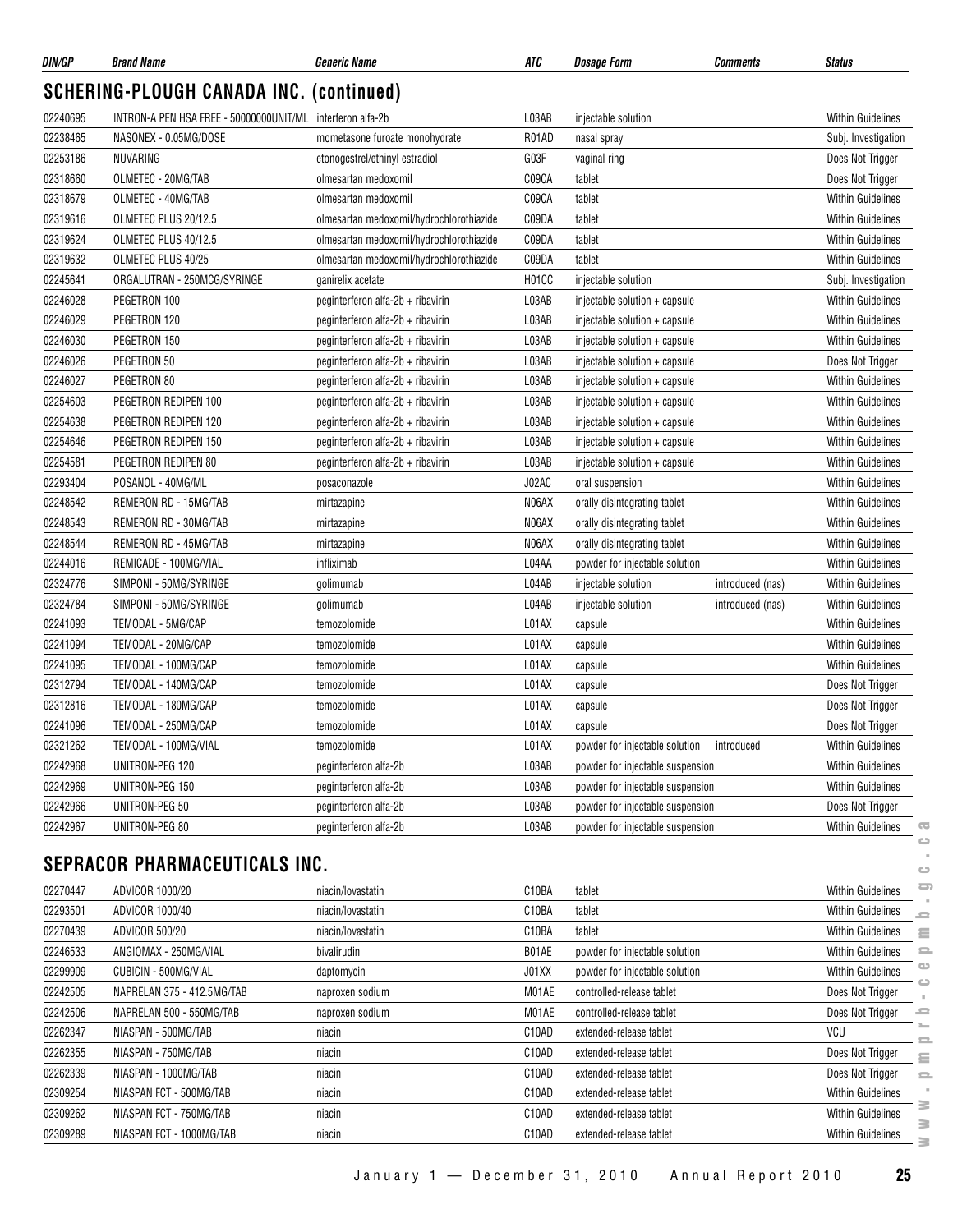|                                                          | <b>Brand Name</b>                                   | <b>Generic Name</b>                  | ATC   | <i><b>Dosage Form</b></i>      | Comments         | <b>Status</b>                                                                                                                                                                                                                                                         |
|----------------------------------------------------------|-----------------------------------------------------|--------------------------------------|-------|--------------------------------|------------------|-----------------------------------------------------------------------------------------------------------------------------------------------------------------------------------------------------------------------------------------------------------------------|
|                                                          | <b>SERVIER CANADA INC.</b>                          |                                      |       |                                |                  |                                                                                                                                                                                                                                                                       |
|                                                          | CORALAN - 5MG/TAB                                   | ivabradine hydrochloride             | C01EB | tablet                         | introduced (nas) | Subj. Investigation                                                                                                                                                                                                                                                   |
|                                                          | CORALAN - 7.5MG/TAB                                 | ivabradine hydrochloride             | C01EB | tablet                         | introduced (nas) | Does Not Trigger                                                                                                                                                                                                                                                      |
| 02123274                                                 | COVERSYL - 2MG/TAB                                  | perindopril erbumine                 | C09AA | tablet                         |                  | <b>Within Guidelines</b>                                                                                                                                                                                                                                              |
| 02123282                                                 | COVERSYL - 4MG/TAB                                  | perindopril erbumine                 | C09AA | tablet                         |                  | <b>Within Guidelines</b>                                                                                                                                                                                                                                              |
| 02246624                                                 | COVERSYL - 8MG/TAB                                  | perindopril erbumine                 | C09AA | tablet                         |                  | <b>Within Guidelines</b>                                                                                                                                                                                                                                              |
| 02246569                                                 | COVERSYL PLUS 4/1.25                                | perindopril erbumine/indapamide      | C09BA | tablet                         |                  | <b>Within Guidelines</b>                                                                                                                                                                                                                                              |
| 02321653                                                 | COVERSYL PLUS HD 8/2.5                              | perindopril erbumine/indapamide      | C09BA | tablet                         |                  | <b>Within Guidelines</b>                                                                                                                                                                                                                                              |
| 02246568                                                 | COVERSYL PLUS LD 2/0.625                            | perindopril erbumine/indapamide      | C09BA | tablet                         |                  | <b>Within Guidelines</b>                                                                                                                                                                                                                                              |
| 02242987                                                 | DIAMICRON MR - 30MG/TAB                             | gliclazide                           | A10BB | sustained-release tablet       |                  | <b>Within Guidelines</b>                                                                                                                                                                                                                                              |
|                                                          | <b>SHIRE CANADA INC.</b>                            |                                      |       |                                |                  |                                                                                                                                                                                                                                                                       |
| 02248808                                                 | ADDERALL XR - 5MG/CAP                               | mixed salts amphetamine              | N06BA | extended-release capsule       |                  | Does Not Trigger                                                                                                                                                                                                                                                      |
| 02248809                                                 | ADDERALL XR - 10MG/CAP                              | mixed salts amphetamine              | N06BA | extended-release capsule       |                  | <b>Within Guidelines</b>                                                                                                                                                                                                                                              |
| 02248810                                                 | ADDERALL XR - 15MG/CAP                              | mixed salts amphetamine              | N06BA | extended-release capsule       |                  | <b>Within Guidelines</b>                                                                                                                                                                                                                                              |
| 02248811                                                 | ADDERALL XR - 20MG/CAP                              | mixed salts amphetamine              | N06BA | extended-release capsule       |                  | <b>Within Guidelines</b>                                                                                                                                                                                                                                              |
| 02248812                                                 | ADDERALL XR - 25MG/CAP                              | mixed salts amphetamine              | N06BA | extended-release capsule       |                  | <b>Within Guidelines</b>                                                                                                                                                                                                                                              |
| 02248813                                                 | ADDERALL XR - 30MG/CAP                              | mixed salts amphetamine              | N06BA | extended-release capsule       |                  | <b>Within Guidelines</b>                                                                                                                                                                                                                                              |
| 02239665                                                 | ALERTEC - 100MG/TAB                                 | modafinil                            | N06BA | tablet                         |                  | Does Not Trigger                                                                                                                                                                                                                                                      |
| 02287145                                                 | FOSRENOL - 250MG/TAB                                | lanthanum carbonate hydrate          | V03AE | chewable tablet                |                  | <b>Within Guidelines</b>                                                                                                                                                                                                                                              |
| 02287153                                                 | FOSRENOL - 500MG/TAB                                | lanthanum carbonate hydrate          | V03AE | chewable tablet                |                  | <b>Within Guidelines</b>                                                                                                                                                                                                                                              |
| 02287161                                                 | FOSRENOL - 750MG/TAB                                | lanthanum carbonate hydrate          | V03AE | chewable tablet                |                  | <b>Within Guidelines</b>                                                                                                                                                                                                                                              |
| 02287188                                                 | FOSRENOL - 1000MG/TAB                               | lanthanum carbonate hydrate          | V03AE | chewable tablet                |                  | <b>Within Guidelines</b>                                                                                                                                                                                                                                              |
| 02297558                                                 | MEZAVANT - 1200MG/TAB                               | mesalamine                           | A07EC | sustained-release tablet       |                  | <b>Within Guidelines</b>                                                                                                                                                                                                                                              |
|                                                          | SHIRE HUMAN GENETIC THERAPIES INC.                  |                                      |       |                                |                  |                                                                                                                                                                                                                                                                       |
| 02249057                                                 | REPLAGAL - 3.5MG/VIAL                               | agalsidase alfa                      | A16AB | injectable solution            |                  | <b>Within Guidelines</b>                                                                                                                                                                                                                                              |
|                                                          | SIGMA-TAU PHARMACEUTICALS INC.                      |                                      |       |                                |                  |                                                                                                                                                                                                                                                                       |
| 02231590                                                 | ABELCET - 5MG/ML                                    | amphotericin B lipid complex         | J02AA | powder for injectable solution |                  | Does Not Trigger                                                                                                                                                                                                                                                      |
|                                                          |                                                     |                                      |       |                                |                  |                                                                                                                                                                                                                                                                       |
|                                                          | <b>SOPHERION THERAPEUTICS INC.</b><br><b>MYOCET</b> |                                      |       | powder for injectable solution |                  |                                                                                                                                                                                                                                                                       |
|                                                          |                                                     | doxorubicin hydrochloride, liposomal | L01DB |                                |                  |                                                                                                                                                                                                                                                                       |
|                                                          | <b>TAKEDA CANADA INC.</b>                           |                                      |       |                                |                  |                                                                                                                                                                                                                                                                       |
|                                                          | ACTOS - 15MG/TAB                                    | pioglitazone hydrochloride           | A10BG | tablet                         |                  |                                                                                                                                                                                                                                                                       |
|                                                          | ACTOS - 30MG/TAB                                    | pioglitazone hydrochloride           | A10BG | tablet                         |                  |                                                                                                                                                                                                                                                                       |
|                                                          | ACTOS - 45MG/TAB                                    | pioglitazone hydrochloride           | A10BG | tablet                         |                  |                                                                                                                                                                                                                                                                       |
| 02245015<br>02242572<br>02242573<br>02242574<br>02354950 | DEXILANT - 30MG/CAP                                 | dexlansoprazole                      | A02BC | delayed-release capsule        | introduced (nas) |                                                                                                                                                                                                                                                                       |
| 02354969                                                 | DEXILANT - 60MG/CAP                                 | dexlansoprazole                      | A02BC | delayed-release capsule        | introduced (nas) |                                                                                                                                                                                                                                                                       |
| 02357380                                                 | ULORIC - 80MG/TAB                                   | febuxostat                           | M04AA | tablet                         | introduced (nas) |                                                                                                                                                                                                                                                                       |
|                                                          | TALECRIS BIOTHERAPEUTICS INC.                       |                                      |       |                                |                  |                                                                                                                                                                                                                                                                       |
|                                                          | GAMUNEX - 100MG/ML                                  | immune globulin intravenous (human)  | J06BA | injectable solution            |                  |                                                                                                                                                                                                                                                                       |
|                                                          | PROLASTIN - 25MG/ML                                 | alpha1-proteinase                    | B02AB | powder for injectable solution |                  |                                                                                                                                                                                                                                                                       |
|                                                          |                                                     |                                      |       |                                |                  |                                                                                                                                                                                                                                                                       |
| TERCICA INC.                                             | SOMATULINE AUTOGEL - 60MG/SYRINGE                   | lanreotide acetate                   | H01CB | injectable solution            |                  | Does Not Trigger                                                                                                                                                                                                                                                      |
| 02247724<br>02204606<br>02283395<br>02283409             | SOMATULINE AUTOGEL - 90MG/SYRINGE                   | lanreotide acetate                   | H01CB | injectable solution            |                  | <b>Within Guidelines</b><br><b>Within Guidelines</b><br><b>Within Guidelines</b><br><b>Within Guidelines</b><br><b>Within Guidelines</b><br>Subj. Investigation<br>Subj. Investigation<br>Subj. Investigation<br><b>Within Guidelines</b><br><b>Within Guidelines</b> |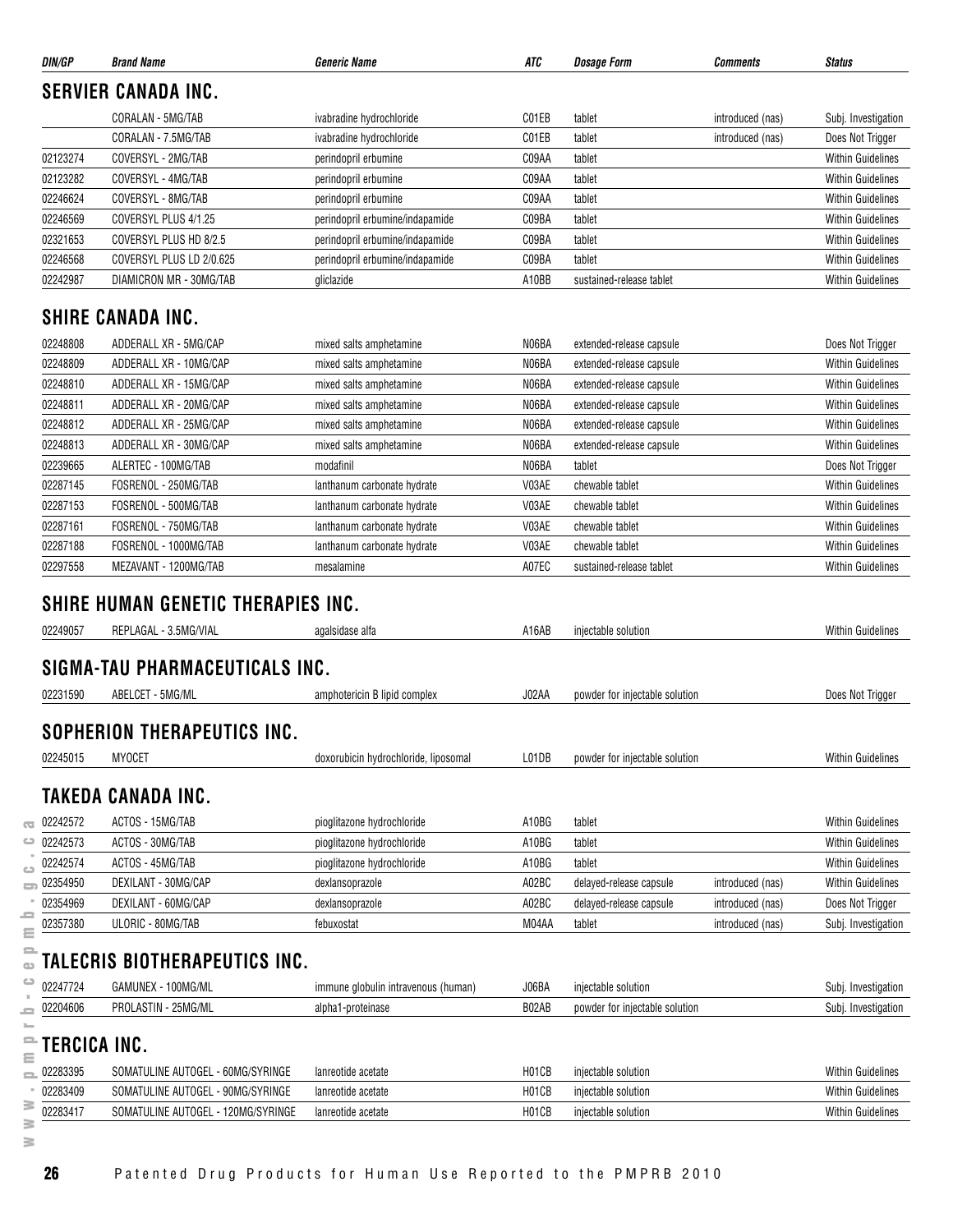| DIN/GP   | <b>Brand Name</b>                    | <b>Generic Name</b>                           | ATC                | <b>Dosage Form</b>             | <b>Comments</b>  | <b>Status</b>            |                         |
|----------|--------------------------------------|-----------------------------------------------|--------------------|--------------------------------|------------------|--------------------------|-------------------------|
|          | TEVA CANADA INNOVATION G.P.-S.E.N.C. |                                               |                    |                                |                  |                          |                         |
| 02284642 | AZILECT - 0.5MG/TAB                  | rasagiline mesylate                           | N04BD              | tablet                         |                  | <b>Within Guidelines</b> |                         |
| 02284650 | AZILECT - 1MG/TAB                    | rasagiline mesylate                           | N04BD              | tablet                         |                  | <b>Within Guidelines</b> |                         |
| 02245619 | COPAXONE - 20MG/SYRINGE              | glatiramer acetate                            | L03AX              | injectable solution            |                  | <b>NOH</b>               |                         |
| 02257084 | FROVA - 2.5MG/TAB                    | frovatriptan succinate                        | N02CC              | tablet                         |                  | <b>Within Guidelines</b> |                         |
|          | <b>THERAMED CORPORATION</b>          |                                               |                    |                                |                  |                          |                         |
| 02264625 | FSME-IMMUN - 2.4MCG/VIAL             | tick-borne encephalitis vaccine (inactivated) | J07BA              | injectable suspension          |                  | <b>Within Guidelines</b> |                         |
|          |                                      |                                               |                    |                                |                  |                          |                         |
|          | TRITON PHARMA INC.                   |                                               |                    |                                |                  |                          |                         |
| 02243837 | VANIQA - 139MG/G                     | eflornithine hydrochloride                    | D <sub>1</sub> 1AX | topical cream                  |                  | <b>Within Guidelines</b> |                         |
|          | TYCO HEALTHCARE GROUP CANADA INC.    |                                               |                    |                                |                  |                          |                         |
|          | OCTREOSCAN - 3.3MCI/VIAL             | in-111 pentetreotide                          | V09IB              | injectable solution            |                  | <b>Within Guidelines</b> |                         |
| 02242986 | OPTIMARK - 330.9MG/ML                | gadoversetamide                               | V08CA              | injectable solution            |                  | <b>Within Guidelines</b> |                         |
|          | <b>TECHNESCAN MAG3</b>               | technetium Tc-99m mertiatide                  | V09CA              | powder for injectable solution | expired          | <b>Within Guidelines</b> |                         |
|          |                                      |                                               |                    |                                |                  |                          |                         |
|          | UCB CANADA INC.                      |                                               |                    |                                |                  |                          |                         |
| 02331675 | CIMZIA - 200MG/ML                    | certolizumab pegol                            | L04AB              | powder for injectable solution |                  | <b>Within Guidelines</b> |                         |
| 02247027 | KEPPRA - 250MG/TAB                   | levetiracetam                                 | N03AX              | tablet                         |                  | <b>Within Guidelines</b> |                         |
| 02247028 | KEPPRA - 500MG/TAB                   | levetiracetam                                 | N03AX              | tablet                         |                  | <b>Within Guidelines</b> |                         |
| 02247029 | KEPPRA - 750MG/TAB                   | levetiracetam                                 | N03AX              | tablet                         |                  | <b>Within Guidelines</b> |                         |
| 02357615 | VIMPAT - 50MG/TAB                    | lacosamide                                    | N03AX              | tablet                         | introduced (nas) | <b>Under Review</b>      |                         |
| 02357623 | VIMPAT - 100MG/TAB                   | lacosamide                                    | N03AX              | tablet                         | introduced (nas) | <b>Under Review</b>      |                         |
| 02357631 | VIMPAT - 150MG/TAB                   | lacosamide                                    | N03AX              | tablet                         | introduced (nas) | <b>Under Review</b>      |                         |
| 02357658 | VIMPAT - 200MG/TAB                   | lacosamide                                    | N03AX              | tablet                         | introduced (nas) | <b>Under Review</b>      |                         |
|          | <b>VALEANT CANADA LTD.</b>           |                                               |                    |                                |                  |                          |                         |
| 02238162 | DIASTAT - 5MG/ML                     | diazepam                                      | N05BA              | rectal gel                     |                  | <b>Within Guidelines</b> |                         |
| 02268272 | XYREM - 500MG/ML                     | sodium oxybate                                | N07XX              | oral solution                  |                  | <b>Within Guidelines</b> |                         |
|          | <b>VIIV HEALTHCARE ULC</b>           |                                               |                    |                                |                  |                          |                         |
| 02192691 | 3TC - 10MG/ML                        | lamivudine                                    | J05AF              | oral solution                  |                  | Does Not Trigger         |                         |
| 02192683 | 3TC - 150MG/TAB                      | lamivudine                                    | J05AF              | tablet                         |                  | <b>Within Guidelines</b> |                         |
| 02247825 | 3TC - 300MG/TAB                      | lamivudine                                    | J05AF              | tablet                         |                  | Does Not Trigger         |                         |
| 02299844 | CELSENTRI - 150MG/TAB                | maraviroc                                     | J05AX              | tablet                         |                  | Within Guidelines        | $\overline{\mathbb{C}}$ |
| 02299852 | CELSENTRI - 300MG/TAB                | maraviroc                                     | J05AX              | tablet                         |                  | <b>Within Guidelines</b> | ت                       |
| 02239213 | COMBIVIR 150/300                     | lamivudine/zidovudine                         | J05AF              | tablet                         |                  | Within Guidelines        | $\circ$                 |
| 02269341 | KIVEXA 300/600                       | lamivudine/abacavir sulfate                   | J05AF              | tablet                         |                  | <b>Within Guidelines</b> | $\Box$                  |
| 02238348 | RESCRIPTOR - 100MG/TAB               | delavirdine mesylate                          | J05AG              | tablet                         |                  | <b>Within Guidelines</b> |                         |
| 01902660 | RETROVIR - 100MG/CAP                 | zidovudine                                    | J05AF              | capsule                        |                  | Within Guidelines        | ≘                       |
| 01902644 | RETROVIR - 10MG/ML                   | zidovudine                                    | J05AF              | injectable solution            |                  | Within Guidelines        | $\equiv$<br>$\equiv$    |
| 01902652 | RETROVIR - 10MG/ML                   | zidovudine                                    | J05AF              | oral solution                  |                  | Does Not Trigger         | $\circ$                 |
| 02261553 | TELZIR - 50MG/ML                     | fosamprenavir calcium                         | J05AE              | oral suspension                |                  | Within Guidelines        | $\circ$                 |
| 02261545 | TELZIR - 700MG/TAB                   | fosamprenavir calcium                         | J05AE              | tablet                         |                  | <b>Within Guidelines</b> |                         |
| 02244757 | TRIZIVIR 150/300/300                 | lamivudine/zidovudine/abacavir sulfate        | J05AF              | tablet                         |                  | Does Not Trigger         | =<br>$\equiv$           |
| 02238617 | VIRACEPT - 250MG/TAB                 | nelfinavir mesylate                           | J05AE              | tablet                         |                  | Within Guidelines        | $\equiv$                |
| 02248761 | VIRACEPT - 625MG/TAB                 | nelfinavir mesylate                           | J05AE              | tablet                         |                  | Within Guidelines        | $\equiv$                |
| 02240358 | ZIAGEN - 20MG/ML                     | abacavir sulfate                              | J05AF              | oral solution                  |                  | Does Not Trigger         | $\equiv$<br>$\sim$      |
| 02240357 | ZIAGEN - 300MG/TAB                   | abacavir sulfate                              | J05AF              | tablet                         |                  | Subj. Investigation      | $\geq$                  |
|          |                                      |                                               |                    |                                |                  |                          | $\geq$                  |
|          |                                      |                                               |                    |                                |                  |                          | ≋.                      |

 $\geq$